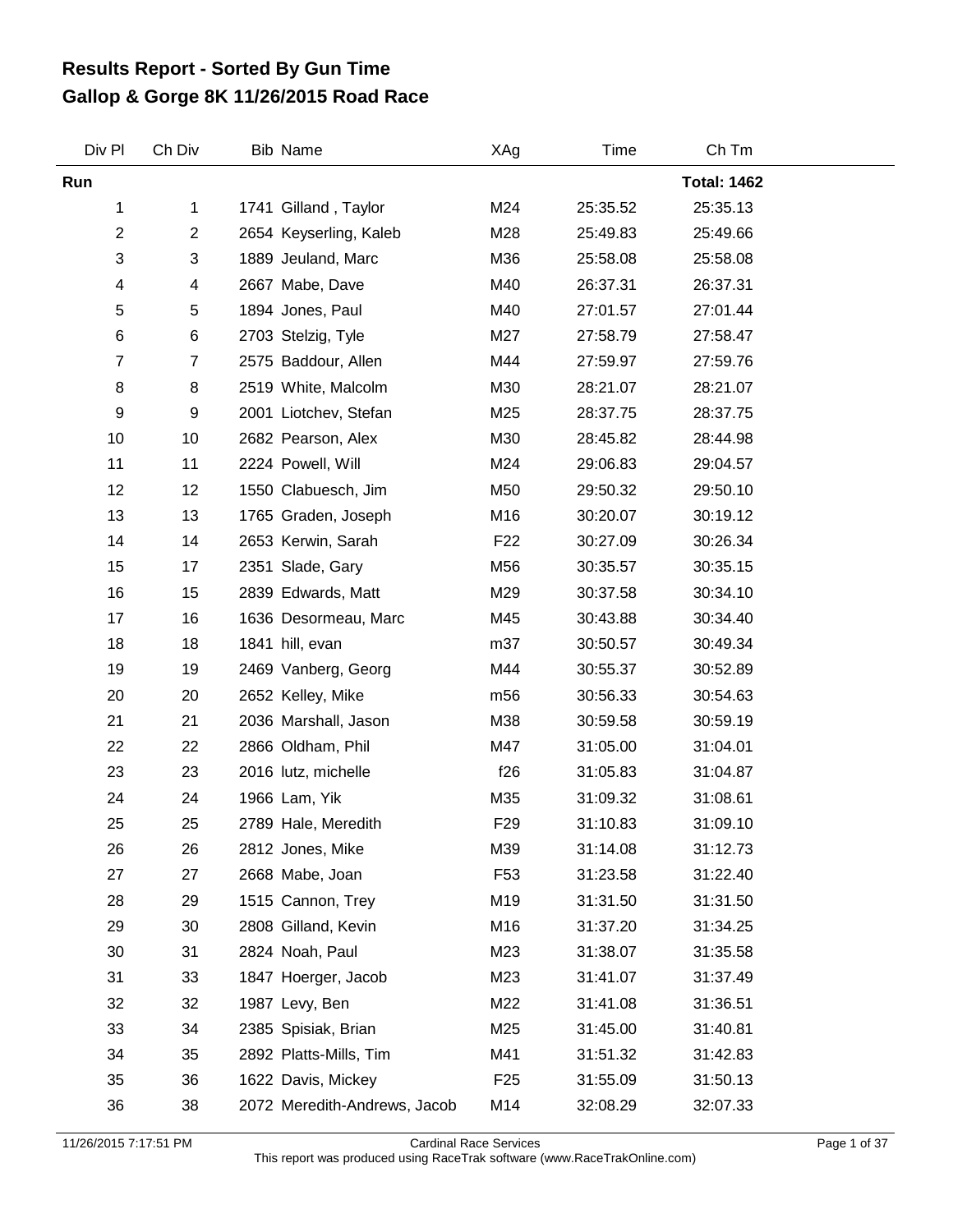| Div Pl | Ch Div | Bib Name              |                            | XAg             | Time     | Ch Tm    |  |
|--------|--------|-----------------------|----------------------------|-----------------|----------|----------|--|
| 37     | 39     | 2612 Du Toit, Match   |                            | M25             | 32:08.33 | 32:07.86 |  |
| 38     | 41     |                       | 1742 Gilland, Wendell      | M51             | 32:14.57 | 32:11.59 |  |
| 39     | 42     | 2477 Villemain, Kyle  |                            | M23             | 32:15.32 | 32:13.06 |  |
| 40     | 40     | 2609 Doran, Kyle      |                            | m31             | 32:16.32 | 32:09.61 |  |
| 41     | 43     | 1535 Chambliss, Jeff  |                            | M30             | 32:18.32 | 32:16.86 |  |
| 42     | 45     | 2382 Spencer, Jeff    |                            | M53             | 32:20.77 | 32:20.04 |  |
| 43     | 47     |                       | 1425 bazemore, meredith    | f40             | 32:24.33 | 32:22.35 |  |
| 44     | 44     | 2891 Kososla, Travis  |                            | M31             | 32:28.32 | 32:19.10 |  |
| 45     | 50     | 2777 Phillips, Alexa  |                            | F <sub>20</sub> | 32:29.33 | 32:29.33 |  |
| 46     | 49     | 1880 Iverson, William |                            | M47             | 32:30.57 | 32:29.33 |  |
| 47     | 46     | 1912 Kelly, Patrick   |                            | M28             | 32:31.58 | 32:20.12 |  |
| 48     | 28     | 2229 Preyer, Rich     |                            | M29             | 32:34.08 | 31:26.86 |  |
| 49     | 48     | 1822 Hecker, Brad     |                            | M44             | 32:34.32 | 32:28.60 |  |
| 50     | 52     |                       | 1549 Ciavatta, Dominic     | M48             | 32:35.57 | 32:30.33 |  |
| 51     | 53     | 2214 Pointer, Ivy     |                            | F37             | 32:37.83 | 32:35.35 |  |
| 52     | 54     |                       | 2859 Mendez Giraldez, Raul | M41             | 32:44.32 | 32:38.35 |  |
| 53     | 56     |                       | 2030 mangarelli, caren     | F45             | 32:45.07 | 32:42.85 |  |
| 54     | 55     | 1745 Gisler, Geoff    |                            | M35             | 32:54.09 | 32:39.12 |  |
| 55     | 57     | 1945 Knight, Rodney   |                            | M54             | 32:54.82 | 32:53.38 |  |
| 56     | 37     | 1499 Butterick, Chris |                            | M32             | 32:55.82 | 31:56.60 |  |
| 57     | 59     |                       | 1617 Danner, Harrison      | M15             | 33:00.82 | 32:59.56 |  |
| 58     | 60     | 2739 Higgins, Joshua  |                            | M38             | 33:05.07 | 33:00.34 |  |
| 59     | 61     | 2215 Pointer, Joey    |                            | M37             | 33:07.07 | 33:03.85 |  |
| 60     | 65     | 2759 Chu, Jennifer    |                            | F31             | 33:08.07 | 33:07.69 |  |
| 61     | 62     |                       | 2187 Papazoglou, Michael   | M44             | 33:08.83 | 33:04.61 |  |
| 62     | 66     | 2294 Sawyer, Simon    |                            | M48             | 33:10.57 | 33:08.58 |  |
| 63     | 64     | 1691 Fisher, Brian    |                            | M35             | 33:12.57 | 33:07.08 |  |
| 64     | 67     | 2825 Speizer, Simone  |                            | F <sub>17</sub> | 33:16.82 | 33:08.73 |  |
| 65     | 69     | 1439 Board, Anthony   |                            | M17             | 33:20.23 | 33:19.76 |  |
| 66     | 63     | 2712 Villegas, Isaac  |                            | M35             | 33:20.33 | 33:06.12 |  |
| 67     | 58     | 1737 Ghio, Michael    |                            | M26             | 33:24.57 | 32:55.61 |  |
| 68     | 70     | 1596 Couper, David    |                            | M61             | 33:32.32 | 33:29.57 |  |
| 69     | 51     | 2228 Preyer, Parker   |                            | M27             | 33:36.07 | 32:29.35 |  |
| 70     | 72     | 1812 Hassin, Bryan    |                            | M36             | 33:36.32 | 33:36.32 |  |
| 71     | 68     | 1705 Foster, Riley    |                            | f19             | 33:43.07 | 33:10.36 |  |
| 72     | 73     | 2566 Zhang, Baoxin    |                            | M43             | 33:45.82 | 33:42.85 |  |
| 73     | 77     | 2076 Meyer, David     |                            | M52             | 33:49.58 | 33:49.15 |  |
| 74     | 78     | 2185 Pane, John       |                            | M52             | 33:54.07 | 33:53.69 |  |
| 75     | 74     | 1728 Gay, Glenn       |                            | M49             | 33:54.58 | 33:45.87 |  |
| 76     | 79     |                       | 1986 LeMoine, Coleman      | M14             | 33:58.82 | 33:57.10 |  |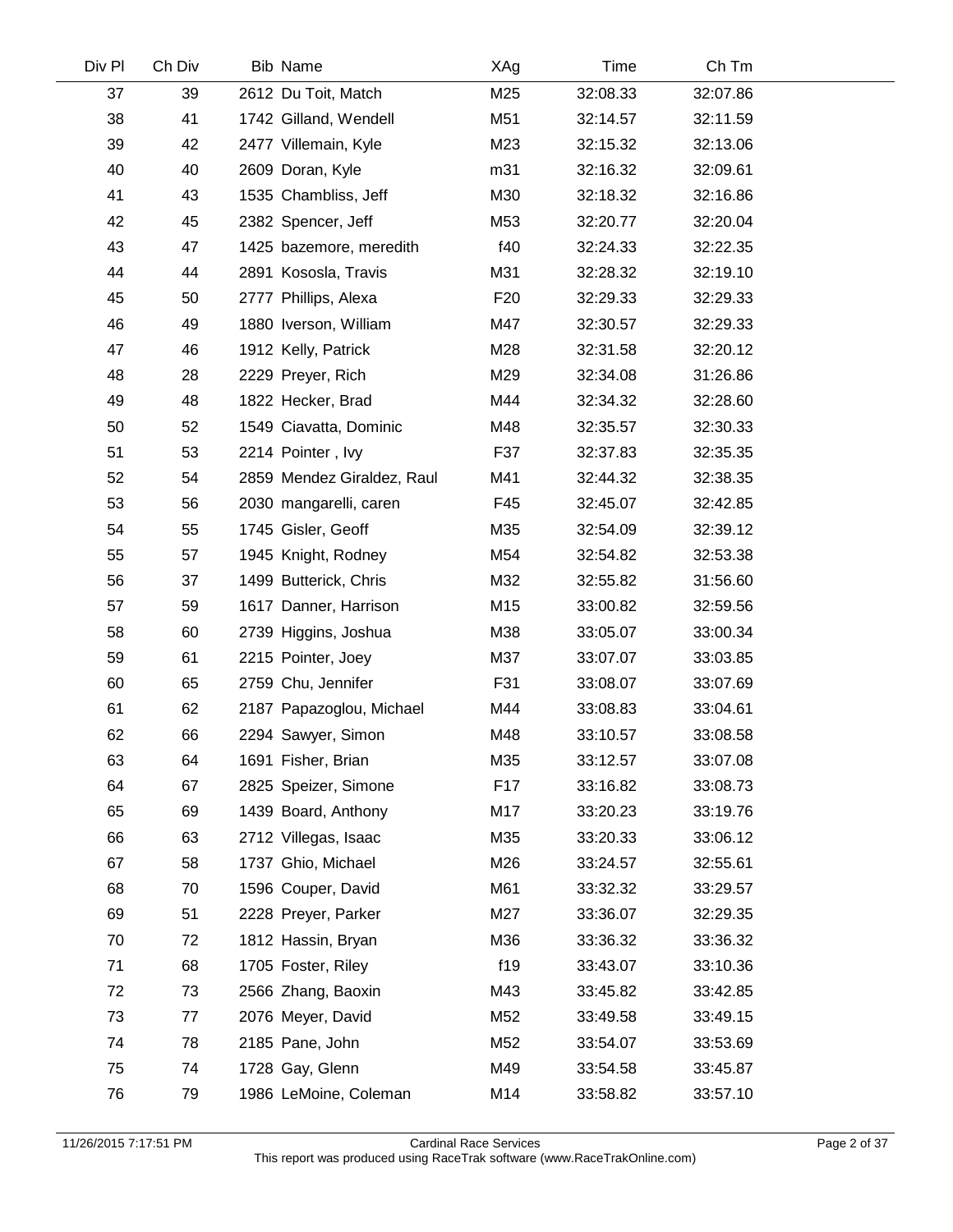| Div Pl | Ch Div | <b>Bib Name</b>            | XAg             | Time     | Ch Tm    |  |
|--------|--------|----------------------------|-----------------|----------|----------|--|
| 77     | 80     | 2679 Mosley, Layna         | F43             | 34:02.83 | 33:59.36 |  |
| 78     | 76     | 2293 Sanoff, Scott         | M43             | 34:04.33 | 33:49.08 |  |
| 79     | 82     | 1823 Hecker, Lisa          | F40             | 34:07.07 | 34:02.33 |  |
| 80     | 71     | 1582 Cook, Gordon          | M36             | 34:08.07 | 33:30.33 |  |
| 81     | 81     | 2680 Murtagh, Rory         | M52             | 34:11.08 | 34:00.06 |  |
| 82     | 83     | 1444 Boggess, John         | M51             | 34:13.83 | 34:07.81 |  |
| 83     | 86     | 1447 Bolon, Todd           | M49             | 34:15.32 | 34:12.10 |  |
| 84     | 87     | 1863 Hoover, Chris         | M44             | 34:18.30 | 34:13.81 |  |
| 85     | 89     | 2055 McDonnell, Donald     | M54             | 34:19.20 | 34:15.96 |  |
| 86     | 90     | 1878 Hussey, Jon           | M53             | 34:19.54 | 34:17.80 |  |
| 87     | 85     | 1791 Hamilton, Adam        | M20             | 34:21.83 | 34:12.09 |  |
| 88     | 84     | 2838 Vinas, Gabriel        | M36             | 34:22.82 | 34:08.09 |  |
| 89     | 88     | 1776 Grill, Warren         | M48             | 34:28.08 | 34:15.12 |  |
| 90     | 91     | 1405 Bader, Matthew        | M32             | 34:28.32 | 34:20.44 |  |
| 91     | 96     | 1566 Cohen, Lena           | F <sub>15</sub> | 34:34.32 | 34:32.61 |  |
| 92     | 92     | 2259 Robers, Marshall      | M42             | 34:38.58 | 34:27.34 |  |
| 93     | 97     | 2250 revelle, thomas       | m29             | 34:39.32 | 34:35.83 |  |
| 94     | 93     | 1482 Bryan, Cotton         | M42             | 34:40.07 | 34:30.51 |  |
| 95     | 100    | 2560 Younts, JoAnna        | F48             | 34:43.32 | 34:39.36 |  |
| 96     | 75     | 2355 Smith, Jeremy         | M30             | 34:44.10 | 33:45.88 |  |
| 97     | 99     | 2061 McLane, Joshua        | M31             | 34:45.08 | 34:38.63 |  |
| 98     | 98     | 2336 Shur, Jim             | M55             | 34:47.80 | 34:37.06 |  |
| 99     | 106    | 2561 Younts, Kenneth       | M49             | 34:47.82 | 34:42.58 |  |
| 100    | 104    | 2245 Rees, John            | M56             | 34:48.59 | 34:40.35 |  |
| 101    | 109    | 2596 Cannon, Joshua        | M14             | 34:50.82 | 34:49.39 |  |
| 102    | 103    | 1896 Jordy, Matthew        | M45             | 34:51.83 | 34:39.80 |  |
| 103    | 112    | 2666 Linney, IV, George E. | M12             | 34:52.83 | 34:51.94 |  |
| 104    | 108    | 1399 Astrachan, Owen       | M59             | 34:53.82 | 34:47.33 |  |
| 105    | 111    | 1380 Allyne, Kristin       | F55             | 34:54.58 | 34:50.87 |  |
| 106    | 94     | 1628 De Jong, Martin       | M26             | 34:55.83 | 34:30.60 |  |
| 107    | 95     | 1767 Graham, Dalton        | M12             | 34:56.32 | 34:31.32 |  |
| 108    | 102    | 2251 Revilla, Matthew      | M27             | 34:58.13 | 34:39.42 |  |
| 109    | 115    | 2393 Steele, Annie         | F <sub>17</sub> | 34:58.57 | 34:56.76 |  |
| 110    | 101    | 1547 Chu, Danielle         | F <sub>28</sub> | 34:59.83 | 34:39.40 |  |
| 111    | 114    | 2502 Weiner, Lia           | F <sub>26</sub> | 35:01.82 | 34:53.90 |  |
| 112    | 107    | 1839 Hicks, Andrew         | M27             | 35:04.07 | 34:45.61 |  |
| 113    | 110    | 1799 Hardy, David          | M55             | 35:04.08 | 34:50.86 |  |
| 114    | 117    | 2262 Roberts, Sarah        | F34             | 35:08.08 | 35:04.62 |  |
| 115    | 116    | 1817 Hawley, Ben           | M12             | 35:11.08 | 35:02.10 |  |
| 116    | 118    | 2665 Linney, Kristen N.    | F41             | 35:14.82 | 35:07.78 |  |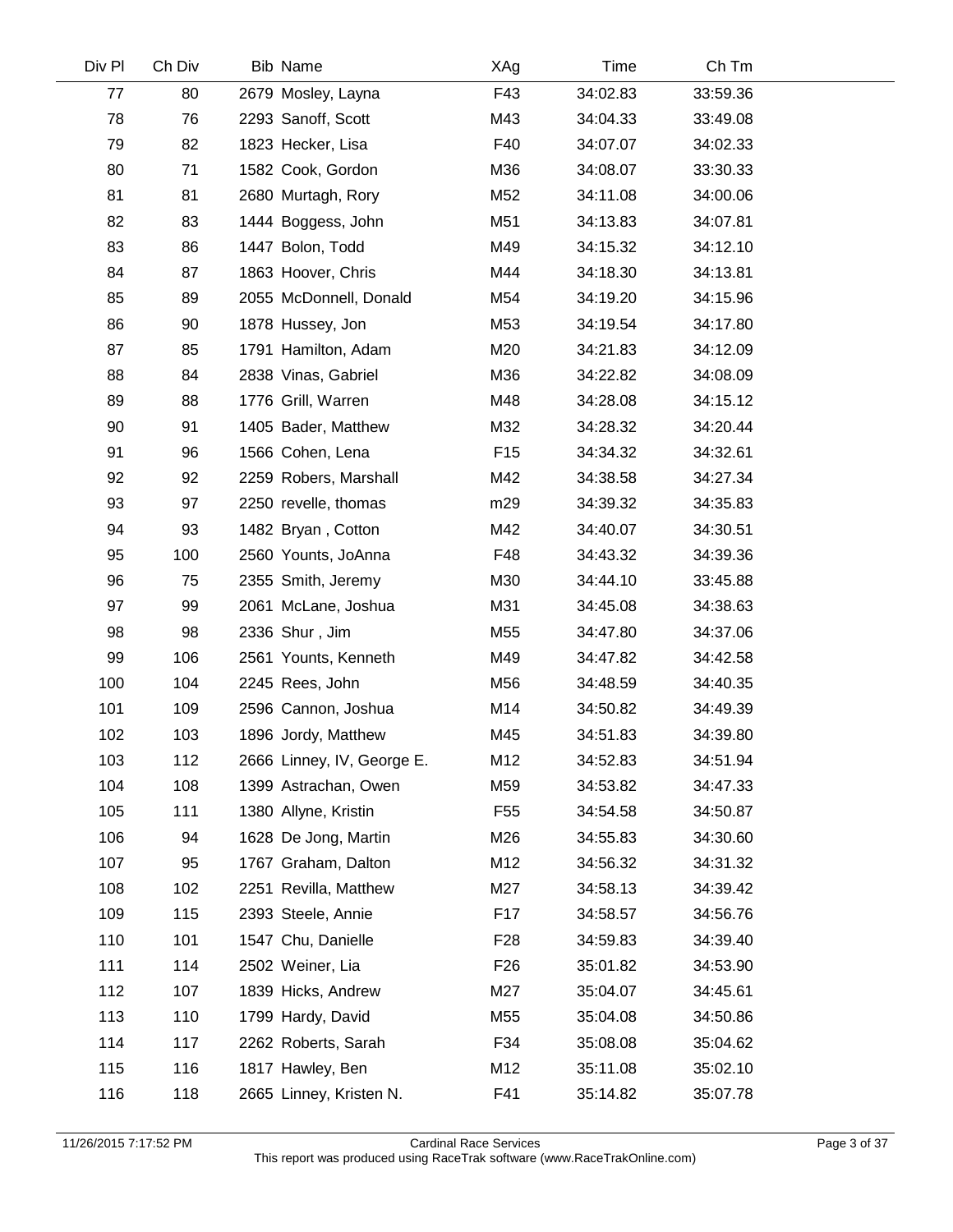| Div Pl | Ch Div | Bib Name                  | XAg             | Time     | Ch Tm    |  |
|--------|--------|---------------------------|-----------------|----------|----------|--|
| 117    | 124    | 2788 Crawford, Jason      | M39             | 35:15.07 | 35:14.66 |  |
| 118    | 119    | 1942 Knepper, Wes         | M32             | 35:15.32 | 35:08.61 |  |
| 119    | 123    | 2346 Singer, Amy          | F38             | 35:17.33 | 35:13.60 |  |
| 120    | 127    | 2800 Hinson, Michael      | M14             | 35:22.60 | 35:22.60 |  |
| 121    | 105    | 2484 walker, craig        | m42             | 35:23.57 | 34:41.55 |  |
| 122    | 129    | 1848 Hoerger, Ryan        | M21             | 35:31.32 | 35:23.82 |  |
| 123    | 113    | 2888 Hensel, Douglas      | M42             | 35:32.32 | 34:53.82 |  |
| 124    | 121    | 1548 Chu, David           | M33             | 35:33.72 | 35:09.89 |  |
| 125    | 130    | 2501 Weeks, Kevin         | M52             | 35:33.82 | 35:27.36 |  |
| 126    | 136    | 2269 Roeber, Lucas        | M13             | 35:37.27 | 35:33.28 |  |
| 127    | 128    | 2011 Lowry, Joshua        | M38             | 35:37.33 | 35:23.36 |  |
| 128    | 126    | 1933 Kim, David           | M39             | 35:37.34 | 35:21.62 |  |
| 129    | 122    | 1929 Kiley, Kevin         | M27             | 35:38.33 | 35:12.61 |  |
| 130    | 140    | 1946 knight, tai          | M16             | 35:40.07 | 35:38.06 |  |
| 131    | 132    | 1680 Faulkner, Hunter     | M33             | 35:41.82 | 35:29.10 |  |
| 132    | 143    | 2518 White, Hayley        | F <sub>29</sub> | 35:41.83 | 35:40.12 |  |
| 133    | 141    | 1597 Couper, Rietta       | F57             | 35:42.32 | 35:38.07 |  |
| 134    | 125    | 2904 Gordon, Max          | M29             | 35:42.58 | 35:21.13 |  |
| 135    | 133    | 1845 Hochstetler, Eric    | M36             | 35:45.58 | 35:32.12 |  |
| 136    | 144    | 2922 Havice, Elizabeth    | F38             | 35:46.57 | 35:40.61 |  |
| 137    | 131    | 1360 Abrams, Josh         | M15             | 35:47.57 | 35:28.60 |  |
| 138    | 142    | 2100 Mitchell, Roger      | M65             | 35:48.83 | 35:38.34 |  |
| 139    | 148    | 2756 Godfrey, Jake        | M42             | 35:51.07 | 35:49.86 |  |
| 140    | 146    | 2530 Will, Roch           | M59             | 35:53.08 | 35:48.08 |  |
| 141    | 135    | 2696 Shofer, Sharon       | F46             | 35:55.07 | 35:33.05 |  |
| 142    | 149    | 2778 Gibson, Niko         | M21             | 35:55.33 | 35:50.09 |  |
| 143    | 134    | 1524 Carpinteyro, Carlos  | M37             | 35:55.83 | 35:32.60 |  |
| 144    | 120    | 1534 Chambless, Amy       | F45             | 35:56.34 | 35:09.17 |  |
| 145    | 151    | 1890 jhaveri, ravi        | M45             | 35:58.82 | 35:56.11 |  |
| 146    | 152    | 1431 Beyerlein, Aaron     | M39             | 35:59.57 | 35:57.07 |  |
| 147    | 155    | 1555 clark, wade          | m70             | 35:59.59 | 35:58.66 |  |
| 148    | 139    | 2028 Mandeville, Courtney | M27             | 36:02.57 | 35:37.61 |  |
| 149    | 153    | 2019 Lux, Robert          | M50             | 36:04.82 | 35:58.12 |  |
| 150    | 154    | 1849 Hoerger, Tom         | M56             | 36:05.82 | 35:58.35 |  |
| 151    | 158    | 2919 Dobson, Raymond      | M45             | 36:06.07 | 36:00.05 |  |
| 152    | 157    | 2013 luck, mitchell       | m42             | 36:07.58 | 35:59.89 |  |
| 153    | 160    | 1480 Browne, Kareem       | M24             | 36:09.82 | 36:02.60 |  |
| 154    | 145    | 2235 Rahn, Blake          | M43             | 36:10.58 | 35:47.33 |  |
| 155    | 138    | 1452 Boyce, Christopher   | M41             | 36:16.32 | 35:36.62 |  |
| 156    | 168    | 1864 Hoover, Mia          | F14             | 36:21.57 | 36:19.84 |  |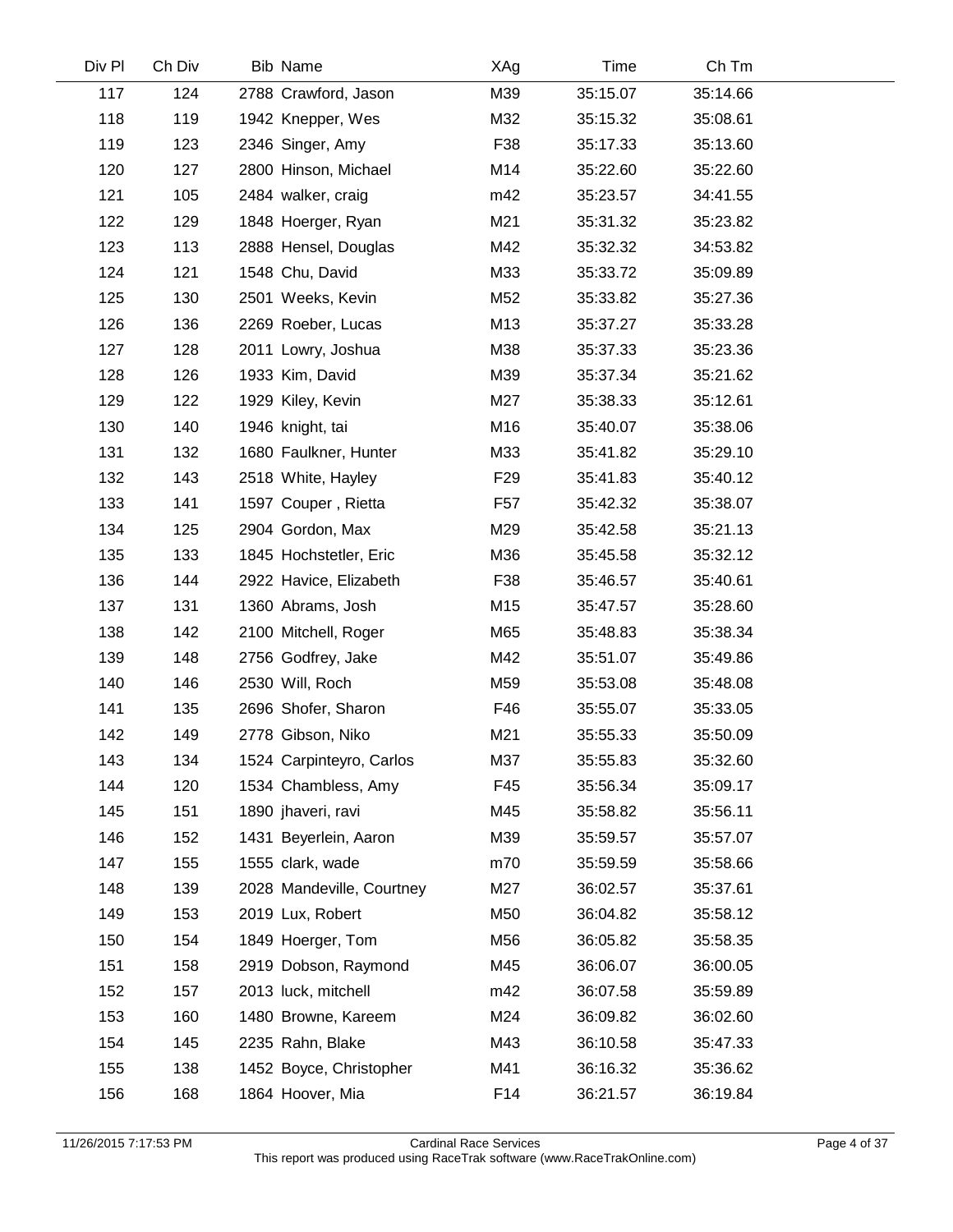| Div Pl | Ch Div | Bib Name                       | XAg             | Time     | Ch Tm    |  |
|--------|--------|--------------------------------|-----------------|----------|----------|--|
| 157    | 163    | 2657 Kopec, Doug               | M58             | 36:22.07 | 36:14.40 |  |
| 158    | 169    | 1713 Frei, Tim                 | M14             | 36:25.32 | 36:20.60 |  |
| 159    | 156    | 2043 Matamoros, Mike           | M34             | 36:26.08 | 35:58.85 |  |
| 160    | 167    | 1819 Hawley, Matthew           | M <sub>9</sub>  | 36:29.08 | 36:19.57 |  |
| 161    | 166    | 1722 Gale, w. Patrick          | M41             | 36:29.32 | 36:16.58 |  |
| 162    | 175    | 2541 Wise, Erika               | F40             | 36:30.32 | 36:27.85 |  |
| 163    | 161    | 2048 Mayo, Josh                | M20             | 36:32.83 | 36:04.37 |  |
| 164    | 173    | 2728 Bulleri, Michael          | M38             | 36:35.57 | 36:23.84 |  |
| 165    | 177    | 1435 Black, Kathleen           | F <sub>27</sub> | 36:37.33 | 36:31.62 |  |
| 166    | 162    | 2198 Pavelsky, Tamlin          | M36             | 36:38.57 | 36:14.08 |  |
| 167    | 147    | 1486 Buck, Kelley              | F <sub>20</sub> | 36:38.58 | 35:49.34 |  |
| 168    | 178    | 1588 Corsi, Ryeon              | F <sub>28</sub> | 36:47.82 | 36:38.12 |  |
| 169    | 180    | 1428 Benjamin, Robert          | M46             | 36:50.84 | 36:41.12 |  |
| 170    | 176    | 1842 Hill, Jill Marie          | F36             | 36:50.85 | 36:29.82 |  |
| 171    | 171    | 1892 jones, anna               | f26             | 36:51.32 | 36:21.36 |  |
| 172    | 137    | 2727 Mangalea, Mike            | M28             | 36:51.57 | 35:33.33 |  |
| 173    | 184    | 2644 Inman, Matthew            | M24             | 36:51.59 | 36:50.37 |  |
| 174    | 181    | 2726 Schueler, Mark            | M36             | 36:51.84 | 36:44.17 |  |
| 175    | 179    | 2460 Tsang, Dustin             | M30             | 36:53.32 | 36:41.09 |  |
| 176    | 185    | 2631 guiteras, raymond         | m40             | 36:56.08 | 36:53.88 |  |
| 177    | 183    | 2685 Price, Daniel             | M12             | 36:58.58 | 36:50.11 |  |
| 178    | 172    | 1546 Christman, Randall        | M38             | 37:01.57 | 36:22.85 |  |
| 179    | 165    | 2053 McDaniel, Morgan          | M24             | 37:07.33 | 36:15.88 |  |
| 180    | 159    | 2440 Templeton, Robby          | M22             | 37:07.83 | 36:00.85 |  |
| 181    | 188    | 2823 Speizer, Ilene            | F <sub>50</sub> | 37:09.57 | 37:00.73 |  |
| 182    | 186    | 2313 Scott, Alan               | M37             | 37:12.57 | 36:55.10 |  |
| 183    | 150    | 2319 Sears, Isaac              | M23             | 37:19.07 | 35:53.59 |  |
| 184    | 193    | 1500 Byerly, Rob               | M20             | 37:19.57 | 37:09.11 |  |
| 185    | 197    | 2239 Recor, Hadley             | F45             | 37:22.07 | 37:14.38 |  |
| 186    | 201    | 1963 LaDue, Ken                | M41             | 37:27.46 | 37:26.99 |  |
| 187    | 174    | 1476 Brown, Nicole             | F36             | 37:29.32 | 36:25.36 |  |
| 188    | 170    | 1483 Bryan, Mike               | M45             | 37:30.82 | 36:20.62 |  |
| 189    | 200    | 2500 Weeks, Cyndy              | F <sub>51</sub> | 37:32.58 | 37:26.36 |  |
| 190    | 202    | 1655 Eckermann-Ross, Christine | F47             | 37:35.33 | 37:30.10 |  |
| 191    | 189    | 2669 MacKinnon, Matthew        | M43             | 37:35.57 | 37:01.59 |  |
| 192    | 203    | 2876 Darduini, Emilio          | M60             | 37:37.57 | 37:30.35 |  |
| 193    | 191    | 2873 clark, geoffrey           | m30             | 37:41.33 | 37:06.37 |  |
| 194    | 190    | 2863 McGinnis, Jarrett         | M31             | 37:41.57 | 37:06.09 |  |
| 195    | 192    | 2058 McGinnis, Graham          | M29             | 37:41.84 | 37:07.37 |  |
| 196    | 196    | 2253 Rhoads, Donald            | M43             | 37:42.08 | 37:13.98 |  |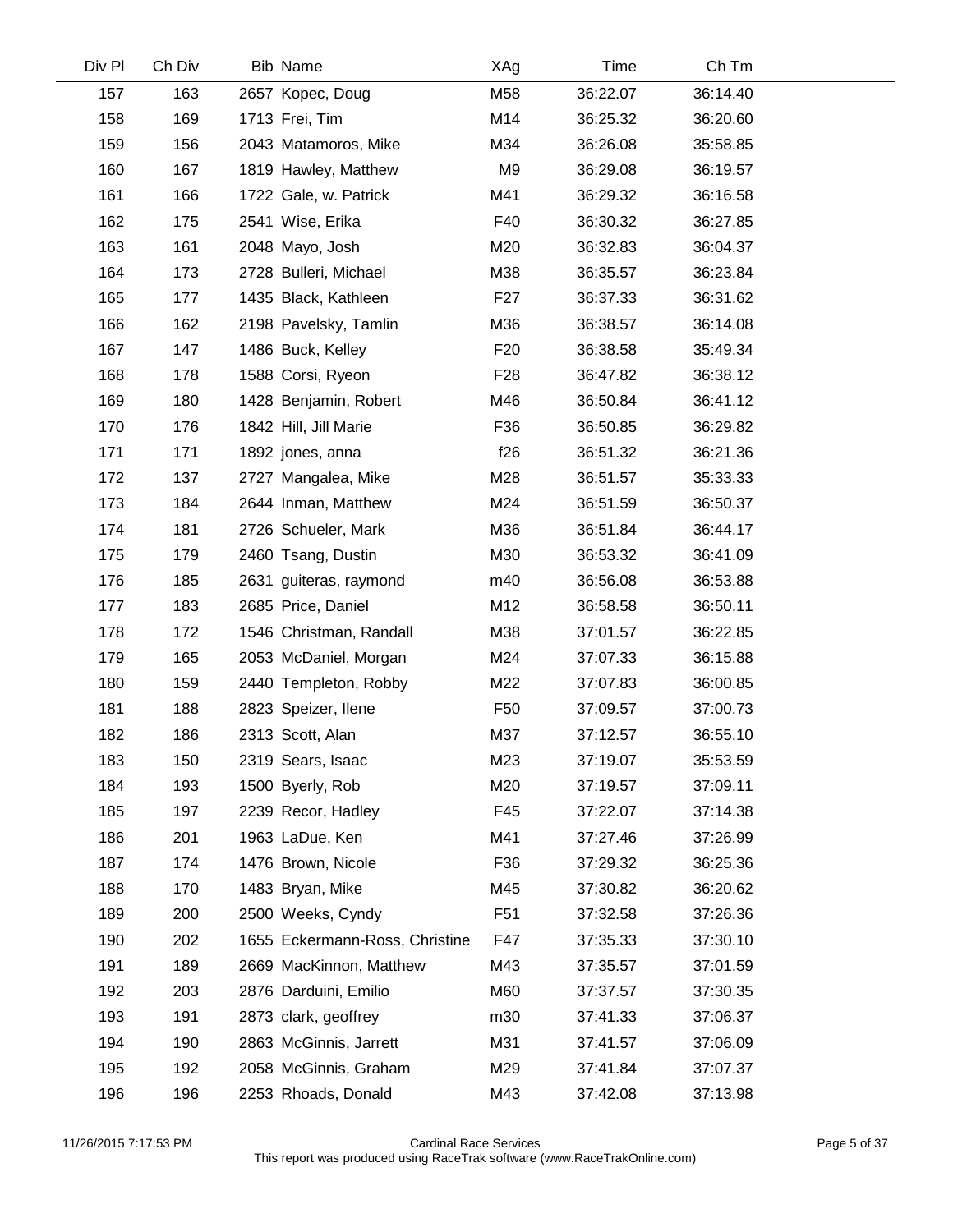| Div Pl | Ch Div | Bib Name                 | XAg             | Time     | Ch Tm    |  |
|--------|--------|--------------------------|-----------------|----------|----------|--|
| 197    | 198    | 2060 McKay, Daniel       | M40             | 37:45.59 | 37:24.34 |  |
| 198    | 199    | 1650 Duronio, Bob        | M51             | 37:45.82 | 37:24.57 |  |
| 199    | 187    | 1717 Funk, John          | M45             | 37:46.82 | 36:59.59 |  |
| 200    | 207    | 1494 Burbridge, Michael  | M39             | 37:55.82 | 37:42.57 |  |
| 201    | 211    | 2330 Shelton, Ken        | M59             | 38:00.83 | 37:55.62 |  |
| 202    | 182    | 1473 Brown, Corey        | M37             | 38:02.07 | 36:46.86 |  |
| 203    | 204    | 1984 Lemanski, Julie     | F <sub>25</sub> | 38:02.84 | 37:37.38 |  |
| 204    | 205    | 2344 Simmons, Sydney     | F <sub>22</sub> | 38:03.07 | 37:38.10 |  |
| 205    | 218    | 2827 Rao-Dayton, Sheila  | F44             | 38:04.33 | 38:01.08 |  |
| 206    | 214    | 2716 White, Avery        | M15             | 38:05.57 | 37:56.85 |  |
| 207    | 219    | 2391 Starr, Katie        | F31             | 38:07.32 | 38:03.85 |  |
| 208    | 213    | 1363 Adams, Jackson      | M11             | 38:08.08 | 37:56.60 |  |
| 209    | 164    | 2659 Krouse, Nick        | M29             | 38:08.33 | 36:14.86 |  |
| 210    | 222    | 2325 sellers, don        | M65             | 38:16.33 | 38:09.31 |  |
| 211    | 194    | 1633 Denniston, Alex     | M29             | 38:19.33 | 37:10.39 |  |
| 212    | 226    | 2004 London, Elise       | F39             | 38:21.08 | 38:15.85 |  |
| 213    | 223    | 2540 Wipper, Dennis      | M61             | 38:25.83 | 38:11.61 |  |
| 214    | 210    | 2199 Pavuk, Alana        | F32             | 38:27.58 | 37:53.63 |  |
| 215    | 232    | 1554 Clark, Kevin        | M41             | 38:28.09 | 38:19.37 |  |
| 216    | 239    | 2722 Wright, Becca       | F34             | 38:31.08 | 38:26.84 |  |
| 217    | 215    | 1769 Granados, Nicholas  | M12             | 38:33.08 | 37:58.37 |  |
| 218    | 238    | 1809 Harvey, Grant       | M44             | 38:33.32 | 38:26.29 |  |
| 219    | 229    | 1436 Blake, Sean         | M51             | 38:37.07 | 38:17.07 |  |
| 220    | 220    | 2398 Stein, Elizabeth    | F <sub>25</sub> | 38:37.76 | 38:06.54 |  |
| 221    | 243    | 2010 Low, Trevor         | M28             | 38:40.32 | 38:34.82 |  |
| 222    | 208    | 2360 Smith, Mike         | M39             | 38:41.08 | 37:43.62 |  |
| 223    | 212    | 2195 patchett, james     | M36             | 38:41.57 | 37:56.12 |  |
| 224    | 242    | 2485 Walkowitz, Rebecca  | F45             | 38:43.08 | 38:33.86 |  |
| 225    | 236    | 2448 Thomas, Meredith    | F <sub>19</sub> | 38:43.33 | 38:25.61 |  |
| 226    | 195    | 2459 travars, phil       | M30             | 38:45.08 | 37:11.59 |  |
| 227    | 237    | 2155 Northen, John       | M65             | 38:47.06 | 38:25.83 |  |
| 228    | 253    | 1997 Lin, Reikan         | M25             | 38:49.58 | 38:49.37 |  |
| 229    | 227    | 2871 Chong, Pearlie      | F32             | 38:49.83 | 38:16.33 |  |
| 230    | 206    | 1952 Kopczynski, Casey   | M54             | 38:52.11 | 37:42.39 |  |
| 231    | 244    | 1618 Danner, Jeff        | M49             | 38:53.82 | 38:39.36 |  |
| 232    | 257    | 2529 wilkinson, michael  | m <sub>55</sub> | 38:54.83 | 38:52.82 |  |
| 233    | 224    | 1777 Gualtieri-Reed, Liz | F47             | 38:54.84 | 38:11.84 |  |
| 234    | 240    | 1768 Graham, Nicholas    | M43             | 38:57.58 | 38:33.35 |  |
| 235    | 247    | 2035 Marion, Summer      | F <sub>29</sub> | 38:59.07 | 38:39.86 |  |
| 236    | 248    | 2021 Lyu, Peter          | M25             | 39:01.32 | 38:41.84 |  |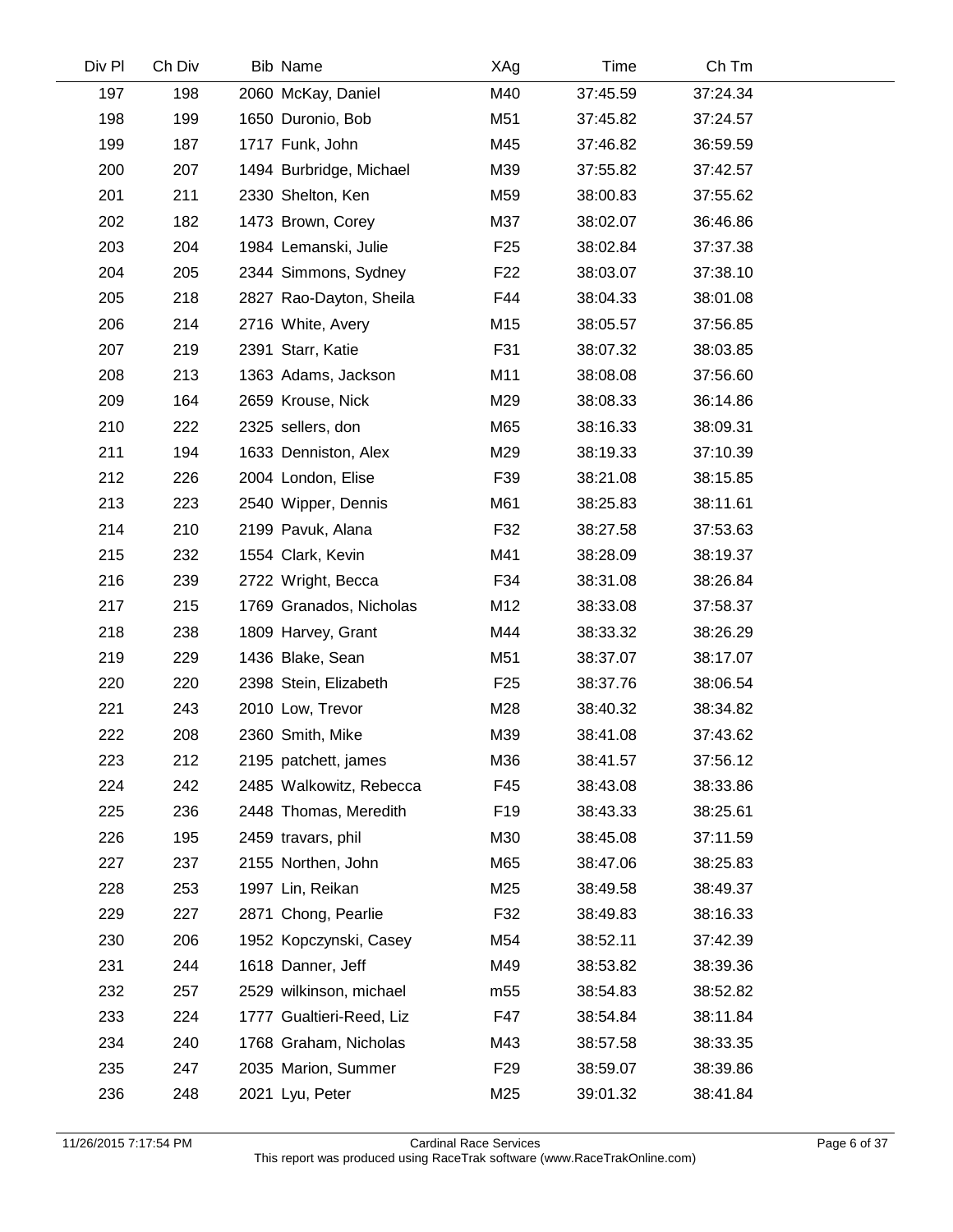| Div Pl | Ch Div | <b>Bib Name</b>          | XAg             | Time     | Ch Tm    |  |
|--------|--------|--------------------------|-----------------|----------|----------|--|
| 237    | 221    | 1692 Fisher, Joel        | M40             | 39:01.83 | 38:06.83 |  |
| 238    | 217    | 1924 Kern, Randy         | M50             | 39:03.07 | 38:00.60 |  |
| 239    | 260    | 2405 Stern, Richard      | M48             | 39:04.57 | 38:56.63 |  |
| 240    | 261    | 1688 Fiorito, Teresa     | F <sub>13</sub> | 39:05.58 | 38:58.56 |  |
| 241    | 231    | 2419 Sundermann, Julie   | F31             | 39:06.51 | 38:19.27 |  |
| 242    | 252    | 1915 Kenney, Nicholas    | M40             | 39:07.32 | 38:48.11 |  |
| 243    | 225    | 2617 Filene, Benjamin    | M50             | 39:08.58 | 38:15.18 |  |
| 244    | 266    | 1637 DeSue, John         | M45             | 39:12.82 | 39:11.89 |  |
| 245    | 262    | 1475 brown, nathan       | M43             | 39:14.08 | 38:59.11 |  |
| 246    | 263    | 1835 Herrick, Jeffrey    | M42             | 39:18.09 | 39:02.61 |  |
| 247    | 245    | 1614 Dall, Pat           | M32             | 39:18.84 | 38:39.48 |  |
| 248    | 259    | 2779 Patten, Trevor      | M13             | 39:19.10 | 38:56.39 |  |
| 249    | 241    | 2074 Meyer, Beau         | M27             | 39:19.33 | 38:33.86 |  |
| 250    | 250    | 1858 Holmes, Mary        | F36             | 39:19.57 | 38:45.09 |  |
| 251    | 230    | 1572 Coleman, Sara       | F <sub>27</sub> | 39:19.59 | 38:17.63 |  |
| 252    | 234    | 2337 Siegrist, Aicha     | F35             | 39:21.58 | 38:22.87 |  |
| 253    | 233    | 2899 Grooms, Todd        | m42             | 39:22.57 | 38:20.32 |  |
| 254    | 256    | 1562 Cocowitch, Kyle     | M18             | 39:24.32 | 38:51.61 |  |
| 255    | 216    | 1930 Killenberg, Eva     | F <sub>17</sub> | 39:30.31 | 38:00.10 |  |
| 256    | 267    | 2323 Seils, Damon        | M42             | 39:31.07 | 39:14.34 |  |
| 257    | 249    | 2027 Malzahn, Scott      | M39             | 39:33.57 | 38:44.60 |  |
| 258    | 270    | 2458 Trailhead, Daizy    | F <sub>27</sub> | 39:39.57 | 39:22.12 |  |
| 259    | 255    | 2051 McDaniel, Jane      | F <sub>28</sub> | 39:41.08 | 38:50.11 |  |
| 260    | 268    | 1441 Boehm, Elana        | F32             | 39:42.82 | 39:19.59 |  |
| 261    | 284    | 2064 Mealer, Robert      | M30             | 39:43.32 | 39:37.86 |  |
| 262    | 269    | 2694 Shakib, Christopher | M48             | 39:43.82 | 39:20.60 |  |
| 263    | 246    | 2271 Rogers, Nora        | F39             | 39:44.07 | 38:39.61 |  |
| 264    | 279    | 2799 Henry, Lucy         | F38             | 39:44.57 | 39:33.60 |  |
| 265    | 235    | 2889 McDonald, Brian     | M47             | 39:45.82 | 38:24.36 |  |
| 266    | 251    | 2464 Tweedy, Jonathan    | M37             | 39:45.82 | 38:46.81 |  |
| 267    | 281    | 1505 Cairns, William     | M14             | 39:46.83 | 39:35.62 |  |
| 268    | 280    | 1504 CAIRNS, CHARLES     | M55             | 39:47.32 | 39:35.59 |  |
| 269    | 299    | 1828 Helms, Craig        | M55             | 39:48.09 | 39:45.62 |  |
| 270    | 290    | 1677 Fanning, Alan       | M51             | 39:48.33 | 39:40.10 |  |
| 271    | 288    | 1838 Hickerson, Michelle | F46             | 39:48.57 | 39:39.35 |  |
| 272    | 301    | 1522 Carey, Elizabeth    | F <sub>53</sub> | 39:49.57 | 39:48.12 |  |
| 273    | 258    | 1454 Branson, Sheri      | F57             | 39:50.33 | 38:55.68 |  |
| 274    | 209    | 1368 Adler, Evan         | M37             | 39:50.83 | 37:44.37 |  |
| 275    | 228    | 1374 Alexander, Collins  | M16             | 39:51.08 | 38:16.33 |  |
| 276    | 265    | 2527 Wilhelm, Mackenzie  | F <sub>15</sub> | 39:55.83 | 39:09.34 |  |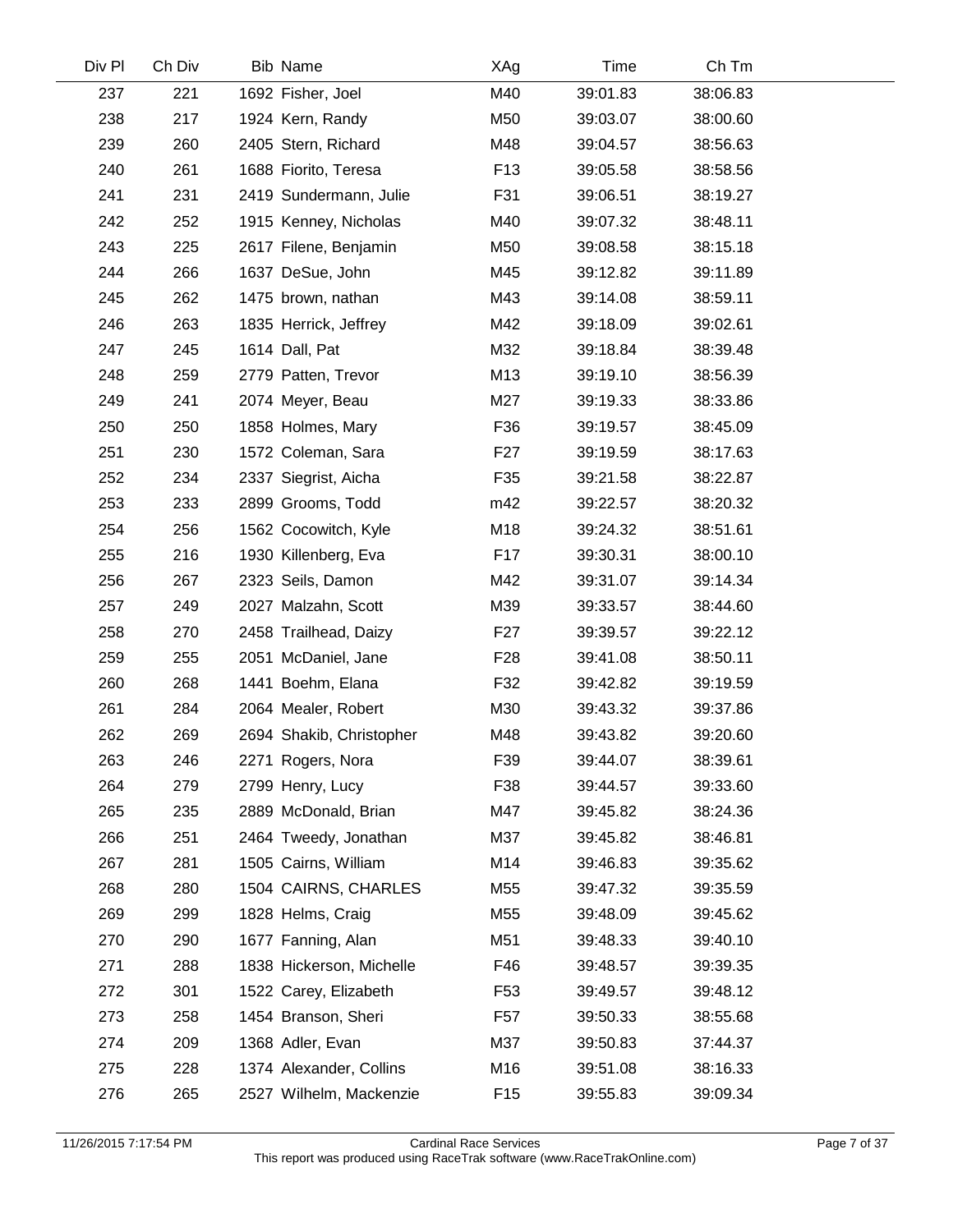| Div Pl | Ch Div | <b>Bib Name</b>          | XAg             | Time     | Ch Tm    |  |
|--------|--------|--------------------------|-----------------|----------|----------|--|
| 277    | 254    | 2907 Bocko, Allan        | M48             | 39:58.33 | 38:50.09 |  |
| 278    | 292    | 2020 Lyu, Jennifer       | F <sub>20</sub> | 39:59.83 | 39:40.58 |  |
| 279    | 314    | 2018 Lux, Norine         | F <sub>52</sub> | 40:02.08 | 39:55.87 |  |
| 280    | 306    | 1487 BUcklew, Katie      | F32             | 40:02.58 | 39:50.11 |  |
| 281    | 305    | 1488 Bucklew, Kim        | F32             | 40:02.59 | 39:49.88 |  |
| 282    | 302    | 1876 Hunter, Kym         | F33             | 40:05.33 | 39:48.37 |  |
| 283    | 300    | 1851 Holaday, Chris      | M48             | 40:06.08 | 39:46.60 |  |
| 284    | 309    | 2366 Smith, Tim          | M54             | 40:06.32 | 39:52.09 |  |
| 285    | 321    | 1687 Fiorito, Agustin    | M44             | 40:09.07 | 40:02.33 |  |
| 286    | 322    | 1507 Calderini, Adelqui  | M41             | 40:09.33 | 40:03.98 |  |
| 287    | 319    | 1364 Adams, Jennifer     | F39             | 40:11.08 | 39:58.89 |  |
| 288    | 286    | 1866 Hornbeck, Melissa   | F <sub>24</sub> | 40:12.09 | 39:38.88 |  |
| 289    | 308    | 2818 Chesser, Susan      | F <sub>53</sub> | 40:13.32 | 39:51.61 |  |
| 290    | 310    | 1390 Anile, Teresa       | F48             | 40:14.32 | 39:53.07 |  |
| 291    | 275    | 1871 Hunter, Braden      | m13             | 40:16.09 | 39:31.09 |  |
| 292    | 324    | 2701 Staunton, Kieran    | M35             | 40:18.57 | 40:05.33 |  |
| 293    | 315    | 2270 roedema, mike       | M35             | 40:19.07 | 39:56.84 |  |
| 294    | 328    | 1426 Beatty, Brian       | M52             | 40:19.08 | 40:10.13 |  |
| 295    | 316    | 2626 Gibbons, Jennifer   | F48             | 40:21.33 | 39:57.42 |  |
| 296    | 336    | 2260 Roberts, Jason      | M39             | 40:22.32 | 40:18.09 |  |
| 297    | 295    | 2092 Miller, Leigh       | F <sub>15</sub> | 40:22.57 | 39:42.87 |  |
| 298    | 303    | 1853 Holland, Holly      | F <sub>53</sub> | 40:22.82 | 39:48.60 |  |
| 299    | 320    | 2333 Shubert, Tiffany    | F45             | 40:26.08 | 39:59.61 |  |
| 300    | 297    | 2670 Marron, Aidan       | M18             | 40:26.57 | 39:44.25 |  |
| 301    | 337    | 2256 Riek, Jim           | M50             | 40:27.85 | 40:18.63 |  |
| 302    | 276    | 2678 Morris, Neal        | M36             | 40:28.09 | 39:32.87 |  |
| 303    | 313    | 1895 Jones, Sarah        | F37             | 40:30.07 | 39:54.82 |  |
| 304    | 278    | 1684 Fenn, Colin         | M29             | 40:31.17 | 39:33.43 |  |
| 305    | 277    | 1577 Conklin, Kristi     | F <sub>25</sub> | 40:31.33 | 39:33.32 |  |
| 306    | 335    | 1564 Coffee, Glenn       | M49             | 40:34.32 | 40:18.09 |  |
| 307    | 326    | 1950 Kohrman, Richard    | M67             | 40:35.57 | 40:07.36 |  |
| 308    | 296    | 2395 Steffens, Elizabeth | F38             | 40:36.59 | 39:43.17 |  |
| 309    | 339    | 2289 Salemson, Jeremy    | M46             | 40:36.83 | 40:24.12 |  |
| 310    | 271    | 1697 flynn, dillon       | M24             | 40:37.32 | 39:22.57 |  |
| 311    | 273    | 2579 Beatty, Brook       | M21             | 40:37.82 | 39:28.34 |  |
| 312    | 282    | 2920 Landes, Dawn        | F34             | 40:38.83 | 39:36.11 |  |
| 313    | 274    | 2662 Lebo, Dana          | F55             | 40:39.32 | 39:30.59 |  |
| 314    | 334    | 2445 Thomas, Courtney    | M39             | 40:41.10 | 40:16.65 |  |
| 315    | 317    | 1498 Butt, Craig         | M40             | 40:41.32 | 39:57.60 |  |
| 316    | 346    | 1773 Griffin, Tom        | M70             | 40:42.82 | 40:36.13 |  |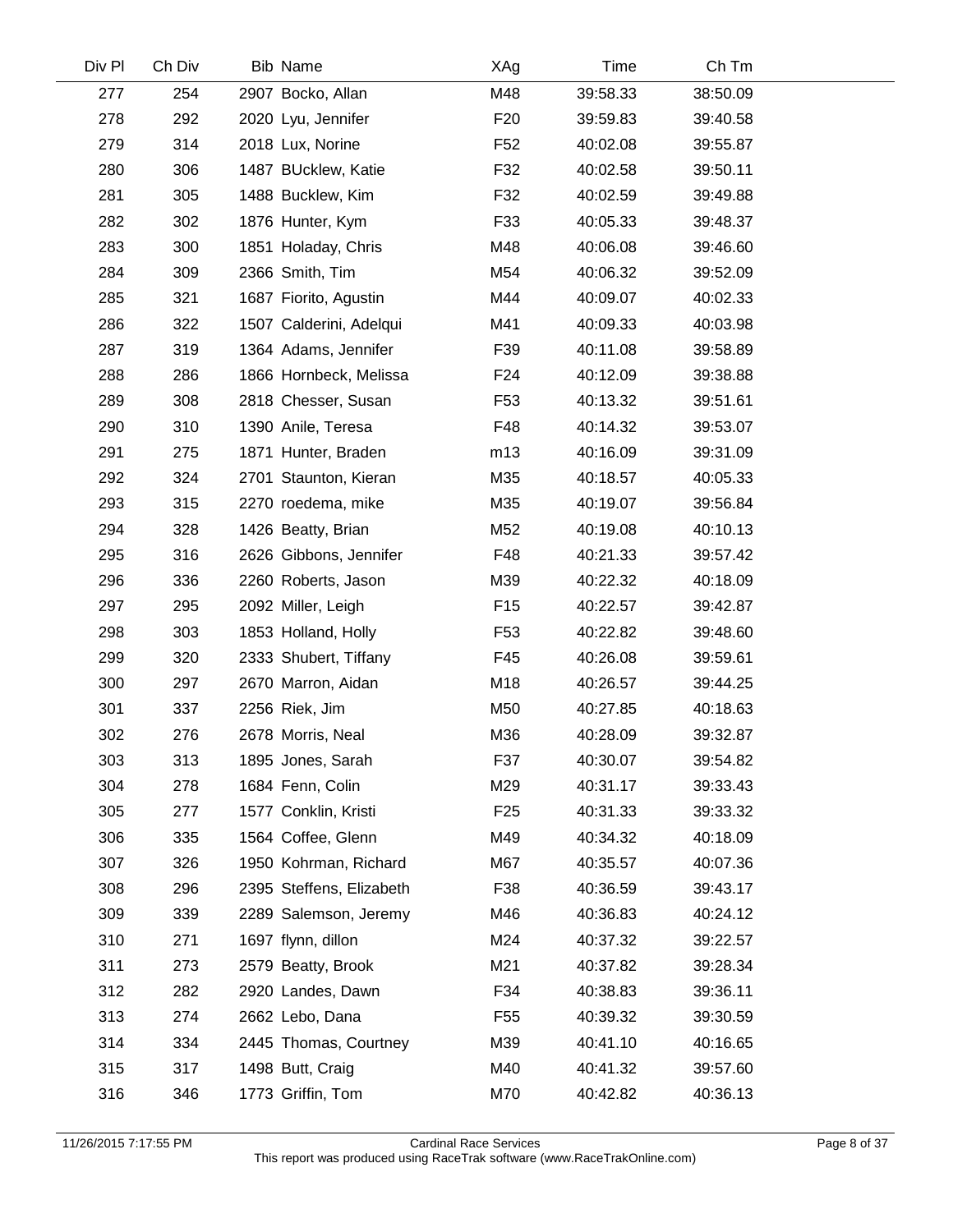| Div Pl | Ch Div | <b>Bib Name</b>            | XAg             | Time     | Ch Tm    |  |
|--------|--------|----------------------------|-----------------|----------|----------|--|
| 317    | 312    | 1557 Clay, Anna Katherine  | F36             | 40:43.83 | 39:54.63 |  |
| 318    | 318    | 2423 Swartz, Troy          | M52             | 40:45.08 | 39:57.62 |  |
| 319    | 343    | 1944 Knight, Ann Marie     | F <sub>11</sub> | 40:45.82 | 40:33.11 |  |
| 320    | 304    | 1887 Jeck, William         | M32             | 40:46.82 | 39:49.57 |  |
| 321    | 285    | 1754 Gotelli, Ben          | M12             | 40:49.34 | 39:38.37 |  |
| 322    | 353    | 2715 Whitaker, Beth        | F44             | 40:49.57 | 40:45.36 |  |
| 323    | 283    | 1756 Gotelli, John         | M46             | 40:49.82 | 39:37.61 |  |
| 324    | 323    | 2343 simmons, lisa         | F44             | 40:51.32 | 40:04.13 |  |
| 325    | 347    | 2247 Reisinger, Maximilian | M12             | 40:51.57 | 40:37.84 |  |
| 326    | 291    | 2489 Walton, Paul          | M26             | 40:52.57 | 39:40.11 |  |
| 327    | 349    | 1794 Hamilton, Mike        | M57             | 40:53.82 | 40:43.36 |  |
| 328    | 350    | 1792 Hamilton, Christine   | F21             | 40:53.83 | 40:43.37 |  |
| 329    | 342    | 1884 Jarvis, Lauren        | F32             | 40:54.82 | 40:32.85 |  |
| 330    | 368    | 1568 Colaianni, Gabby      | F <sub>28</sub> | 40:55.58 | 40:50.85 |  |
| 331    | 367    | 1567 Colaianni, Alessa     | F30             | 40:56.08 | 40:50.83 |  |
| 332    | 298    | 2490 walton, steven        | m21             | 40:57.32 | 39:45.06 |  |
| 333    | 341    | 1372 Aldrich, Kathryn      | F <sub>23</sub> | 40:58.08 | 40:32.36 |  |
| 334    | 307    | 2210 Phillips, Mason       | M29             | 40:59.59 | 39:50.64 |  |
| 335    | 287    | 1746 Glasscock, Cameron    | M24             | 41:03.33 | 39:39.34 |  |
| 336    | 366    | 2246 Reisinger, Deb        | F46             | 41:04.57 | 40:50.36 |  |
| 337    | 344    | 2308 schoenherr, jay       | M31             | 41:05.58 | 40:34.41 |  |
| 338    | 293    | 2598 Carmouche, Kristen    | F41             | 41:06.33 | 39:41.87 |  |
| 339    | 371    | 1829 Helms, Tanya          | F <sub>55</sub> | 41:06.83 | 40:59.35 |  |
| 340    | 354    | 2877 Filer, Will           | M32             | 41:09.08 | 40:45.36 |  |
| 341    | 345    | 2122 Mu   oz-Hermoso, Abel | M41             | 41:09.57 | 40:36.10 |  |
| 342    | 272    | 1459 Branton, Mike         | M55             | 41:09.86 | 39:23.13 |  |
| 343    | 378    | 2007 Lopez, Sara           | F35             | 41:09.86 | 41:04.36 |  |
| 344    | 385    | 2599 Cline, Stephen        | M29             | 41:11.07 | 41:08.85 |  |
| 345    | 351    | 2413 Strong, Alexander     | M29             | 41:11.34 | 40:43.61 |  |
| 346    | 329    | 1645 Dohlman, Camilla      | F <sub>20</sub> | 41:11.82 | 40:13.19 |  |
| 347    | 332    | 2533 Williams, Christianna | F <sub>51</sub> | 41:12.58 | 40:15.13 |  |
| 348    | 330    | 1646 Dohlman, Henrik       | M55             | 41:12.82 | 40:14.82 |  |
| 349    | 361    | 1437 Blue, Christopher     | M47             | 41:14.10 | 40:46.60 |  |
| 350    | 333    | 1811 Hassan, Shaan         | M25             | 41:14.57 | 40:15.35 |  |
| 351    | 374    | 2691 Roberts, Shawn        | M34             | 41:15.34 | 41:00.50 |  |
| 352    | 372    | 2587 Black, Leland         | F30             | 41:15.58 | 41:00.36 |  |
| 353    | 384    | 2773 Morris, Chris         | M10             | 41:19.09 | 41:07.62 |  |
| 354    | 338    | 1971 Lazorko, Cat          | F <sub>51</sub> | 41:21.33 | 40:22.08 |  |
| 355    | 356    | 2775 Kayye, Gary           | M50             | 41:22.33 | 40:45.45 |  |
| 356    | 264    | 1660 Egbert, Neeraj        | M43             | 41:22.57 | 39:06.88 |  |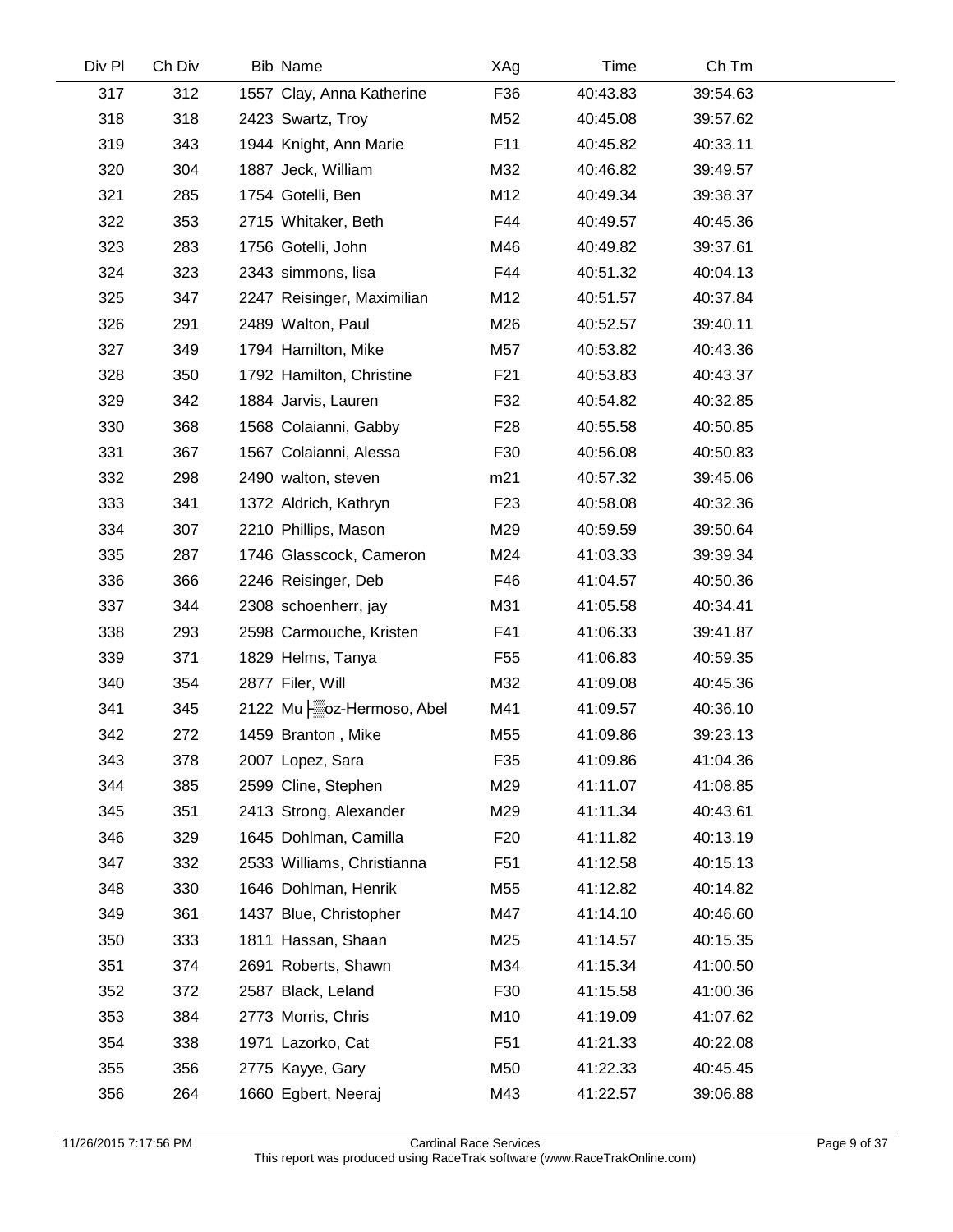| Div Pl | Ch Div | <b>Bib Name</b>             | XAg             | Time     | Ch Tm    |  |
|--------|--------|-----------------------------|-----------------|----------|----------|--|
| 357    | 331    | 1432 Biattie, Suesan        | F <sub>50</sub> | 41:23.83 | 40:14.90 |  |
| 358    | 379    | 1852 Holaday, Sue           | F47             | 41:24.57 | 41:04.57 |  |
| 359    | 370    | 1989 Lewis, William         | M30             | 41:24.83 | 40:57.82 |  |
| 360    | 311    | 2367 Smith-Overman, Brianna | F <sub>27</sub> | 41:25.57 | 39:53.58 |  |
| 361    | 380    | 1661 Eischen, Christopher   | M23             | 41:26.57 | 41:04.61 |  |
| 362    | 363    | 1545 Christman, Helene      | F35             | 41:27.33 | 40:48.86 |  |
| 363    | 395    | 2120 moses, christopher     | M44             | 41:27.33 | 41:23.12 |  |
| 364    | 352    | 1370 Albrecht, Sarah        | F <sub>26</sub> | 41:28.82 | 40:44.07 |  |
| 365    | 362    | 1689 Firestine, Dwight      | M50             | 41:31.33 | 40:48.37 |  |
| 366    | 369    | 1613 Cutts, Lori            | F <sub>52</sub> | 41:32.57 | 40:51.13 |  |
| 367    | 355    | 1962 Lachiewicz, Paul       | M64             | 41:33.83 | 40:45.41 |  |
| 368    | 358    | 2436 Taylor, Ken            | M52             | 41:33.85 | 40:45.89 |  |
| 369    | 386    | 2740 McKenna, Katie         | F38             | 41:34.09 | 41:10.63 |  |
| 370    | 289    | 1721 Gaitor, Bradley        | M32             | 41:37.07 | 39:39.83 |  |
| 371    | 294    | 1947 Koch, Charles          | M23             | 41:40.35 | 39:42.12 |  |
| 372    | 388    | 1781 Guo, David             | M23             | 41:40.57 | 41:14.35 |  |
| 373    | 392    | 2238 Rapp, Laura            | F <sub>26</sub> | 41:41.09 | 41:22.62 |  |
| 374    | 393    | 1996 Lillie, Margaret       | F <sub>24</sub> | 41:41.10 | 41:22.91 |  |
| 375    | 391    | 1678 Farel, Claire          | F40             | 41:44.09 | 41:20.13 |  |
| 376    | 327    | 1743 Gimpert, Rachel        | F <sub>22</sub> | 41:45.33 | 40:09.60 |  |
| 377    | 382    | 2326 Sept, Doug             | M46             | 41:49.09 | 41:06.07 |  |
| 378    | 340    | 2528 Wilkinson, Kari        | F54             | 41:49.82 | 40:24.60 |  |
| 379    | 397    | 1826 Heffron, Rebecca       | F <sub>24</sub> | 41:51.33 | 41:24.84 |  |
| 380    | 325    | 1903 Karpinos, Justin       | M34             | 41:53.32 | 40:05.58 |  |
| 381    | 399    | 2005 long, robert           | m <sub>64</sub> | 41:55.57 | 41:28.31 |  |
| 382    | 357    | 2392 Steele, Andy           | M46             | 41:56.58 | 40:45.57 |  |
| 383    | 413    | 2302 Schmid, Emma           | F <sub>21</sub> | 41:56.84 | 41:45.13 |  |
| 384    | 389    | 2088 Miller, Chris          | M48             | 41:58.07 | 41:18.60 |  |
| 385    | 348    | 2143 Neal, Samuel           | M37             | 42:01.33 | 40:38.86 |  |
| 386    | 400    | 2498 Weaver, Robyn          | F <sub>54</sub> | 42:01.34 | 41:29.13 |  |
| 387    | 390    | 2006 Lopez, Destiny         | F40             | 42:02.09 | 41:18.84 |  |
| 388    | 426    | 1910 Kelley, Drew           | M35             | 42:04.83 | 41:56.39 |  |
| 389    | 409    | 2099 Min, Sherene           | F44             | 42:05.09 | 41:42.13 |  |
| 390    | 420    | 1893 Jones, Caleb           | M15             | 42:05.32 | 41:50.85 |  |
| 391    | 410    | 2078 Meyer, Jaye            | F <sub>54</sub> | 42:05.33 | 41:42.66 |  |
| 392    | 402    | 1694 Flanagan, Rachel       | F42             | 42:06.33 | 41:32.86 |  |
| 393    | 360    | 1702 Foster, Brandon        | M43             | 42:06.58 | 40:46.34 |  |
| 394    | 425    | 2374 Solum, Melissa         | F41             | 42:06.58 | 41:56.10 |  |
| 395    | 404    | 1736 Ghio, Kathleen         | F <sub>26</sub> | 42:07.34 | 41:35.63 |  |
| 396    | 414    | 1575 Conder, Tim            | M54             | 42:08.07 | 41:45.60 |  |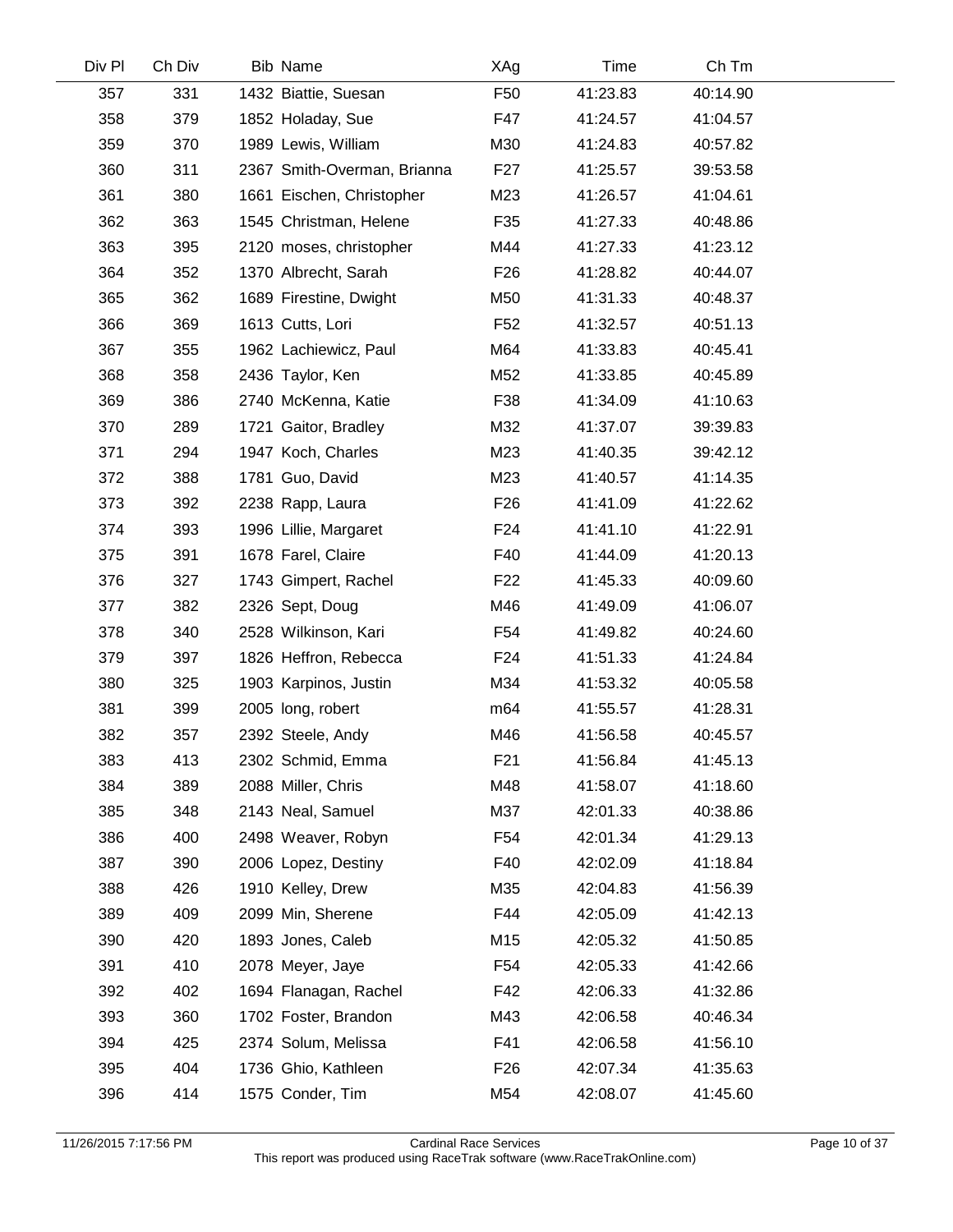| Div Pl | Ch Div | <b>Bib Name</b>                | XAg             | Time     | Ch Tm    |  |
|--------|--------|--------------------------------|-----------------|----------|----------|--|
| 397    | 412    | 1604 Crump, Carolyn            | F <sub>59</sub> | 42:08.33 | 41:43.86 |  |
| 398    | 406    | 2783 Bohlin, Cindy             | F42             | 42:10.32 | 41:37.36 |  |
| 399    | 434    | 2148 Nevins, Kyle              | M36             | 42:10.76 | 42:03.10 |  |
| 400    | 394    | 1785 Hadler, Wayne             | M61             | 42:12.07 | 41:23.10 |  |
| 401    | 441    | 1690 Fischetti, Katherine      | F <sub>24</sub> | 42:12.07 | 42:06.03 |  |
| 402    | 417    | 1422 Baucom, Martin            | M47             | 42:12.59 | 41:49.12 |  |
| 403    | 435    | 1726 Gauger, Matthew           | M38             | 42:13.84 | 42:03.38 |  |
| 404    | 438    | 2427 Szabo, Steven             | M41             | 42:13.85 | 42:05.14 |  |
| 405    | 424    | 2068 Menefee, Gailyn           | F66             | 42:14.34 | 41:55.12 |  |
| 406    | 403    | 2704 Stifler, Tara             | F31             | 42:14.34 | 41:34.65 |  |
| 407    | 447    | 2753 Campos, Joshua            | M11             | 42:15.33 | 42:12.09 |  |
| 408    | 383    | 2505 Werden, Andrew            | M49             | 42:15.57 | 41:06.33 |  |
| 409    | 439    | 2049 Mayo, Rodney              | M51             | 42:16.82 | 42:05.58 |  |
| 410    | 415    | 1423 bauer, tanja              | f32             | 42:17.34 | 41:45.61 |  |
| 411    | 373    | 2192 Parrott, Lauren           | F <sub>26</sub> | 42:18.82 | 41:00.37 |  |
| 412    | 377    | 2810 Hansen, Rachael           | F32             | 42:18.83 | 41:02.10 |  |
| 413    | 375    | 2094 Miller, Luke              | M27             | 42:19.07 | 41:01.34 |  |
| 414    | 405    | 1510 Calhoun, Benjamin         | M13             | 42:20.34 | 41:35.85 |  |
| 415    | 422    | 2029 mandeville-long, anne     | f56             | 42:20.58 | 41:53.11 |  |
| 416    | 381    | 1976 lee, dennis               | m28             | 42:22.33 | 41:04.83 |  |
| 417    | 421    | 2258 Rives, Don                | M54             | 42:23.32 | 41:51.29 |  |
| 418    | 398    | 2615 Fee, Rick                 | M43             | 42:24.57 | 41:25.60 |  |
| 419    | 440    | 2909 Langworthy-Perdue, Jacqui | F38             | 42:25.82 | 42:05.85 |  |
| 420    | 396    | 2681 Nackman, Joel             | M23             | 42:25.83 | 41:24.59 |  |
| 421    | 429    | 2309 Schoenherr, Sarah         | F32             | 42:26.32 | 41:57.10 |  |
| 422    | 411    | 2636 herndon, delaney          | f20             | 42:32.82 | 41:43.08 |  |
| 423    | 466    | 2826 Dayton, Paul              | M42             | 42:34.58 | 42:31.59 |  |
| 424    | 408    | 2923 Engelland, Justin         | M40             | 42:35.58 | 41:38.87 |  |
| 425    | 376    | 1744 Gimpert, Rebecca          | F24             | 42:36.83 | 41:01.58 |  |
| 426    | 462    | 2786 Lacava, Gina              | F48             | 42:37.58 | 42:27.56 |  |
| 427    | 407    | 1400 Atchison, Gregory         | M59             | 42:37.58 | 41:37.56 |  |
| 428    | 419    | 2897 Elkins, Chris             | M36             | 42:38.57 | 41:49.92 |  |
| 429    | 431    | 2285 Russell, Gillian          | F39             | 42:38.84 | 41:58.37 |  |
| 430    | 432    | 2095 Mills, Karin              | F49             | 42:39.09 | 42:02.17 |  |
| 431    | 401    | 1418 Barnes, Edward            | M42             | 42:39.60 | 41:30.86 |  |
| 432    | 428    | 1536 Chase, Rhea               | F36             | 42:40.57 | 41:57.10 |  |
| 433    | 453    | 2433 Taub, Mary                | F45             | 42:44.09 | 42:18.13 |  |
| 434    | 449    | 2431 Taub, Daniel              | M35             | 42:44.33 | 42:15.12 |  |
| 435    | 470    | 1589 Corsi-OConnor, Gary       | M56             | 42:47.07 | 42:37.59 |  |
| 436    | 467    | 2273 Rojas Hacker, Martin      | M34             | 42:48.34 | 42:31.88 |  |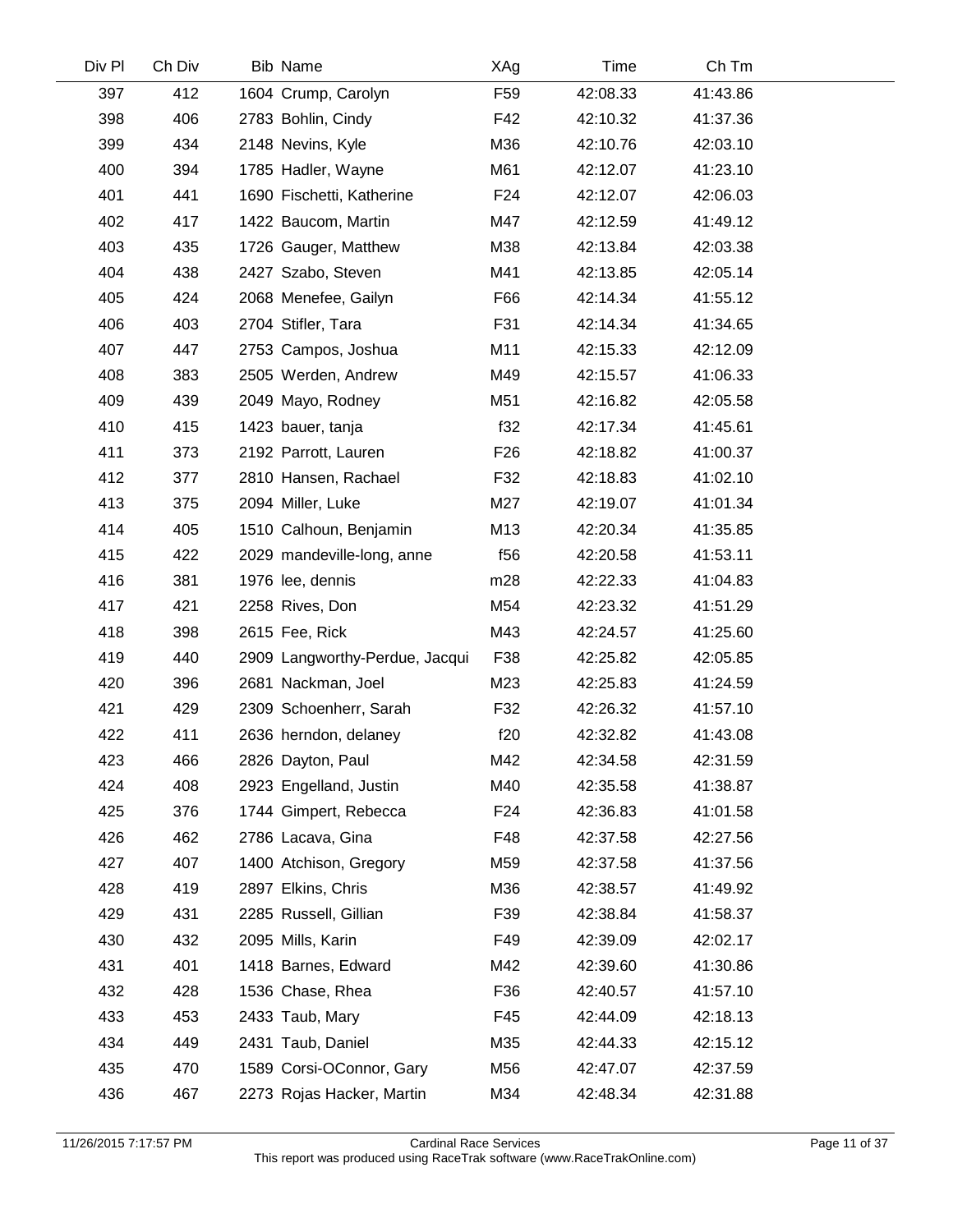| Div Pl | Ch Div | <b>Bib Name</b>         | XAg             | Time     | Ch Tm    |  |
|--------|--------|-------------------------|-----------------|----------|----------|--|
| 437    | 465    | 1532 Cavanaugh, Mark    | m42             | 42:48.84 | 42:29.39 |  |
| 438    | 454    | 2432 Taub, Gideon       | M30             | 42:50.57 | 42:21.57 |  |
| 439    | 418    | 2618 Finn, Caitlin      | F24             | 42:50.82 | 41:49.87 |  |
| 440    | 460    | 2861 Jepsen, Claus      | M47             | 42:52.34 | 42:24.13 |  |
| 441    | 469    | 1402 Atkinson, Sarah    | F49             | 42:54.58 | 42:36.56 |  |
| 442    | 387    | 2156 Norwood, Aubin     | M28             | 42:55.60 | 41:11.89 |  |
| 443    | 464    | 2008 lovmo, jeanne      | f43             | 42:55.83 | 42:29.36 |  |
| 444    | 456    | 1815 Hawkins, Brandon   | F <sub>19</sub> | 42:59.09 | 42:21.94 |  |
| 445    | 455    | 1814 Hawkins, Alex      | M51             | 42:59.32 | 42:21.62 |  |
| 446    | 459    | 1816 hawkins, cody      | m21             | 43:00.08 | 42:23.14 |  |
| 447    | 443    | 2515 Wherry, Robin      | F <sub>28</sub> | 43:02.07 | 42:09.07 |  |
| 448    | 471    | 1462 Breito, Nathan     | M33             | 43:03.82 | 42:38.81 |  |
| 449    | 472    | 2819 Chesser, William   | M52             | 43:03.83 | 42:41.36 |  |
| 450    | 457    | 1948 Kohler, Rebecca    | F <sub>50</sub> | 43:05.58 | 42:22.58 |  |
| 451    | 484    | 2651 Kelley, Keith      | M18             | 43:07.82 | 42:54.08 |  |
| 452    | 482    | 1928 Kieser, Dwight     | M47             | 43:08.09 | 42:51.85 |  |
| 453    | 359    | 2478 vorhaus, dan       | M34             | 43:08.43 | 40:45.95 |  |
| 454    | 458    | 1872 Hunter, lan        | M52             | 43:08.82 | 42:23.10 |  |
| 455    | 364    | 2479 vorhaus, david     | M31             | 43:09.82 | 40:49.06 |  |
| 456    | 474    | 1818 Hawley, Dawna      | F45             | 43:11.07 | 42:42.56 |  |
| 457    | 450    | 1844 Hirschman, Caitlin | f43             | 43:11.84 | 42:16.11 |  |
| 458    | 448    | 1573 Collichio, Frances | F53             | 43:12.33 | 42:13.08 |  |
| 459    | 446    | 2286 Saker, Korinn      | F57             | 43:12.59 | 42:10.89 |  |
| 460    | 451    | 1885 Jaspers, Ilona     | F46             | 43:14.33 | 42:16.33 |  |
| 461    | 491    | 2296 Schaal, Michael    | M47             | 43:14.82 | 43:03.61 |  |
| 462    | 430    | 1538 Chiarello, Ginny   | F36             | 43:15.08 | 41:57.85 |  |
| 463    | 489    | 2353 Smith, Debbie      | F <sub>55</sub> | 43:15.10 | 43:01.88 |  |
| 464    | 416    | 2656 Kluger, Drew       | M32             | 43:16.07 | 41:47.08 |  |
| 465    | 452    | 1586 Copeland, Henry    | M53             | 43:16.83 | 42:16.37 |  |
| 466    | 485    | 1806 Hart, Robert       | M26             | 43:18.07 | 42:56.10 |  |
| 467    | 437    | 2634 Harsh, Pranay      | M30             | 43:18.83 | 42:04.82 |  |
| 468    | 365    | 2630 Guiteras, Andrew   | M37             | 43:19.83 | 40:50.11 |  |
| 469    | 488    | 1850 Hoerner, Erin      | F <sub>26</sub> | 43:21.08 | 42:59.66 |  |
| 470    | 444    | 2394 Steele, Sarah      | F45             | 43:21.34 | 42:10.34 |  |
| 471    | 477    | 2091 Miller, Kelly      | F <sub>8</sub>  | 43:21.84 | 42:46.38 |  |
| 472    | 436    | 2531 Willcox, Alexandra | F <sub>20</sub> | 43:23.07 | 42:03.86 |  |
| 473    | 498    | 2597 Caraway, David     | M31             | 43:24.57 | 43:08.56 |  |
| 474    | 476    | 2327 Sept, Susan        | F <sub>50</sub> | 43:26.57 | 42:43.85 |  |
| 475    | 497    | 2591 Bolon, Roxane      | F14             | 43:26.83 | 43:08.33 |  |
| 476    | 487    | 1501 Byerly, Wesley     | M58             | 43:27.85 | 42:56.38 |  |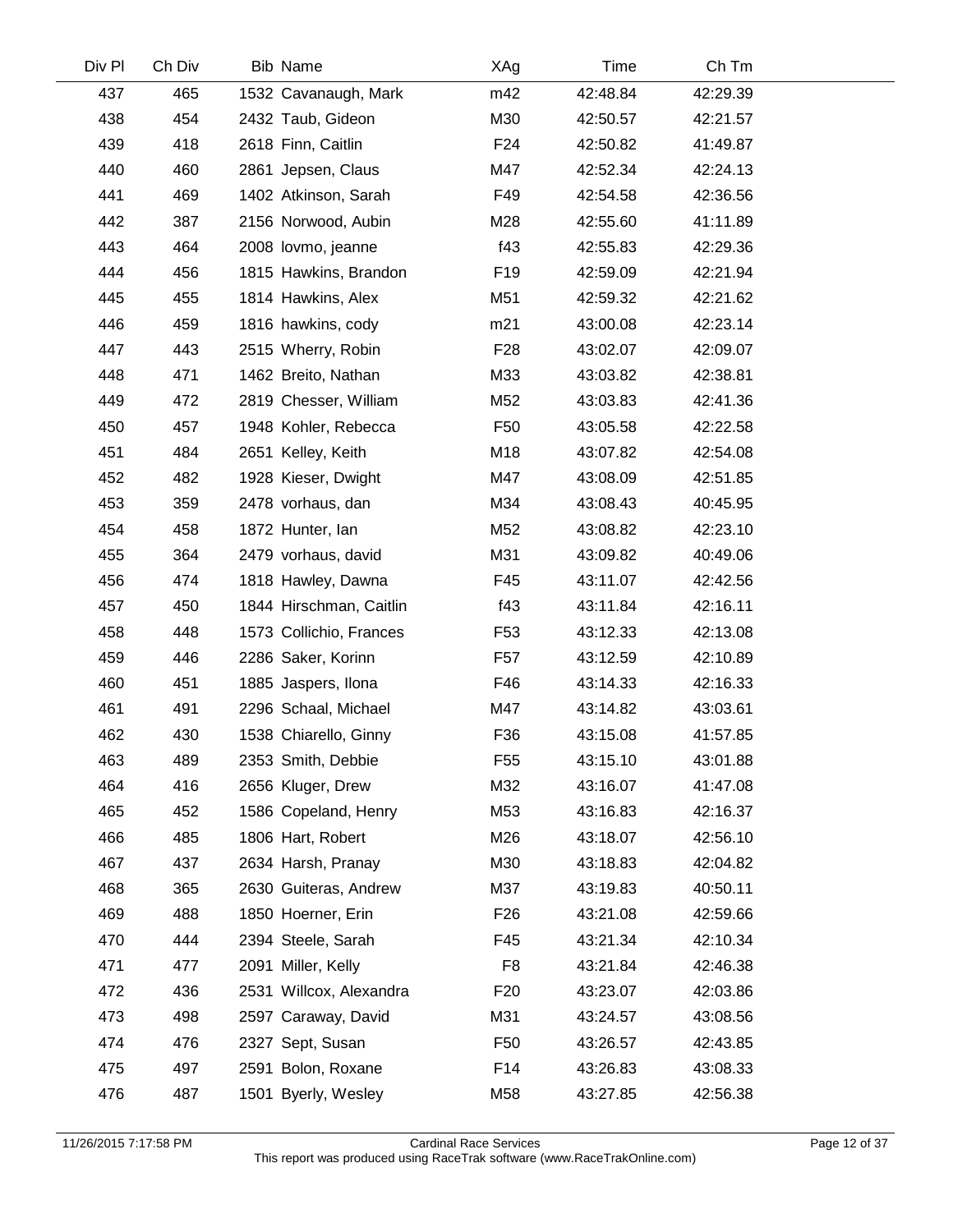| Div Pl | Ch Div | Bib Name                    | XAg             | Time     | Ch Tm    |  |
|--------|--------|-----------------------------|-----------------|----------|----------|--|
| 477    | 486    | 2465 Tyler, Jonathan        | M31             | 43:28.82 | 42:56.34 |  |
| 478    | 503    | 2507 Wessell, Laura         | F47             | 43:28.83 | 43:17.10 |  |
| 479    | 509    | 1696 Florer-Bixler, Melissa | F35             | 43:35.33 | 43:20.85 |  |
| 480    | 502    | 2399 stein, jaime           | f43             | 43:39.82 | 43:13.36 |  |
| 481    | 505    | 1992 Li, Vivian             | F <sub>58</sub> | 43:40.33 | 43:17.63 |  |
| 482    | 445    | 2368 Smith-Overman, lan     | M29             | 43:43.58 | 42:10.83 |  |
| 483    | 473    | 1654 Eaton, Dave            | F49             | 43:44.82 | 42:41.58 |  |
| 484    | 512    | 2493 Warner, Diane          | F <sub>50</sub> | 43:47.82 | 43:23.61 |  |
| 485    | 507    | 2766 Rankin, Bob            | M62             | 43:47.83 | 43:19.37 |  |
| 486    | 463    | 1959 Kulp, Steve            | M41             | 43:49.07 | 42:28.13 |  |
| 487    | 478    | 1804 Harrison, Stuart       | M43             | 43:50.59 | 42:48.12 |  |
| 488    | 513    | 2684 Poncz, Adam            | M33             | 43:55.08 | 43:23.87 |  |
| 489    | 480    | 1530 Carter, Jenn           | F40             | 43:55.33 | 42:49.62 |  |
| 490    | 433    | 2220 Pottenger, David       | M57             | 43:55.84 | 42:02.36 |  |
| 491    | 427    | 2762 Stone, Pete            | M49             | 43:56.09 | 41:56.88 |  |
| 492    | 538    | 1693 Fisher, Stephanie      | F <sub>26</sub> | 43:56.83 | 43:51.83 |  |
| 493    | 492    | 1733 Gershon, Timothy       | M48             | 43:58.33 | 43:04.09 |  |
| 494    | 493    | 1734 Gershon, Zachary       | M13             | 43:58.33 | 43:04.60 |  |
| 495    | 483    | 1821 Heck, Rainie           | F17             | 43:58.83 | 42:53.40 |  |
| 496    | 518    | 2388 Spurrier, Ryan         | M29             | 43:59.57 | 43:32.61 |  |
| 497    | 423    | 1416 Banta, Julie           | F <sub>26</sub> | 44:00.34 | 41:53.12 |  |
| 498    | 521    | 1877 Hurt, Christi          | F44             | 44:00.34 | 43:36.38 |  |
| 499    | 461    | 1914 Kenney, Christopher    | M29             | 44:00.59 | 42:24.62 |  |
| 500    | 479    | 2607 Dellinger, Hampton     | M48             | 44:00.82 | 42:49.59 |  |
| 501    | 517    | 1639 DiBiase, Lauren        | F38             | 44:01.08 | 43:30.61 |  |
| 502    | 543    | 1780 Gulati, Tesha          | F34             | 44:03.09 | 43:56.38 |  |
| 503    | 540    | 1640 Dickson, Caroline      | F40             | 44:04.32 | 43:54.29 |  |
| 504    | 520    | 1583 Cook, James            | M30             | 44:10.57 | 43:33.13 |  |
| 505    | 490    | 1843 Himmel, Theresa        | F47             | 44:12.07 | 43:03.06 |  |
| 506    | 500    | 1908 Kay, Kevin             | M38             | 44:13.08 | 43:11.83 |  |
| 507    | 504    | 1712 Freeman, Mark          | M41             | 44:15.39 | 43:17.42 |  |
| 508    | 533    | 2447 Thomas, Jody           | M44             | 44:16.12 | 43:48.91 |  |
| 509    | 535    | 1625 Davis, Sonia           | F49             | 44:16.59 | 43:49.85 |  |
| 510    | 528    | 1392 Anscher, Samantha      | F <sub>23</sub> | 44:16.83 | 43:42.75 |  |
| 511    | 522    | 2568 McNeilly, Kevin        | F64             | 44:17.58 | 43:38.40 |  |
| 512    | 494    | 1411 Baker, James           | M32             | 44:20.83 | 43:04.86 |  |
| 513    | 496    | 1412 Baker, Katie           | F <sub>27</sub> | 44:21.59 | 43:06.59 |  |
| 514    | 532    | 2627 gooden, dana           | F <sub>50</sub> | 44:22.33 | 43:48.61 |  |
| 515    | 442    | 2925 Vanneman, David        | M22             | 44:23.83 | 42:06.34 |  |
| 516    | 536    | 2315 Scott, Carroll         | F <sub>52</sub> | 44:24.33 | 43:51.09 |  |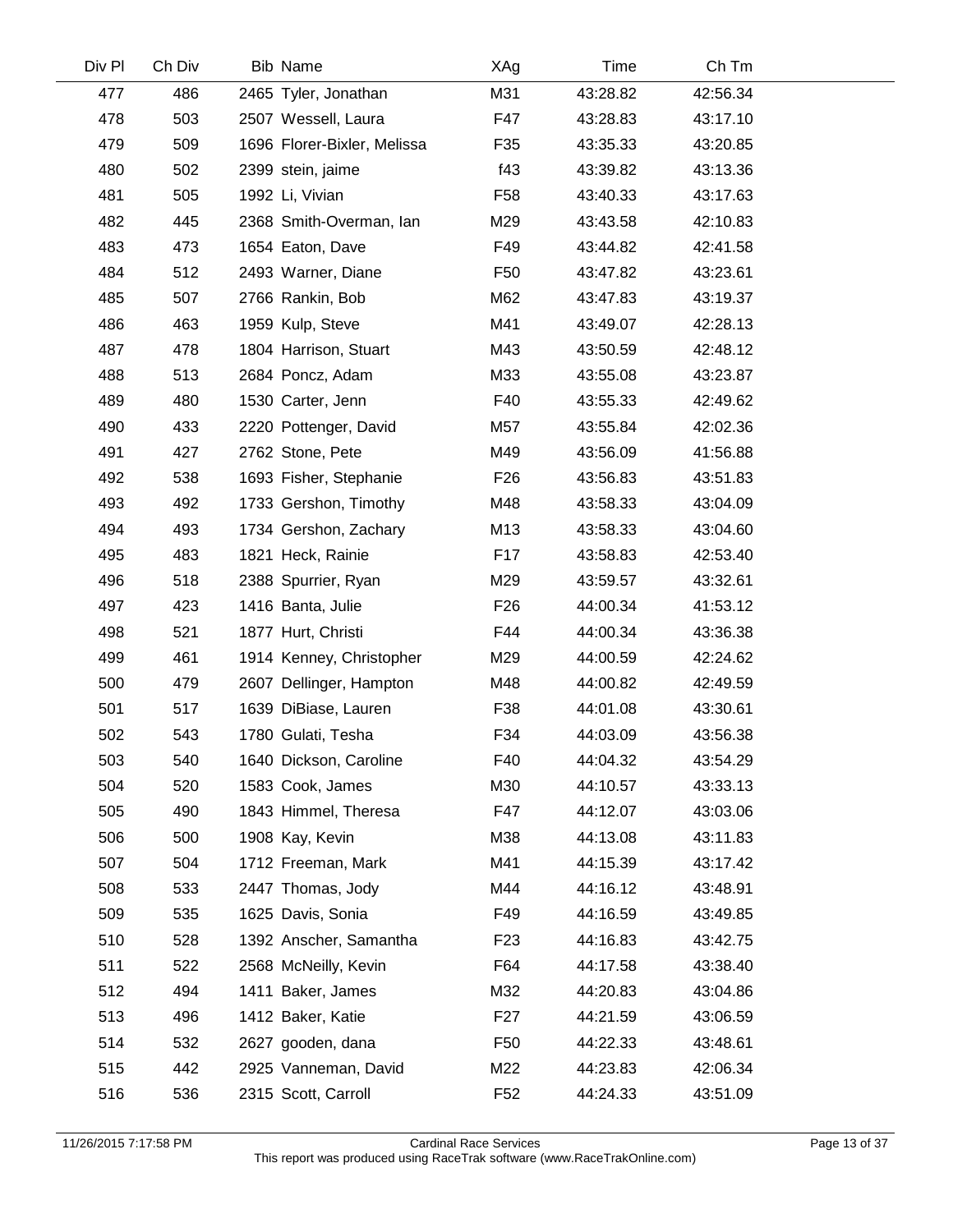| Div Pl | Ch Div | <b>Bib Name</b>           | XAg             | Time     | Ch Tm    |  |
|--------|--------|---------------------------|-----------------|----------|----------|--|
| 517    | 516    | 1882 Jafari, Mia          | F <sub>29</sub> | 44:26.58 | 43:27.37 |  |
| 518    | 475    | 2158 Norwood, Hollin      | M35             | 44:28.09 | 42:43.12 |  |
| 519    | 523    | 1595 Coulter, Mark        | M57             | 44:30.59 | 43:40.60 |  |
| 520    | 495    | 1446 Boggess, Mason       | M14             | 44:31.34 | 43:05.60 |  |
| 521    | 585    | 1803 harris, william      | m39             | 44:33.82 | 44:27.59 |  |
| 522    | 481    | 2767 Fayle, Hillary       | F <sub>27</sub> | 44:35.83 | 42:51.11 |  |
| 523    | 539    | 1512 Calhoun, William     | M47             | 44:36.60 | 43:52.14 |  |
| 524    | 580    | 2416 sullivan, daniel     | m70             | 44:37.10 | 44:22.63 |  |
| 525    | 508    | 1975 Lee, Cindy           | f42             | 44:37.84 | 43:19.59 |  |
| 526    | 506    | 1977 Lee, Greg            | M42             | 44:38.08 | 43:18.89 |  |
| 527    | 578    | 2590 Bolon, Meredith      | F <sub>50</sub> | 44:38.82 | 44:20.13 |  |
| 528    | 510    | 1558 Clemons, Jeffrey     | M33             | 44:39.09 | 43:22.36 |  |
| 529    | 531    | 2182 paisner, james       | M67             | 44:40.08 | 43:45.37 |  |
| 530    | 567    | 2688 Richard, Rebecca     | F40             | 44:40.09 | 44:12.50 |  |
| 531    | 566    | 1940 Knechtel, Virginia   | F33             | 44:41.58 | 44:11.36 |  |
| 532    | 608    | 2784 Knechtel, Diana      | F63             | 44:42.08 | 44:42.08 |  |
| 533    | 591    | 1964 LaDue, Maryjane      | F34             | 44:42.58 | 44:30.38 |  |
| 534    | 519    | 1911 Kelly, Abby          | F30             | 44:44.33 | 43:33.10 |  |
| 535    | 595    | 1957 Kraft, Monica        | F <sub>53</sub> | 44:45.34 | 44:32.86 |  |
| 536    | 584    | 2451 Thomas, Will         | M16             | 44:45.59 | 44:26.37 |  |
| 537    | 546    | 2268 Roeber, Ellen        | F44             | 44:45.59 | 43:59.37 |  |
| 538    | 529    | 2241 Redding, Ivey        | M27             | 44:46.34 | 43:43.34 |  |
| 539    | 568    | 2377 Soto, Linda Carolina | F47             | 44:47.57 | 44:14.09 |  |
| 540    | 511    | 2317 Scott, James         | M19             | 44:47.83 | 43:23.34 |  |
| 541    | 565    | 1704 foster, julie        | F43             | 44:48.07 | 44:11.14 |  |
| 542    | 572    | 1735 Ghio, Andrew         | M60             | 44:48.82 | 44:16.85 |  |
| 543    | 576    | 2860 Strain, Betsy        | F49             | 44:49.34 | 44:19.85 |  |
| 544    | 600    | 2571 Andrews, David       | M39             | 44:49.60 | 44:36.36 |  |
| 545    | 527    | 1525 Carroll, Sarah       | F37             | 44:51.82 | 43:41.64 |  |
| 546    | 526    | 1652 Dwyer, Andrew        | M37             | 44:51.83 | 43:41.62 |  |
| 547    | 468    | 2248 Revelle, Rachael     | F <sub>29</sub> | 44:52.34 | 42:34.62 |  |
| 548    | 581    | 2574 Baas, Susan          | F54             | 44:52.57 | 44:23.35 |  |
| 549    | 607    | 2608 Dellinger, Jackson   | M18             | 44:54.10 | 44:41.37 |  |
| 550    | 553    | 1716 Funk, Isaac          | M14             | 44:54.33 | 44:06.36 |  |
| 551    | 599    | 2181 Padden, Sandy        | F <sub>54</sub> | 44:54.70 | 44:35.99 |  |
| 552    | 534    | 1724 Garoni, Carson       | F44             | 44:55.84 | 43:49.58 |  |
| 553    | 601    | 2444 Thomas, Chris        | M14             | 44:56.82 | 44:36.85 |  |
| 554    | 598    | 1830 Henriquez, Craig     | M56             | 44:57.32 | 44:35.59 |  |
| 555    | 621    | 2804 Smyth, Caroline      | F11             | 44:58.08 | 44:53.61 |  |
| 556    | 570    | 1873 Hunter, Isiah        | M28             | 45:00.09 | 44:15.89 |  |

 $\sim$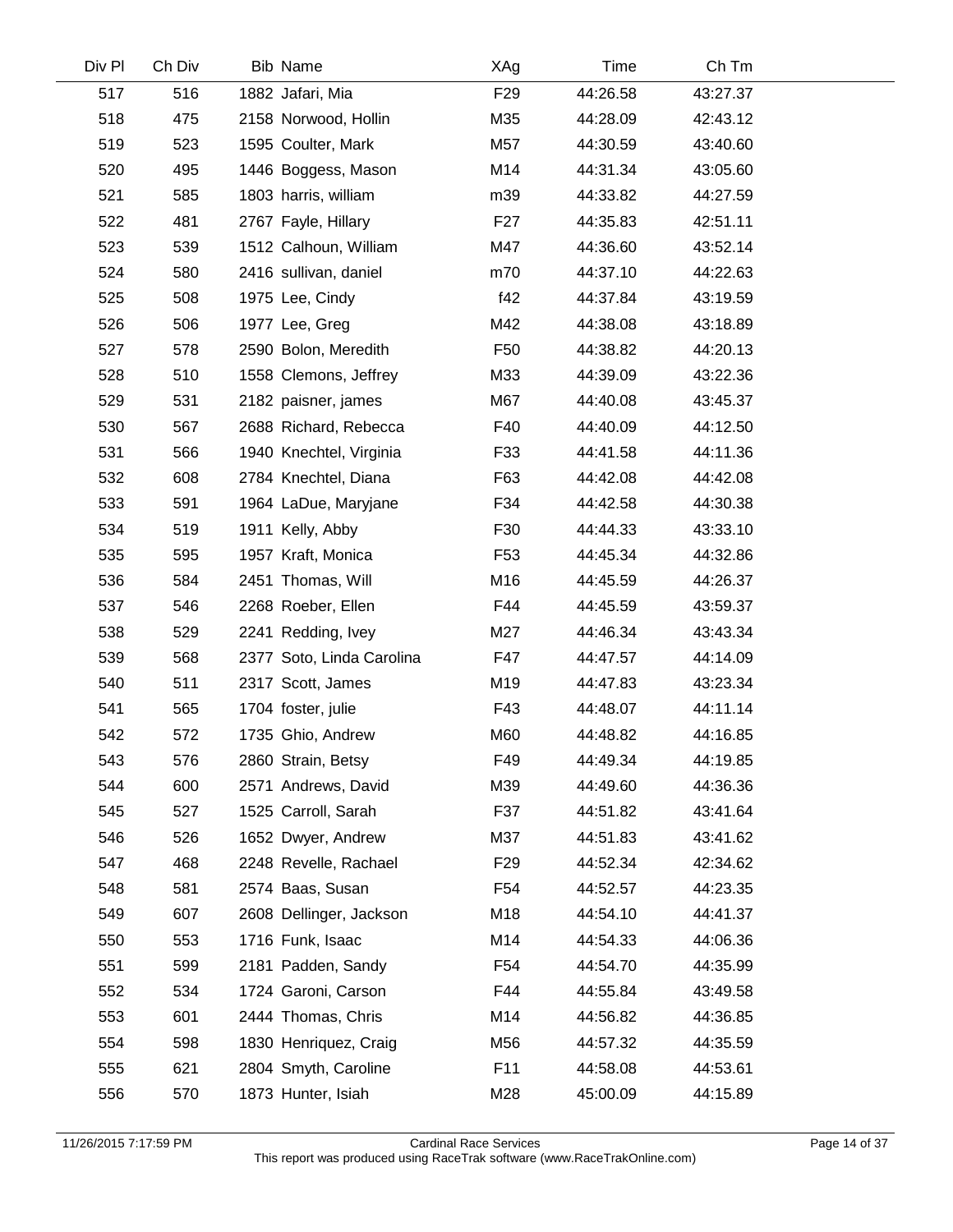| Ch Div |  | XAg                                                                                                                                                                                                                                                                                                                                                                                                                                                                                                                                                                                                                                                                                                                                                                                                                                                                                                                                                                                     | Time     | Ch Tm    |  |
|--------|--|-----------------------------------------------------------------------------------------------------------------------------------------------------------------------------------------------------------------------------------------------------------------------------------------------------------------------------------------------------------------------------------------------------------------------------------------------------------------------------------------------------------------------------------------------------------------------------------------------------------------------------------------------------------------------------------------------------------------------------------------------------------------------------------------------------------------------------------------------------------------------------------------------------------------------------------------------------------------------------------------|----------|----------|--|
| 625    |  | F37                                                                                                                                                                                                                                                                                                                                                                                                                                                                                                                                                                                                                                                                                                                                                                                                                                                                                                                                                                                     | 45:01.09 | 44:59.12 |  |
| 563    |  | F35                                                                                                                                                                                                                                                                                                                                                                                                                                                                                                                                                                                                                                                                                                                                                                                                                                                                                                                                                                                     | 45:01.82 | 44:10.56 |  |
| 626    |  | M45                                                                                                                                                                                                                                                                                                                                                                                                                                                                                                                                                                                                                                                                                                                                                                                                                                                                                                                                                                                     | 45:04.33 | 44:59.59 |  |
| 499    |  | M18                                                                                                                                                                                                                                                                                                                                                                                                                                                                                                                                                                                                                                                                                                                                                                                                                                                                                                                                                                                     | 45:05.33 | 43:09.10 |  |
| 571    |  | M47                                                                                                                                                                                                                                                                                                                                                                                                                                                                                                                                                                                                                                                                                                                                                                                                                                                                                                                                                                                     | 45:05.61 | 44:16.27 |  |
| 614    |  | M46                                                                                                                                                                                                                                                                                                                                                                                                                                                                                                                                                                                                                                                                                                                                                                                                                                                                                                                                                                                     | 45:07.07 | 44:45.97 |  |
| 610    |  | M51                                                                                                                                                                                                                                                                                                                                                                                                                                                                                                                                                                                                                                                                                                                                                                                                                                                                                                                                                                                     | 45:08.10 | 44:44.09 |  |
| 574    |  | M28                                                                                                                                                                                                                                                                                                                                                                                                                                                                                                                                                                                                                                                                                                                                                                                                                                                                                                                                                                                     | 45:08.61 | 44:17.64 |  |
| 544    |  | F39                                                                                                                                                                                                                                                                                                                                                                                                                                                                                                                                                                                                                                                                                                                                                                                                                                                                                                                                                                                     | 45:09.58 | 43:57.88 |  |
| 542    |  | M54                                                                                                                                                                                                                                                                                                                                                                                                                                                                                                                                                                                                                                                                                                                                                                                                                                                                                                                                                                                     | 45:09.83 | 43:55.59 |  |
| 603    |  | F <sub>23</sub>                                                                                                                                                                                                                                                                                                                                                                                                                                                                                                                                                                                                                                                                                                                                                                                                                                                                                                                                                                         | 45:10.10 | 44:38.35 |  |
| 559    |  | F <sub>22</sub>                                                                                                                                                                                                                                                                                                                                                                                                                                                                                                                                                                                                                                                                                                                                                                                                                                                                                                                                                                         | 45:10.33 | 44:09.08 |  |
| 561    |  | F <sub>23</sub>                                                                                                                                                                                                                                                                                                                                                                                                                                                                                                                                                                                                                                                                                                                                                                                                                                                                                                                                                                         | 45:10.35 | 44:09.62 |  |
| 554    |  | F49                                                                                                                                                                                                                                                                                                                                                                                                                                                                                                                                                                                                                                                                                                                                                                                                                                                                                                                                                                                     | 45:11.57 | 44:06.88 |  |
| 551    |  | M14                                                                                                                                                                                                                                                                                                                                                                                                                                                                                                                                                                                                                                                                                                                                                                                                                                                                                                                                                                                     | 45:12.09 | 44:04.91 |  |
| 501    |  | M31                                                                                                                                                                                                                                                                                                                                                                                                                                                                                                                                                                                                                                                                                                                                                                                                                                                                                                                                                                                     | 45:12.10 | 43:13.36 |  |
| 558    |  | M51                                                                                                                                                                                                                                                                                                                                                                                                                                                                                                                                                                                                                                                                                                                                                                                                                                                                                                                                                                                     | 45:12.84 | 44:07.89 |  |
| 557    |  | M12                                                                                                                                                                                                                                                                                                                                                                                                                                                                                                                                                                                                                                                                                                                                                                                                                                                                                                                                                                                     | 45:12.84 | 44:07.62 |  |
| 514    |  | M28                                                                                                                                                                                                                                                                                                                                                                                                                                                                                                                                                                                                                                                                                                                                                                                                                                                                                                                                                                                     | 45:13.59 | 43:24.59 |  |
| 583    |  | F36                                                                                                                                                                                                                                                                                                                                                                                                                                                                                                                                                                                                                                                                                                                                                                                                                                                                                                                                                                                     | 45:15.32 | 44:24.61 |  |
| 547    |  | M35                                                                                                                                                                                                                                                                                                                                                                                                                                                                                                                                                                                                                                                                                                                                                                                                                                                                                                                                                                                     | 45:15.82 | 43:59.61 |  |
| 573    |  | F37                                                                                                                                                                                                                                                                                                                                                                                                                                                                                                                                                                                                                                                                                                                                                                                                                                                                                                                                                                                     | 45:15.83 | 44:17.36 |  |
| 548    |  | f41                                                                                                                                                                                                                                                                                                                                                                                                                                                                                                                                                                                                                                                                                                                                                                                                                                                                                                                                                                                     | 45:16.07 | 44:00.60 |  |
| 582    |  | M38                                                                                                                                                                                                                                                                                                                                                                                                                                                                                                                                                                                                                                                                                                                                                                                                                                                                                                                                                                                     | 45:16.08 | 44:24.61 |  |
| 552    |  | M22                                                                                                                                                                                                                                                                                                                                                                                                                                                                                                                                                                                                                                                                                                                                                                                                                                                                                                                                                                                     | 45:16.59 | 44:06.13 |  |
| 564    |  | F <sub>20</sub>                                                                                                                                                                                                                                                                                                                                                                                                                                                                                                                                                                                                                                                                                                                                                                                                                                                                                                                                                                         | 45:16.59 | 44:10.90 |  |
| 622    |  | f19                                                                                                                                                                                                                                                                                                                                                                                                                                                                                                                                                                                                                                                                                                                                                                                                                                                                                                                                                                                     | 45:18.10 | 44:53.89 |  |
| 605    |  | F45                                                                                                                                                                                                                                                                                                                                                                                                                                                                                                                                                                                                                                                                                                                                                                                                                                                                                                                                                                                     | 45:19.08 | 44:40.12 |  |
| 623    |  | F <sub>51</sub>                                                                                                                                                                                                                                                                                                                                                                                                                                                                                                                                                                                                                                                                                                                                                                                                                                                                                                                                                                         | 45:19.09 | 44:54.38 |  |
| 606    |  | F32                                                                                                                                                                                                                                                                                                                                                                                                                                                                                                                                                                                                                                                                                                                                                                                                                                                                                                                                                                                     | 45:19.35 | 44:40.65 |  |
| 586    |  | F42                                                                                                                                                                                                                                                                                                                                                                                                                                                                                                                                                                                                                                                                                                                                                                                                                                                                                                                                                                                     | 45:19.35 | 44:28.61 |  |
| 530    |  | F <sub>29</sub>                                                                                                                                                                                                                                                                                                                                                                                                                                                                                                                                                                                                                                                                                                                                                                                                                                                                                                                                                                         | 45:20.11 | 43:44.65 |  |
| 590    |  | F38                                                                                                                                                                                                                                                                                                                                                                                                                                                                                                                                                                                                                                                                                                                                                                                                                                                                                                                                                                                     | 45:20.83 | 44:30.09 |  |
| 556    |  | M53                                                                                                                                                                                                                                                                                                                                                                                                                                                                                                                                                                                                                                                                                                                                                                                                                                                                                                                                                                                     | 45:22.84 | 44:07.59 |  |
| 525    |  | F47                                                                                                                                                                                                                                                                                                                                                                                                                                                                                                                                                                                                                                                                                                                                                                                                                                                                                                                                                                                     | 45:23.34 | 43:41.09 |  |
| 555    |  | M47                                                                                                                                                                                                                                                                                                                                                                                                                                                                                                                                                                                                                                                                                                                                                                                                                                                                                                                                                                                     | 45:23.58 | 44:07.33 |  |
| 549    |  | M19                                                                                                                                                                                                                                                                                                                                                                                                                                                                                                                                                                                                                                                                                                                                                                                                                                                                                                                                                                                     | 45:27.07 | 44:00.87 |  |
| 617    |  | M20                                                                                                                                                                                                                                                                                                                                                                                                                                                                                                                                                                                                                                                                                                                                                                                                                                                                                                                                                                                     | 45:27.11 | 44:46.86 |  |
| 646    |  | M31                                                                                                                                                                                                                                                                                                                                                                                                                                                                                                                                                                                                                                                                                                                                                                                                                                                                                                                                                                                     | 45:27.12 | 45:23.16 |  |
| 615    |  | F <sub>19</sub>                                                                                                                                                                                                                                                                                                                                                                                                                                                                                                                                                                                                                                                                                                                                                                                                                                                                                                                                                                         | 45:27.57 | 44:46.35 |  |
|        |  | <b>Bib Name</b><br>2650 Kaspar, Kelli<br>1679 Farel, Lily<br>2805 Smyth, David<br>2852 Laatz, Justin<br>1701 Foster, Andrew<br>2536 Willis, Monte<br>2494 Warner, Todd<br>2052 McDaniel, Marcus<br>2102 Monahan, Rose<br>2039 Martin, Robert<br>1808 Hartman, Evelyn<br>2437 Teague, Lauren<br>2174 O'Sullivan, Maddie<br>1653 Eaton, Beth<br>2881 Wolf, Mathew<br>2664 Lercher, Daniel<br>1956 kopczynski, todd<br>1955 Kopczynski, Michael<br>2655 Klaver, Sean<br>2918 Ducker, Katherine<br>2698 Spiniello, Phil<br>2890 Isenstein, Arin<br>2625 garth, christy<br>2921 Umber, Aaron<br>2790 Kopczynski, Karl<br>1953 Kopczynski, Kayla<br>2023 Macleod, Kirstin<br>1757 Gotelli, Kate<br>1800 Harkins, Heidi<br>1626 De Havilland, Alexandra<br>1453 Boyce, Jenny<br>2557 Youngblood, Megan<br>2073 Messina, Julie<br>1419 Barnett, Eddie<br>2483 Wahlstrom, Torey<br>2252 Rhoades, Mark<br>2180 Padden, Benjamin<br>2672 Marron, David<br>2645 Jewitt, James<br>2850 Kraut, Hannah |          |          |  |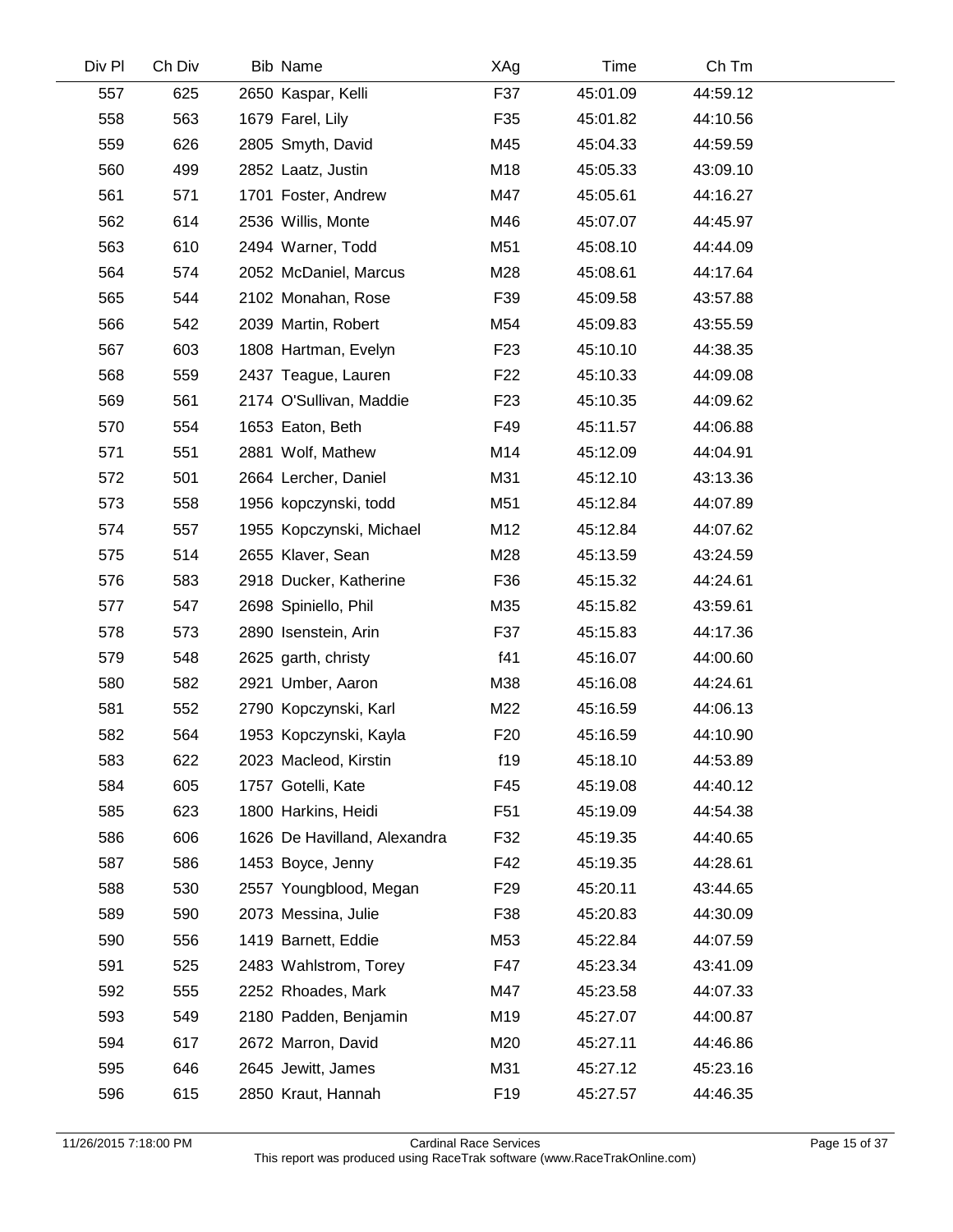| Div Pl | Ch Div | <b>Bib Name</b>             | XAg             | Time     | Ch Tm    |  |
|--------|--------|-----------------------------|-----------------|----------|----------|--|
| 597    | 612    | 2849 Kraut, Marty           | M50             | 45:27.82 | 44:45.80 |  |
| 598    | 515    | 2905 Hoogervorst, Amy       | F47             | 45:28.82 | 43:26.61 |  |
| 599    | 627    | 2279 Rosen, Norm            | m <sub>62</sub> | 45:30.34 | 44:59.88 |  |
| 600    | 651    | 1569 Colaianni, William     | M66             | 45:30.35 | 45:25.60 |  |
| 601    | 537    | 2780 Mara, Pirone           | F11             | 45:32.36 | 43:51.16 |  |
| 602    | 593    | 2906 Reuland, Frances       | F <sub>19</sub> | 45:33.10 | 44:31.41 |  |
| 603    | 594    | 2589 Bolon, Hank            | M19             | 45:33.10 | 44:32.13 |  |
| 604    | 560    | 2730 Gibson, Anna           | F11             | 45:33.84 | 44:09.37 |  |
| 605    | 638    | 1700 Forcina, Martin        | M66             | 45:34.58 | 45:12.81 |  |
| 606    | 620    | 1509 Calhoun, Audrey        | F <sub>15</sub> | 45:35.07 | 44:51.58 |  |
| 607    | 604    | 2635 Hede, Karyn            | F <sub>51</sub> | 45:35.59 | 44:40.10 |  |
| 608    | 541    | 2793 Lauen, Tessa           | F <sub>12</sub> | 45:36.08 | 43:54.88 |  |
| 609    | 647    | 2033 Margolis, Daniel       | M18             | 45:36.59 | 45:24.37 |  |
| 610    | 611    | 2098 Min, Nicholas          | M12             | 45:37.60 | 44:45.11 |  |
| 611    | 609    | 2720 Windham, Ellie         | F <sub>13</sub> | 45:37.60 | 44:43.91 |  |
| 612    | 613    | 2721 Windham, Scott         | M45             | 45:39.32 | 44:45.90 |  |
| 613    | 640    | 2700 Staley, Kristin        | F32             | 45:41.42 | 45:16.96 |  |
| 614    | 641    | 2699 Staley, David          | M31             | 45:41.61 | 45:17.37 |  |
| 615    | 618    | 2097 Min, John              | M45             | 45:42.33 | 44:49.59 |  |
| 616    | 659    | 2147 Nevins, Kristan        | F36             | 45:42.83 | 45:35.80 |  |
| 617    | 589    | 1544 Chilukuri, Vivek       | M28             | 45:44.34 | 44:29.24 |  |
| 618    | 658    | 2356 Smith, Laura           | F <sub>53</sub> | 45:45.07 | 45:35.10 |  |
| 619    | 550    | 2781 Troester, Melissa      | F43             | 45:45.33 | 44:04.37 |  |
| 620    | 602    | 2101 Monahan, Paul          | m <sub>52</sub> | 45:48.85 | 44:37.39 |  |
| 621    | 663    | 2772 Morris, Ingrid         | F39             | 45:49.59 | 45:38.56 |  |
| 622    | 664    | 2774 Morris, Anna           | F7              | 45:50.10 | 45:39.14 |  |
| 623    | 524    | 2933 Stocks, Katie          | F <sub>25</sub> | 45:50.84 | 43:40.61 |  |
| 624    | 642    | 1764 Grabowski, William     | M11             | 45:51.58 | 45:19.37 |  |
| 625    | 562    | 1533 Cawley, Michelle       | F45             | 45:52.59 | 44:10.37 |  |
| 626    | 569    | 2492 Wannamaker, Charlie    | M32             | 45:52.84 | 44:14.63 |  |
| 627    | 648    | 2172 Ortolano III, Nicholas | M31             | 45:53.11 | 45:25.36 |  |
| 628    | 669    | 2000 Linney, William        | M <sub>8</sub>  | 45:54.10 | 45:47.89 |  |
| 629    | 653    | 2171 ortolano, jessica      | F33             | 45:54.34 | 45:26.63 |  |
| 630    | 645    | 2834 Bowers, Albert         | M37             | 45:55.33 | 45:23.12 |  |
| 631    | 660    | 2503 Wentz, Catherine       | F <sub>52</sub> | 45:57.08 | 45:36.40 |  |
| 632    | 661    | 1729 Gaylord, Alison        | F <sub>17</sub> | 45:57.32 | 45:36.85 |  |
| 633    | 624    | 2240 Redding, Gray          | M25             | 45:57.44 | 44:54.70 |  |
| 634    | 635    | 1513 Campbell, Jeness       | F46             | 46:04.59 | 45:09.36 |  |
| 635    | 656    | 2424 Swasey, Judith         | F68             | 46:04.83 | 45:31.86 |  |
| 636    | 587    | 1840 Hill, Dawn             | F40             | 46:06.58 | 44:28.86 |  |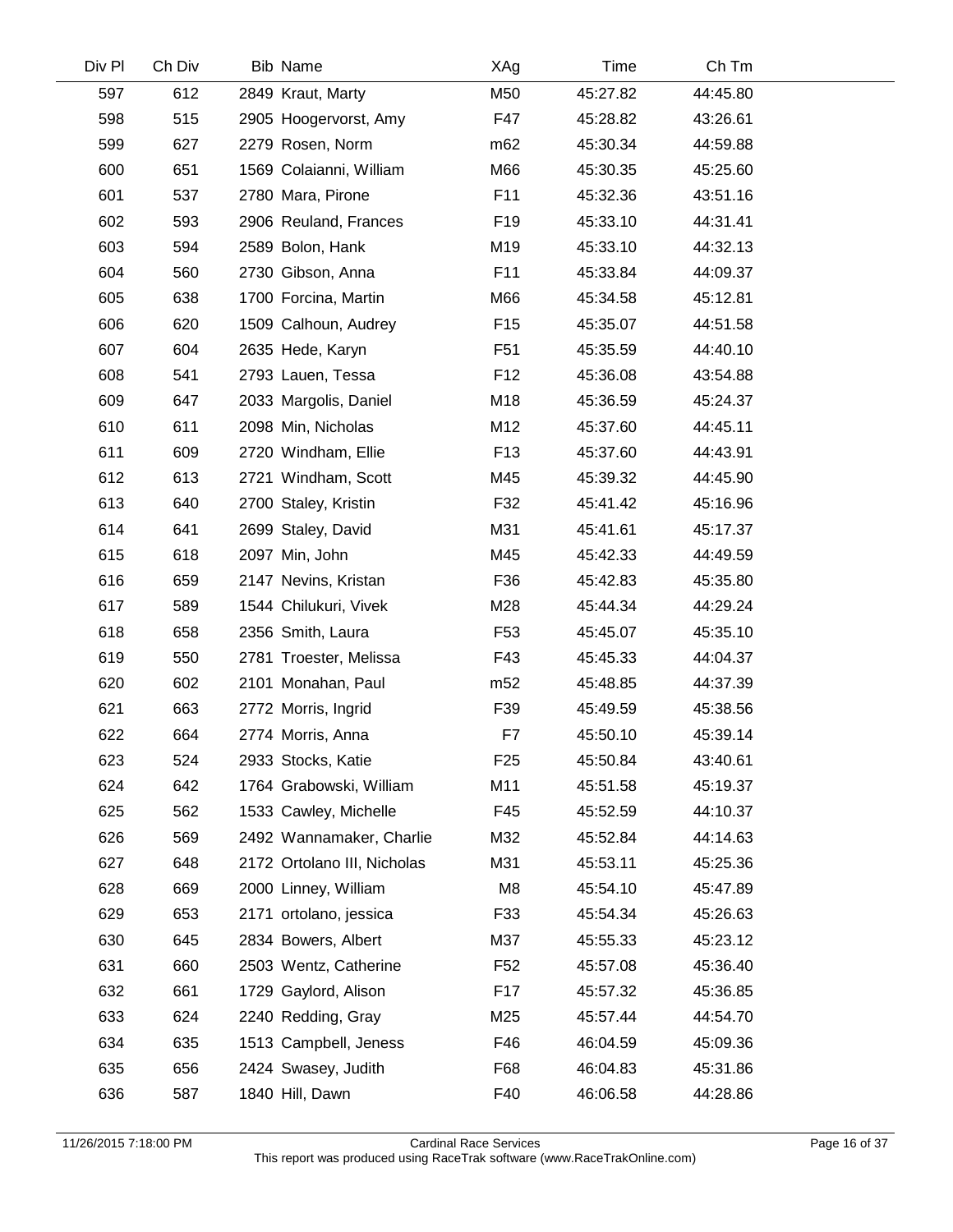| Div Pl | Ch Div | <b>Bib Name</b>            | XAg             | Time     | Ch Tm    |  |
|--------|--------|----------------------------|-----------------|----------|----------|--|
| 637    | 579    | 1429 bennett, brett        | m <sub>53</sub> | 46:07.83 | 44:21.10 |  |
| 638    | 665    | 1939 Klett, Nicole         | F42             | 46:10.11 | 45:39.62 |  |
| 639    | 670    | 2733 Lee, Emerson          | M9              | 46:10.33 | 45:48.37 |  |
| 640    | 668    | 1974 Lee, Christopher      | M42             | 46:10.57 | 45:47.60 |  |
| 641    | 666    | 2420 Surh, Jerry           | M76             | 46:11.48 | 45:41.26 |  |
| 642    | 597    | 1861 Holt, Paul            | M52             | 46:11.82 | 44:35.32 |  |
| 643    | 596    | 1862 Holt, Sharon          | F <sub>53</sub> | 46:11.84 | 44:34.70 |  |
| 644    | 643    | 2516 Wherry, Travis        | M31             | 46:12.83 | 45:19.87 |  |
| 645    | 616    | 2835 Mount-Cors, MaryFaith | F45             | 46:14.33 | 44:46.85 |  |
| 646    | 693    | 2829 Dinola, Sandy         | F60             | 46:16.08 | 46:06.11 |  |
| 647    | 634    | 2255 Richardson, Julie     | F <sub>52</sub> | 46:17.08 | 45:08.11 |  |
| 648    | 628    | 2116 Morrison, Bill        | M48             | 46:17.08 | 45:00.36 |  |
| 649    | 545    | 1656 Edwards, Don          | M53             | 46:21.34 | 43:58.11 |  |
| 650    | 577    | 1709 Freel, Greg           | M36             | 46:21.57 | 44:20.08 |  |
| 651    | 575    | 1708 Freel, Amy            | F37             | 46:21.58 | 44:19.84 |  |
| 652    | 639    | 2514 WHALEN, krista        | F <sub>26</sub> | 46:25.68 | 45:15.97 |  |
| 653    | 592    | 2084 Millar, Ben           | M18             | 46:27.59 | 44:31.11 |  |
| 654    | 630    | 2476 Villalta, Elizabeth   | F34             | 46:28.08 | 45:01.87 |  |
| 655    | 687    | 2470 Vanderford, Teresa    | F <sub>55</sub> | 46:28.58 | 46:01.84 |  |
| 656    | 631    | 2741 Parsons, Cara         | F <sub>29</sub> | 46:29.59 | 45:02.85 |  |
| 657    | 704    | 2702 Staunton, Marcia      | F44             | 46:30.58 | 46:17.86 |  |
| 658    | 619    | 2378 Spagnardi, Colleen    | F34             | 46:30.84 | 44:51.10 |  |
| 659    | 588    | 2910 Hoogervorst, Doug     | M45             | 46:30.85 | 44:29.12 |  |
| 660    | 686    | 1391 Anscher, Mitch        | M60             | 46:33.32 | 46:01.82 |  |
| 661    | 682    | 2870 Prince, Katya         | F <sub>50</sub> | 46:33.83 | 45:59.07 |  |
| 662    | 699    | 1627 De Jong, John         | M68             | 46:35.32 | 46:10.31 |  |
| 663    | 673    | 2661 Lai, Bien             | F33             | 46:36.10 | 45:50.11 |  |
| 664    | 671    | 2639 Hu, Shijia            | M32             | 46:36.58 | 45:49.86 |  |
| 665    | 629    | 1834 Hernandez, Jennifer   | F <sub>29</sub> | 46:37.34 | 45:01.10 |  |
| 666    | 710    | 2332 Shoemaker, Jason      | M36             | 46:37.58 | 46:24.08 |  |
| 667    | 696    | 2592 Boyle, Robert         | M36             | 46:39.08 | 46:07.58 |  |
| 668    | 667    | 1706 Franklin, Jessica     | F <sub>24</sub> | 46:39.57 | 45:47.57 |  |
| 669    | 637    | 2610 Doran, Liz            | F32             | 46:41.32 | 45:11.27 |  |
| 670    | 713    | 2175 Ott, Billy            | M42             | 46:43.09 | 46:25.37 |  |
| 671    | 691    | 2831 Camarati, Jeffrey     | M41             | 46:45.09 | 46:05.61 |  |
| 672    | 654    | 1775 Grill, Julie          | F51             | 46:46.59 | 45:28.87 |  |
| 673    | 672    | 2415 STUCHINER, NOA        | F45             | 46:46.59 | 45:50.11 |  |
| 674    | 662    | 1619 Davis, Anna           | F33             | 46:49.33 | 45:37.36 |  |
| 675    | 688    | 2045 Matthews, David       | M39             | 46:50.08 | 46:03.86 |  |
| 676    | 717    | 2176 Ott, Shelby           | F41             | 46:50.33 | 46:32.59 |  |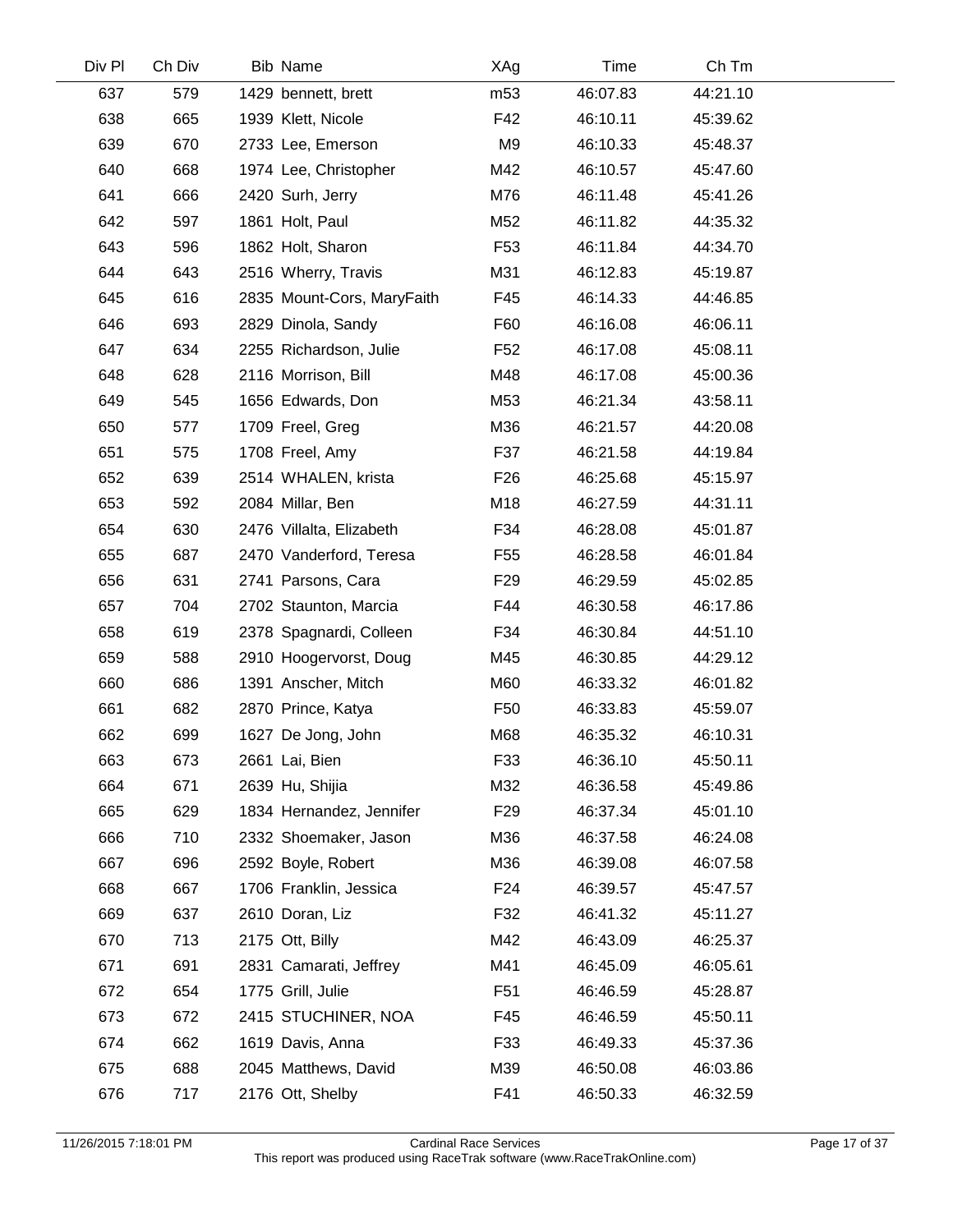| Div Pl | Ch Div | <b>Bib Name</b>          | XAg             | Time     | Ch Tm    |  |
|--------|--------|--------------------------|-----------------|----------|----------|--|
| 677    | 655    | 1466 Brinkmeyer, Emma    | F33             | 46:50.58 | 45:30.57 |  |
| 678    | 692    | 1537 Cheves, Avery       | F <sub>26</sub> | 46:51.34 | 46:05.86 |  |
| 679    | 695    | 1511 Calhoun, Linh       | F47             | 46:51.83 | 46:06.62 |  |
| 680    | 698    | 2769 Petrin, Kerri       | F35             | 46:52.58 | 46:08.36 |  |
| 681    | 727    | 1802 Harris, Jerry       | M75             | 46:53.08 | 46:45.37 |  |
| 682    | 644    | 2583 Besse, Jennifer     | F30             | 46:54.33 | 45:20.86 |  |
| 683    | 680    | 2821 Catellier, Diane    | F48             | 46:54.84 | 45:57.83 |  |
| 684    | 681    | 2822 Macdonald, Pia      | F47             | 46:55.09 | 45:58.59 |  |
| 685    | 690    | 1752 Gorsage, Justin     | M34             | 46:57.58 | 46:05.57 |  |
| 686    | 674    | 1495 Burns, Alisa        | F37             | 47:01.33 | 45:50.22 |  |
| 687    | 694    | 1506 Calabrese, Emma     | F <sub>27</sub> | 47:01.33 | 46:06.36 |  |
| 688    | 746    | 2580 Bell, Kathryn       | f52             | 47:02.83 | 47:02.83 |  |
| 689    | 697    | 2059 McHenry, Troy       | M36             | 47:04.58 | 46:08.36 |  |
| 690    | 706    | 2128 Murphy, Ricky       | M34             | 47:04.58 | 46:21.35 |  |
| 691    | 632    | 2718 Wiggins, Farrell    | F <sub>26</sub> | 47:04.83 | 45:05.59 |  |
| 692    | 650    | 1407 Baer, Harper        | F11             | 47:06.83 | 45:25.60 |  |
| 693    | 652    | 2197 Paul, Michael       | M47             | 47:07.09 | 45:25.63 |  |
| 694    | 649    | 1408 Baer, Katherine     | F46             | 47:07.32 | 45:25.59 |  |
| 695    | 684    | 1463 Bresky, Carole      | F61             | 47:08.83 | 46:00.86 |  |
| 696    | 712    | 2075 Meyer, Colleen      | F <sub>27</sub> | 47:10.11 | 46:25.14 |  |
| 697    | 708    | 2167 Ohletz, Jodi        | F41             | 47:10.57 | 46:21.89 |  |
| 698    | 739    | 2586 Bixler, William     | M67             | 47:11.59 | 46:57.59 |  |
| 699    | 720    | 1774 Grill, Chloe        | F16             | 47:12.10 | 46:38.63 |  |
| 700    | 689    | 1594 Cotton, Michael     | M13             | 47:13.58 | 46:05.10 |  |
| 701    | 735    | 1790 Halstead, Elizabeth | F37             | 47:15.09 | 46:54.59 |  |
| 702    | 733    | 2164 O'Brien, Sarah      | F33             | 47:15.29 | 46:53.15 |  |
| 703    | 736    | 2383 Spinarski, Susan    | F41             | 47:15.34 | 46:54.65 |  |
| 704    | 633    | 2328 Shaffer, Gary       | M49             | 47:15.34 | 45:06.32 |  |
| 705    | 738    | 2163 O'Brien, Richard    | M35             | 47:15.56 | 46:55.07 |  |
| 706    | 714    | 1521 Caress, Lula        | F <sub>9</sub>  | 47:19.82 | 46:27.61 |  |
| 707    | 702    | 2880 Wolf, Kevin         | M38             | 47:20.58 | 46:13.36 |  |
| 708    | 657    | 1456 Branton, Elizabeth  | F <sub>26</sub> | 47:21.57 | 45:34.83 |  |
| 709    | 703    | 1590 Cotton, Christine   | F <sub>50</sub> | 47:22.11 | 46:14.36 |  |
| 710    | 636    | 2441 Thieda, Kate        | F38             | 47:23.33 | 45:09.40 |  |
| 711    | 715    | 2456 Tosetto, Valeria    | F35             | 47:27.32 | 46:31.85 |  |
| 712    | 679    | 1935 Kittelson, Ben      | M26             | 47:27.83 | 45:56.12 |  |
| 713    | 718    | 2491 Wannamaker, Abby    | F <sub>12</sub> | 47:28.36 | 46:36.34 |  |
| 714    | 719    | 2389 Stanfa, Su          | F45             | 47:28.58 | 46:36.61 |  |
| 715    | 683    | 1379 Allen, Robert       | M12             | 47:29.59 | 45:59.11 |  |
| 716    | 740    | 2836 Li, Bo              | F33             | 47:31.32 | 46:58.58 |  |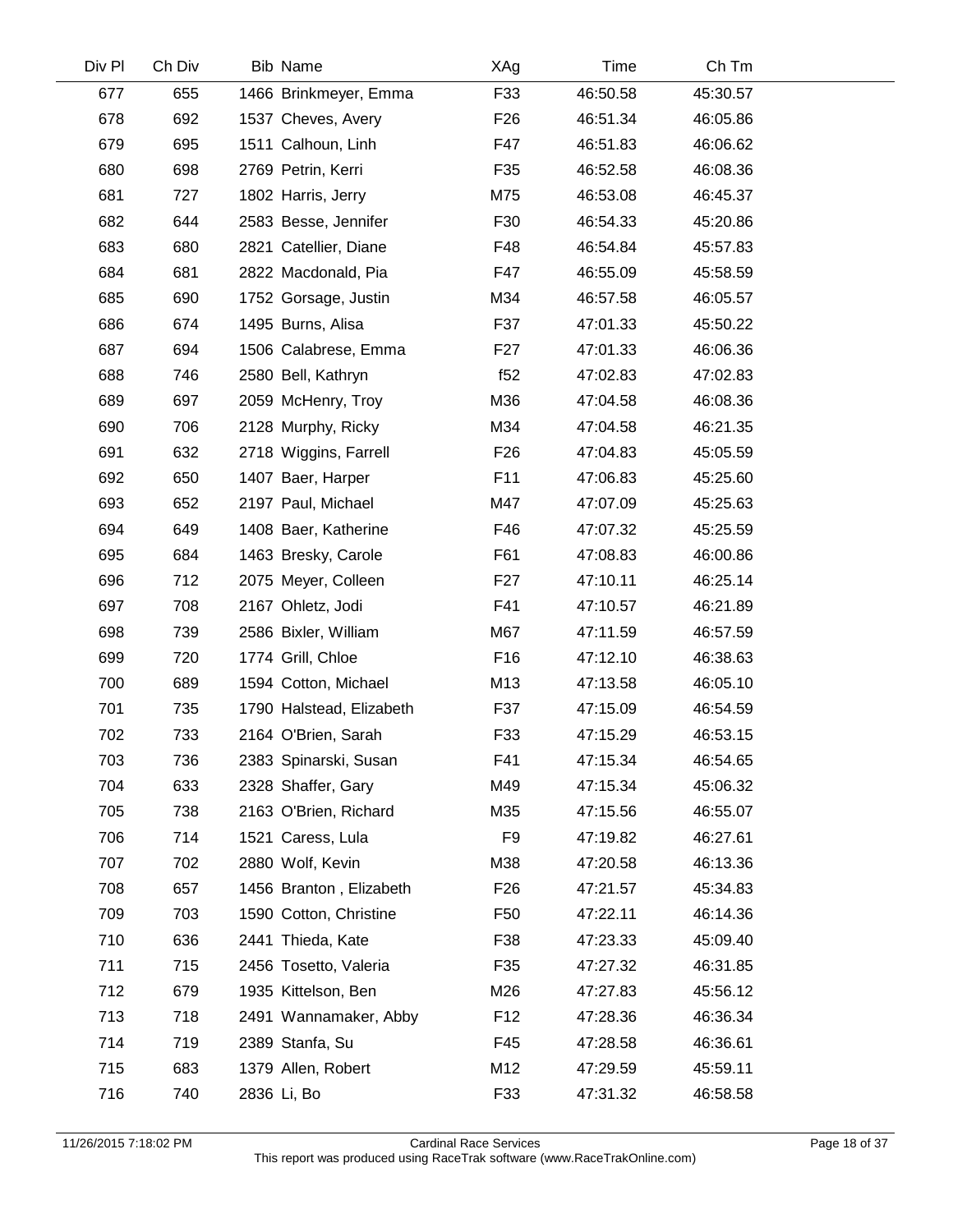| Div Pl | Ch Div | <b>Bib Name</b>             | XAg             | Time     | Ch Tm    |  |
|--------|--------|-----------------------------|-----------------|----------|----------|--|
| 717    | 721    | 1520 Caren, Neal            | M42             | 47:31.33 | 46:38.88 |  |
| 718    | 685    | 1377 Allen, Cheryl          | F46             | 47:31.60 | 46:01.14 |  |
| 719    | 676    | 1901 Kapsaskis, Tony        | M50             | 47:32.33 | 45:53.86 |  |
| 720    | 730    | 2462 Tulchin, Lisa          | F47             | 47:32.82 | 46:48.89 |  |
| 721    | 732    | 1998 Lindberg, Lina         | F36             | 47:33.34 | 46:51.91 |  |
| 722    | 700    | 1723 Garber, Lauren         | F35             | 47:37.84 | 46:10.39 |  |
| 723    | 780    | 1403 Avery, Ford            | M21             | 47:38.08 | 47:38.08 |  |
| 724    | 701    | 2358 Smith, Mary            | F <sub>52</sub> | 47:38.83 | 46:10.82 |  |
| 725    | 678    | 1468 Broscious, Evan        | M21             | 47:38.83 | 45:55.86 |  |
| 726    | 750    | 2438 Teer, Amanda           | F33             | 47:39.32 | 47:07.86 |  |
| 727    | 743    | 2093 Miller, Liz            | F48             | 47:40.09 | 46:59.38 |  |
| 728    | 724    | 2037 Martin, Amanda         | F31             | 47:42.84 | 46:43.61 |  |
| 729    | 725    | 1560 Clutton, Genevieve     | F31             | 47:42.84 | 46:43.87 |  |
| 730    | 753    | 2760 Gowan, Frith           | F41             | 47:45.58 | 47:11.34 |  |
| 731    | 711    | 2429 Tarantino, Lisa        | F48             | 47:45.58 | 46:24.11 |  |
| 732    | 774    | 2040 Martinson, Christina   | F36             | 47:45.60 | 47:36.14 |  |
| 733    | 775    | 2295 Scales, Melissa        | F38             | 47:45.83 | 47:36.60 |  |
| 734    | 765    | 1789 Hall, Jessica          | F31             | 47:46.32 | 47:28.65 |  |
| 735    | 677    | 2619 Fiore, David           | M23             | 47:47.58 | 45:55.86 |  |
| 736    | 722    | 1430 Bernard, Kristen       | F <sub>27</sub> | 47:48.09 | 46:41.86 |  |
| 737    | 786    | 2520 White, Renee           | F45             | 47:49.85 | 47:41.41 |  |
| 738    | 755    | 2737 White, Jonathan        | M17             | 47:50.09 | 47:12.88 |  |
| 739    | 754    | 2738 White, Leonard         | M52             | 47:50.34 | 47:12.64 |  |
| 740    | 726    | 1593 Cotton, John           | M50             | 47:51.11 | 46:44.40 |  |
| 741    | 728    | 2486 Walters, Alex          | M25             | 47:53.10 | 46:47.64 |  |
| 742    | 787    | 2787 Zielazinski, Joey      | M39             | 47:53.10 | 47:43.86 |  |
| 743    | 729    | 2487 Walters, Hannah        | F <sub>26</sub> | 47:54.33 | 46:47.86 |  |
| 744    | 731    | 1750 Gooch, Meredith        | F <sub>29</sub> | 47:55.09 | 46:49.41 |  |
| 745    | 751    | 1747 Glass-Steel, Christine | F41             | 47:55.58 | 47:09.83 |  |
| 746    | 766    | 1969 Lawrence, Susan        | F <sub>54</sub> | 47:57.09 | 47:28.88 |  |
| 747    | 764    | 2708 TAYLOR, LISA           | F40             | 47:57.10 | 47:28.63 |  |
| 748    | 781    | 2190 Parker, Donna          | F49             | 48:00.09 | 47:39.13 |  |
| 749    | 782    | 2189 Parker, Allie          | F <sub>18</sub> | 48:00.33 | 47:39.31 |  |
| 750    | 784    | 2191 Parker, Jon            | M49             | 48:00.35 | 47:40.16 |  |
| 751    | 705    | 2794 Lauen, Joanna          | F44             | 48:03.08 | 46:20.62 |  |
| 752    | 794    | 2809 Nelson, Sarah Beth     | F31             | 48:03.34 | 47:49.85 |  |
| 753    | 792    | 2292 Sanoff, Hanna          | F41             | 48:03.57 | 47:47.85 |  |
| 754    | 756    | 2002 Lissy, Greg            | M44             | 48:06.58 | 47:13.33 |  |
| 755    | 811    | 2009 Low, Gabriela          | F <sub>13</sub> | 48:08.83 | 48:08.01 |  |
| 756    | 797    | 1620 Davis, Greg            | M54             | 48:09.59 | 47:55.38 |  |

 $\overline{\phantom{a}}$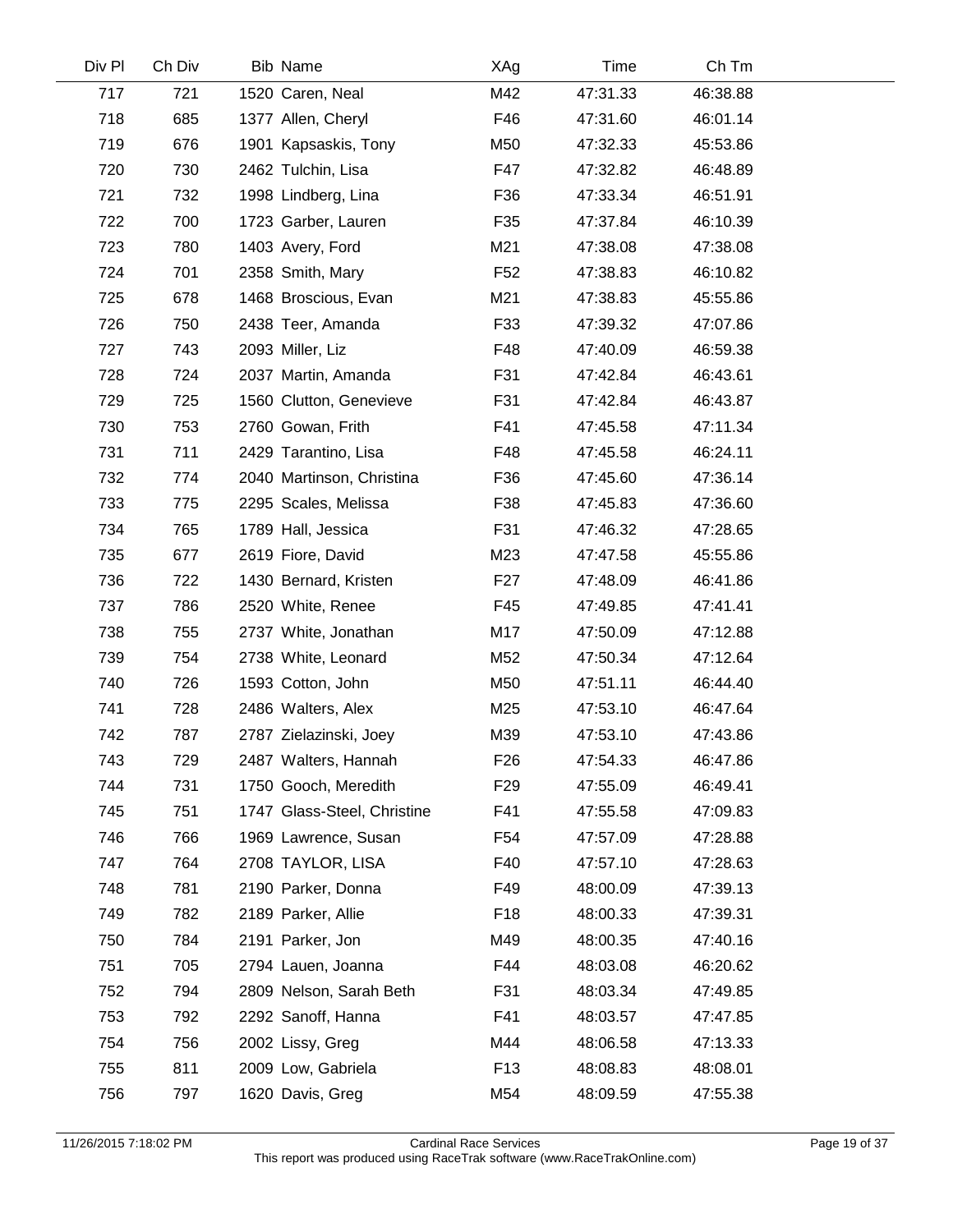| Div Pl | Ch Div | <b>Bib Name</b>             | XAg             | Time     | Ch Tm    |  |
|--------|--------|-----------------------------|-----------------|----------|----------|--|
| 757    | 675    | 2434 Tawil, Peter           | M36             | 48:11.34 | 45:53.84 |  |
| 758    | 716    | 1472 Brown, Carrie          | F41             | 48:13.57 | 46:32.58 |  |
| 759    | 745    | 1782 Guy, Cid               | F <sub>52</sub> | 48:16.32 | 47:00.40 |  |
| 760    | 723    | 1994 Libby, Taylor          | F33             | 48:16.33 | 46:43.38 |  |
| 761    | 744    | 1868 Hosman, Suzie          | F <sub>53</sub> | 48:16.34 | 47:00.39 |  |
| 762    | 803    | 1565 Coffee, Karen          | F <sub>51</sub> | 48:16.83 | 47:59.35 |  |
| 763    | 805    | 1389 Andersson, Mark        | M40             | 48:17.08 | 48:00.12 |  |
| 764    | 806    | 2173 Osterberg, Jamie       | F <sub>23</sub> | 48:17.08 | 48:00.37 |  |
| 765    | 807    | 1578 Conner, Terri          | F45             | 48:17.58 | 48:00.61 |  |
| 766    | 808    | 1365 Adams, Lacey           | F35             | 48:17.83 | 48:00.82 |  |
| 767    | 761    | 2593 busko, lisa            | f43             | 48:19.83 | 47:19.91 |  |
| 768    | 762    | 2837 Rodgers, Jo            | F44             | 48:22.58 | 47:24.86 |  |
| 769    | 800    | 1388 Anderson, Sheelagh     | F68             | 48:23.08 | 47:58.62 |  |
| 770    | 769    | 1810 Haskins, Teri          | F54             | 48:23.33 | 47:33.61 |  |
| 771    | 707    | 1898 Judd, Matt             | M43             | 48:24.10 | 46:21.88 |  |
| 772    | 793    | 1990 Ley, Alicia            | F31             | 48:27.83 | 47:47.86 |  |
| 773    | 770    | 2345 Simpson-Vos, Juliellen | F46             | 48:28.82 | 47:33.80 |  |
| 774    | 772    | 2026 Malzahn, Kristen       | F41             | 48:29.33 | 47:35.34 |  |
| 775    | 789    | 1371 Albrecht, Tim          | M27             | 48:31.34 | 47:45.37 |  |
| 776    | 742    | 2169 Olsen, Marie           | F <sub>25</sub> | 48:31.58 | 46:59.36 |  |
| 777    | 823    | 2417 Sullivan, Erin         | F45             | 48:32.36 | 48:16.61 |  |
| 778    | 709    | 2204 Perlmutt, Lars         | M34             | 48:33.09 | 46:22.38 |  |
| 779    | 763    | 2227 Preyer, Ellie          | f23             | 48:34.10 | 47:26.90 |  |
| 780    | 773    | 2261 Roberts, Jason         | m31             | 48:35.82 | 47:36.08 |  |
| 781    | 771    | 1417 Barbee, Blaine         | F33             | 48:35.83 | 47:34.87 |  |
| 782    | 734    | 2290 Salerno, Jessica       | F39             | 48:39.10 | 46:54.43 |  |
| 783    | 737    | 1643 Dixon, Bob             | M56             | 48:39.10 | 46:54.66 |  |
| 784    | 741    | 1552 Clark, Emily           | F33             | 48:39.94 | 46:58.93 |  |
| 785    | 828    | 2858 Lackey, Caleb          | M11             | 48:42.09 | 48:26.35 |  |
| 786    | 747    | 1610 Cunningham, Jayne      | F <sub>59</sub> | 48:42.32 | 47:04.58 |  |
| 787    | 827    | 2857 Lackey, Steve          | M45             | 48:42.57 | 48:26.34 |  |
| 788    | 759    | 2056 McDonnell, Mary        | F <sub>56</sub> | 48:42.58 | 47:14.87 |  |
| 789    | 757    | 2623 futch, karen           | F <sub>53</sub> | 48:43.09 | 47:13.36 |  |
| 790    | 758    | 1931 Killenberg, Susan      | F50             | 48:43.57 | 47:14.56 |  |
| 791    | 760    | 1740 Gilland, Paula         | F <sub>51</sub> | 48:43.59 | 47:16.15 |  |
| 792    | 791    | 1398 Asrican, Rose          | F38             | 48:48.58 | 47:47.65 |  |
| 793    | 767    | 2121 Moy, Cheryl            | F31             | 48:49.58 | 47:29.13 |  |
| 794    | 816    | 1675 Ervin, Michael         | M57             | 48:49.82 | 48:11.61 |  |
| 795    | 817    | 1673 Ervin, Lindsey         | F <sub>23</sub> | 48:50.09 | 48:11.93 |  |
| 796    | 749    | 1458 Branton, Margaret      | F <sub>22</sub> | 48:52.61 | 47:05.67 |  |
|        |        |                             |                 |          |          |  |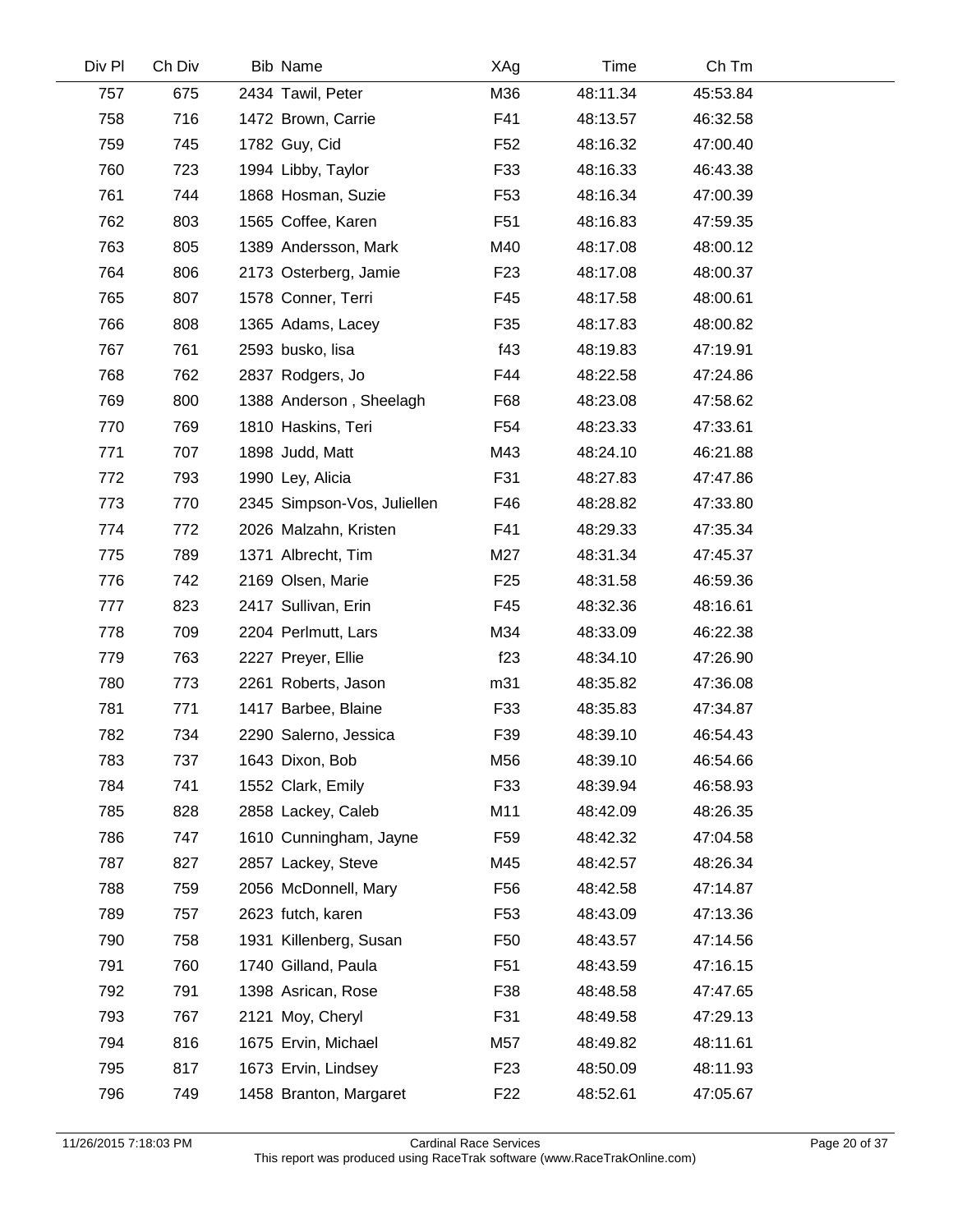| Div Pl | Ch Div | Bib Name                    | XAg             | Time     | Ch Tm    |  |
|--------|--------|-----------------------------|-----------------|----------|----------|--|
| 797    | 778    | 2548 Woods, Wendy           | F48             | 48:53.09 | 47:36.88 |  |
| 798    | 777    | 1699 Flynn, Tim             | M56             | 48:53.32 | 47:36.84 |  |
| 799    | 798    | 2012 Luca, John             | M32             | 48:54.37 | 47:56.87 |  |
| 800    | 776    | 2453 Thorn, rosemary        | F60             | 48:56.33 | 47:36.61 |  |
| 801    | 851    | 1383 Altenhaus, Bryan       | M28             | 48:59.07 | 48:59.07 |  |
| 802    | 840    | 2274 Romeyn, Leslie         | F <sub>27</sub> | 48:59.83 | 48:47.60 |  |
| 803    | 841    | 1484 Brydon-Corton, Marissa | F <sub>27</sub> | 49:00.34 | 48:47.62 |  |
| 804    | 855    | 1385 Altenhaus, Robert      | M26             | 49:00.57 | 49:00.57 |  |
| 805    | 752    | 1574 Conder, Mimi           | F54             | 49:01.33 | 47:10.59 |  |
| 806    | 748    | 2362 Smith, Samantha        | F <sub>27</sub> | 49:01.82 | 47:05.31 |  |
| 807    | 768    | 2744 Fields, Scott          | M50             | 49:03.10 | 47:29.35 |  |
| 808    | 836    | 2126 murphy, kaitlyn        | F <sub>29</sub> | 49:04.85 | 48:44.12 |  |
| 809    | 839    | 2208 Peterson, Stephanie    | F34             | 49:05.33 | 48:47.36 |  |
| 810    | 813    | 2567 Zhou, Yingqiu          | F <sub>29</sub> | 49:10.83 | 48:09.11 |  |
| 811    | 809    | 2015 Lutz, Michael          | M57             | 49:12.58 | 48:02.87 |  |
| 812    | 860    | 2034 Margolis, David        | M56             | 49:15.32 | 49:03.09 |  |
| 813    | 819    | 1795 Hamm, Jill             | F48             | 49:19.09 | 48:12.36 |  |
| 814    | 795    | 2559 Younts, Henley         | F14             | 49:19.36 | 47:50.86 |  |
| 815    | 796    | 2558 Younts, Chandler       | F <sub>17</sub> | 49:19.57 | 47:51.10 |  |
| 816    | 826    | 1396 Arnold, Jennifer       | F45             | 49:19.82 | 48:23.35 |  |
| 817    | 838    | 2497 Watterson, Carolyn     | F48             | 49:21.83 | 48:46.08 |  |
| 818    | 845    | 2400 Stein, Leah            | F <sub>22</sub> | 49:22.32 | 48:50.81 |  |
| 819    | 829    | 1651 Duronio, Sue           | f50             | 49:23.09 | 48:36.89 |  |
| 820    | 825    | 2931 Ozoguz, Arzu           | F45             | 49:26.84 | 48:23.10 |  |
| 821    | 788    | 1647 Donica, Kimberly       | F44             | 49:27.09 | 47:44.06 |  |
| 822    | 810    | 1587 Copeland, Valerie      | F47             | 49:27.34 | 48:05.11 |  |
| 823    | 812    | 2848 McNaughton, Michelle   | F42             | 49:30.59 | 48:08.39 |  |
| 824    | 815    | 2231 Prinzhorn, Brad        | M47             | 49:33.83 | 48:11.58 |  |
| 825    | 814    | 2230 Prinzhorn, Ashley      | F <sub>20</sub> | 49:34.33 | 48:11.30 |  |
| 826    | 842    | 2136 Nadolski, Keith        | M66             | 49:34.61 | 48:47.89 |  |
| 827    | 783    | 2375 Son, Huy               | M31             | 49:34.85 | 47:40.13 |  |
| 828    | 843    | 2137 Nadolski, Lindsey      | F <sub>28</sub> | 49:35.58 | 48:48.62 |  |
| 829    | 804    | 1523 Carpenter, C Denise    | F48             | 49:35.85 | 48:00.11 |  |
| 830    | 802    | 2843 Chenet, Christina      | F43             | 49:36.07 | 47:59.10 |  |
| 831    | 801    | 2795 Wiggins, Jennifer      | F41             | 49:36.11 | 47:58.66 |  |
| 832    | 858    | 2770 Petrin, Pete           | M59             | 49:46.84 | 49:02.38 |  |
| 833    | 890    | 1730 Gazette, Jacqueline    | F <sub>26</sub> | 49:50.36 | 49:50.36 |  |
| 834    | 837    | 1529 Carter, J.J.           | M41             | 49:50.59 | 48:44.65 |  |
| 835    | 790    | 2200 Pearl, Morris          | F32             | 49:56.10 | 47:45.89 |  |
| 836    | 866    | 1382 Alston, Kwame          | M25             | 49:56.59 | 49:14.63 |  |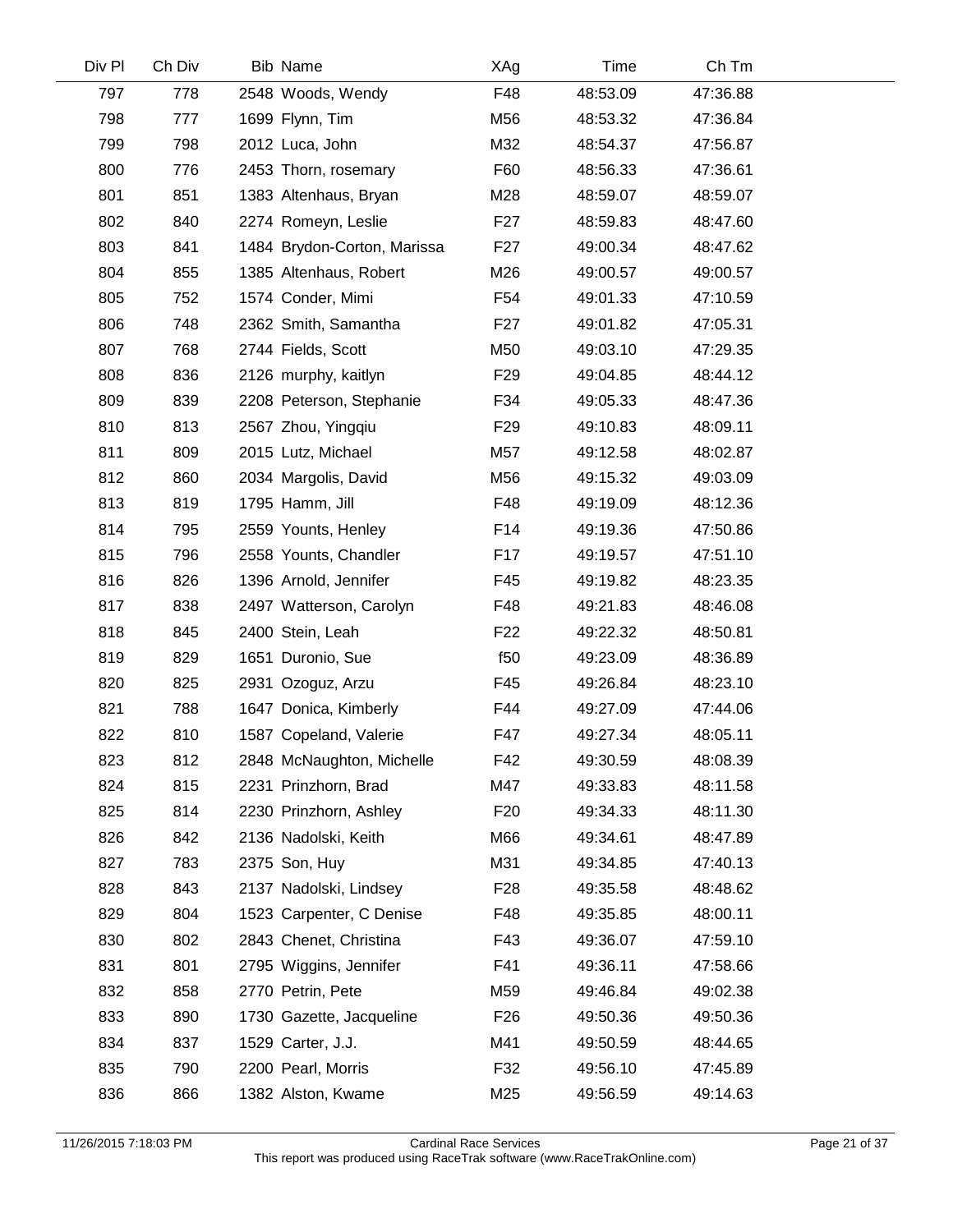| Div Pl | Ch Div | <b>Bib Name</b>                | XAg             | Time     | Ch Tm    |  |
|--------|--------|--------------------------------|-----------------|----------|----------|--|
| 837    | 779    | 2297 Scheidler, Bill           | M28             | 49:57.32 | 47:37.86 |  |
| 838    | 785    | 2935 Kent, Susan               | F <sub>50</sub> | 49:57.34 | 47:40.37 |  |
| 839    | 799    | 2435 Taylor, Candace           | F36             | 50:05.34 | 47:58.46 |  |
| 840    | 848    | 2582 Benou, Kimberly           | F48             | 50:06.11 | 48:56.37 |  |
| 841    | 862    | 1938 Kleinhammes, Alfred       | M64             | 50:06.83 | 49:08.37 |  |
| 842    | 821    | 2549 Woodward, Brian           | M60             | 50:07.59 | 48:14.38 |  |
| 843    | 833    | 2112 Morgan, Joseph            | M55             | 50:10.84 | 48:42.38 |  |
| 844    | 867    | 2363 Smith, Stuart             | M28             | 50:11.84 | 49:24.11 |  |
| 845    | 870    | 1995 Liles, Corey              | M32             | 50:16.34 | 49:28.87 |  |
| 846    | 853    | 2613 Enders, Johna             | F48             | 50:18.58 | 48:59.87 |  |
| 847    | 832    | 2022 MacLean, Douglas          | m69             | 50:18.83 | 48:40.09 |  |
| 848    | 882    | 2186 Pane, Lorenzo             | M13             | 50:19.35 | 49:37.33 |  |
| 849    | 822    | 1602 Crittenden, Hilary        | F44             | 50:20.07 | 48:14.85 |  |
| 850    | 869    | 1373 Alexander, Ann McAllister | F <sub>12</sub> | 50:20.82 | 49:25.08 |  |
| 851    | 874    | 2833 Engle, Jackson            | M13             | 50:21.83 | 49:31.82 |  |
| 852    | 873    | 1668 Engle, Michelle           | F43             | 50:22.03 | 49:31.57 |  |
| 853    | 871    | 2588 Blackwell, Susan          | f55             | 50:22.35 | 49:30.65 |  |
| 854    | 875    | 2604 Crawford, Jeff            | M67             | 50:22.35 | 49:32.13 |  |
| 855    | 877    | 1397 asaro, andrew             | M48             | 50:22.85 | 49:33.10 |  |
| 856    | 835    | 1470 Broscious, Rachael        | F <sub>25</sub> | 50:25.57 | 48:43.58 |  |
| 857    | 834    | 2160 Nugent, Grant             | M23             | 50:25.83 | 48:43.12 |  |
| 858    | 818    | 2803 Dallesandro, Cheyenne     | F42             | 50:27.85 | 48:12.17 |  |
| 859    | 820    | 2806 Dallesandro, James        | M46             | 50:28.21 | 48:12.98 |  |
| 860    | 887    | 1787 Hainline, Ian             | M26             | 50:28.80 | 49:47.08 |  |
| 861    | 884    | 2879 Robinson, Haley           | F32             | 50:30.82 | 49:41.10 |  |
| 862    | 895    | 1671 Erikson, Anya             | F <sub>16</sub> | 50:33.08 | 49:59.34 |  |
| 863    | 886    | 2017 Lutz, Peter               | M49             | 50:34.59 | 49:45.65 |  |
| 864    | 830    | 1634 DePeal, Lesa              | F47             | 50:36.09 | 48:39.55 |  |
| 865    | 857    | 2523 Wightman, David           | M38             | 50:38.82 | 49:01.10 |  |
| 866    | 859    | 2151 Nicholson, Meredith       | F42             | 50:43.34 | 49:02.38 |  |
| 867    | 900    | 2310 Schwartz, Andrew          | M12             | 50:44.58 | 50:14.37 |  |
| 868    | 919    | 1681 Faulkner, Kate            | F36             | 50:45.85 | 50:32.39 |  |
| 869    | 915    | 2213 Plummer, Rachel           | F <sub>26</sub> | 50:45.85 | 50:26.83 |  |
| 870    | 914    | 1553 Clark, Kelly              | F59             | 50:48.60 | 50:26.36 |  |
| 871    | 923    | 1727 Gauger, Sarah             | F39             | 50:49.32 | 50:37.59 |  |
| 872    | 846    | 1603 Crockett, Jason           | M39             | 50:49.35 | 48:52.12 |  |
| 873    | 893    | 1477 Brown, Robert             | M49             | 50:50.10 | 49:54.90 |  |
| 874    | 894    | 1479 Brown, Wallace            | M14             | 50:50.33 | 49:55.88 |  |
| 875    | 930    | 2278 Rosen, Millie             | F <sub>24</sub> | 50:51.10 | 50:41.40 |  |
| 876    | 865    | 1832 Herbert, Joseph           | M62             | 50:51.12 | 49:14.37 |  |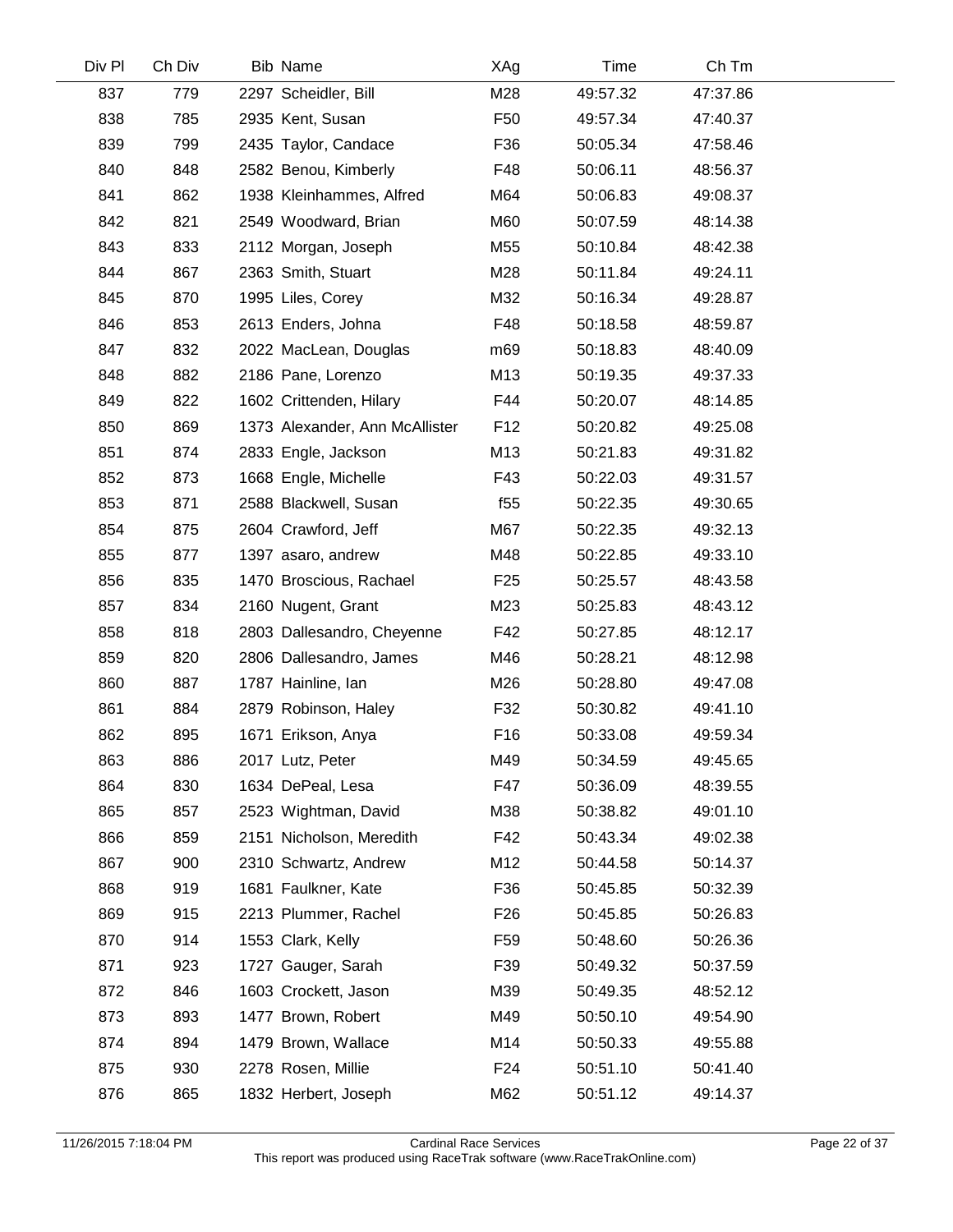| Div Pl | Ch Div | Bib Name                  | XAg             | Time     | Ch Tm    |  |
|--------|--------|---------------------------|-----------------|----------|----------|--|
| 877    | 861    | 1471 Broscious, Steven    | M58             | 50:51.83 | 49:07.17 |  |
| 878    | 844    | 2062 McLaurin, Jennifer   | F35             | 50:52.07 | 48:49.84 |  |
| 879    | 876    | 2845 Sullivan, Caitlin    | F62             | 50:52.11 | 49:32.40 |  |
| 880    | 863    | 1469 Broscious, Pamela    | F <sub>54</sub> | 50:52.83 | 49:09.10 |  |
| 881    | 868    | 2291 Sandridge, Mikki     | F39             | 50:54.59 | 49:24.12 |  |
| 882    | 885    | 2764 Nedimyer, Matt       | M22             | 50:57.11 | 49:41.61 |  |
| 883    | 878    | 2354 Smith, James         | M51             | 50:57.61 | 49:35.61 |  |
| 884    | 880    | 1503 Caf, Irena           | F <sub>51</sub> | 50:57.84 | 49:36.82 |  |
| 885    | 905    | 1798 Hanson-Baldauf, Dana | F46             | 50:58.09 | 50:21.16 |  |
| 886    | 872    | 2534 Williams, Joel       | M54             | 50:58.35 | 49:31.50 |  |
| 887    | 850    | 2085 Millar, Chris        | M15             | 50:58.53 | 48:58.06 |  |
| 888    | 849    | 2082 Millar, Ally         | F <sub>15</sub> | 50:58.71 | 48:56.69 |  |
| 889    | 847    | 1985 Lemanski, Sandra     | F <sub>58</sub> | 51:03.11 | 48:52.63 |  |
| 890    | 824    | 1797 Hanson, Margaret     | F42             | 51:03.83 | 48:19.54 |  |
| 891    | 903    | 2340 Simmons, Chris       | M45             | 51:03.83 | 50:17.37 |  |
| 892    | 883    | 2660 laatz, mike          | m47             | 51:04.11 | 49:40.81 |  |
| 893    | 881    | 2913 sharpless, leigh     | f16             | 51:05.82 | 49:36.86 |  |
| 894    | 879    | 2914 sharpless, norman    | m49             | 51:05.85 | 49:35.94 |  |
| 895    | 897    | 2797 Bowers, Robert       | M46             | 51:07.57 | 50:03.81 |  |
| 896    | 891    | 1972 Lee, Becky           | F37             | 51:08.58 | 49:51.59 |  |
| 897    | 892    | 2031 Manns, John          | M47             | 51:14.60 | 49:52.86 |  |
| 898    | 831    | 1414 Baker, Raleigh       | M63             | 51:15.33 | 48:39.93 |  |
| 899    | 889    | 2177 Overman, Jerry       | M49             | 51:22.59 | 49:49.63 |  |
| 900    | 899    | 2622 Ford, Amy            | F47             | 51:26.11 | 50:08.20 |  |
| 901    | 920    | 2003 Lissy, Karen         | F43             | 51:27.32 | 50:34.85 |  |
| 902    | 922    | 1449 Boone, Joan          | F63             | 51:27.60 | 50:37.37 |  |
| 903    | 926    | 1867 Horton, Julie        | F <sub>59</sub> | 51:28.60 | 50:38.87 |  |
| 904    | 901    | 2705 Strauch, Christina   | F30             | 51:28.83 | 50:16.35 |  |
| 905    | 954    | 2277 Rosen, Miles         | M21             | 51:29.57 | 51:14.11 |  |
| 906    | 931    | 1738 Gibson, Jessica      | F39             | 51:30.58 | 50:42.12 |  |
| 907    | 902    | 2123 mulholland, andrea   | f37             | 51:31.10 | 50:16.87 |  |
| 908    | 852    | 1406 Baer, Anne           | F <sub>27</sub> | 51:35.10 | 48:59.39 |  |
| 909    | 856    | 2643 Hunter, Brian        | M36             | 51:36.57 | 49:00.85 |  |
| 910    | 948    | 2183 Paisner, Susan       | F65             | 51:36.78 | 51:12.33 |  |
| 911    | 854    | 2693 Ruedig, Nellie       | F <sub>26</sub> | 51:37.34 | 49:00.13 |  |
| 912    | 864    | 1635 DePeal, Thomas       | M48             | 51:40.58 | 49:14.10 |  |
| 913    | 896    | 2482 Wahlstrom, Erik      | M46             | 51:41.86 | 50:00.42 |  |
| 914    | 888    | 2842 McCandless, Amos     | M23             | 51:42.10 | 49:49.62 |  |
| 915    | 921    | 1542 Chilukuri, Mohan     | m <sub>58</sub> | 51:51.34 | 50:36.61 |  |
| 916    | 959    | 2692 Rogers, Kim          | F44             | 51:51.59 | 51:22.33 |  |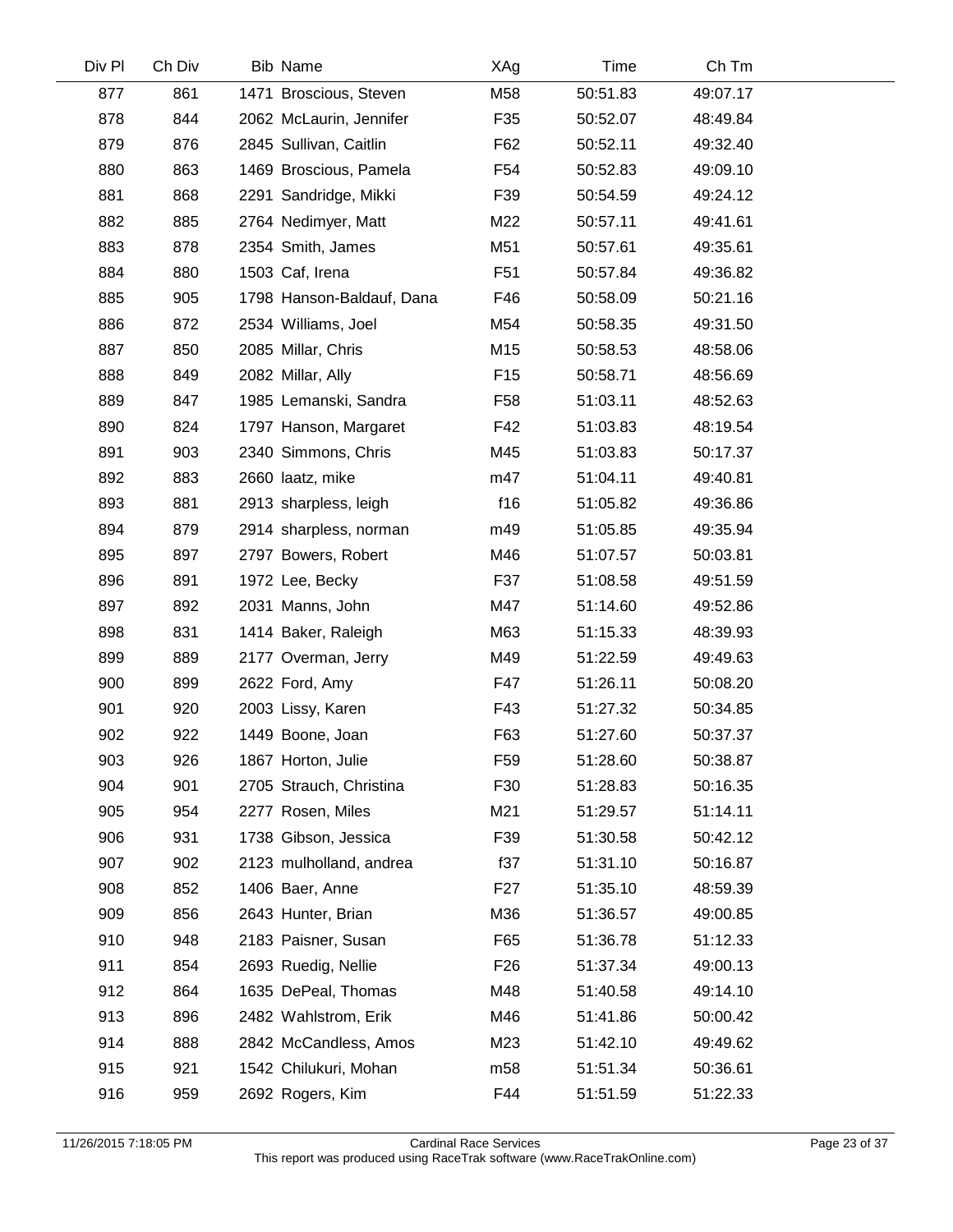| Div Pl | Ch Div | Bib Name                 | XAg             | Time     | Ch Tm    |  |
|--------|--------|--------------------------|-----------------|----------|----------|--|
| 917    | 975    | 2237 Randolph, Kevin     | M13             | 51:55.58 | 51:52.10 |  |
| 918    | 928    | 1543 Chilukuri, Sunila   | F <sub>25</sub> | 51:55.85 | 50:39.78 |  |
| 919    | 927    | 1641 DiMartino, Lauren   | F <sub>28</sub> | 51:58.84 | 50:39.62 |  |
| 920    | 932    | 2616 Ferris, Beth        | F46             | 52:01.60 | 50:43.58 |  |
| 921    | 957    | 2184 Pane, Barbara       | F47             | 52:02.07 | 51:21.38 |  |
| 922    | 916    | 2179 Padden, Amanda      | f17             | 52:02.60 | 50:27.85 |  |
| 923    | 904    | 2467 Vail, Jack          | M10             | 52:02.83 | 50:18.83 |  |
| 924    | 917    | 2854 Laatz, Ryan         | M17             | 52:03.10 | 50:28.30 |  |
| 925    | 918    | 2139 nanney, grace       | f16             | 52:03.35 | 50:28.41 |  |
| 926    | 942    | 2135 Nackman, Rachel     | F30             | 52:03.94 | 51:02.98 |  |
| 927    | 944    | 2067 Mendlovitz, Harry   | M9              | 52:04.59 | 51:09.93 |  |
| 928    | 947    | 2065 Mendllovitz, Howard | M47             | 52:06.59 | 51:11.89 |  |
| 929    | 898    | 2425 Swinney, Felicia    | F35             | 52:07.34 | 50:07.86 |  |
| 930    | 934    | 2110 morgan, cathy       | F64             | 52:10.33 | 50:51.15 |  |
| 931    | 906    | 2771 Williams, Crystal   | F42             | 52:11.36 | 50:22.65 |  |
| 932    | 910    | 1904 Karpinos, Ralph     | M65             | 52:12.83 | 50:24.60 |  |
| 933    | 912    | 1902 Karpinos, Ashley    | F35             | 52:13.09 | 50:25.63 |  |
| 934    | 913    | 2649 Joyner, Benny       | M43             | 52:19.83 | 50:25.88 |  |
| 935    | 940    | 2106 Moore, Kristin      | F43             | 52:20.34 | 51:01.86 |  |
| 936    | 941    | 2538 wilson, leslie      | F <sub>50</sub> | 52:20.61 | 51:01.92 |  |
| 937    | 924    | 2390 stanley, will       | m30             | 52:21.84 | 50:37.66 |  |
| 938    | 925    | 1967 Langham, Daniel     | M29             | 52:21.85 | 50:38.14 |  |
| 939    | 958    | 1897 Judd, Kristen       | F47             | 52:22.60 | 51:21.87 |  |
| 940    | 963    | 2331 Shepherd, Jennifer  | F41             | 52:26.33 | 51:29.12 |  |
| 941    | 977    | 2573 Baas, Jackie        | F66             | 52:26.59 | 51:57.08 |  |
| 942    | 972    | 2335 Shull, Emily        | F18             | 52:27.07 | 51:47.11 |  |
| 943    | 973    | 2334 Shull, DeeDee       | F <sub>52</sub> | 52:27.58 | 51:47.38 |  |
| 944    | 911    | 2455 Torchio, Janelle    | F35             | 52:29.33 | 50:25.59 |  |
| 945    | 985    | 1526 Carson, Claire      | F <sub>22</sub> | 52:32.33 | 52:06.09 |  |
| 946    | 929    | 2042 massey, marianne    | F42             | 52:32.85 | 50:41.35 |  |
| 947    | 986    | 1527 Carson, Lewis       | M63             | 52:33.09 | 52:06.63 |  |
| 948    | 956    | 2710 Trygstad, Peggy     | F39             | 52:34.09 | 51:17.09 |  |
| 949    | 951    | 1796 Hammer, Julie       | F38             | 52:35.10 | 51:12.86 |  |
| 950    | 952    | 2089 Miller, Jim         | M67             | 52:35.60 | 51:12.89 |  |
| 951    | 993    | 2798 Dennis, Robin       | F60             | 52:37.11 | 52:19.38 |  |
| 952    | 982    | 2755 Godfrey, Logan      | M10             | 52:38.12 | 52:02.62 |  |
| 953    | 937    | 1443 Boggess, Emma       | F17             | 52:38.83 | 50:59.82 |  |
| 954    | 938    | 2376 Sorgi, Kate         | F17             | 52:38.83 | 50:59.82 |  |
| 955    | 936    | 2898 mcdonald, anne      | F17             | 52:39.05 | 50:59.30 |  |
| 956    | 962    | 2038 Martin, Cheryl      | F45             | 52:39.33 | 51:25.08 |  |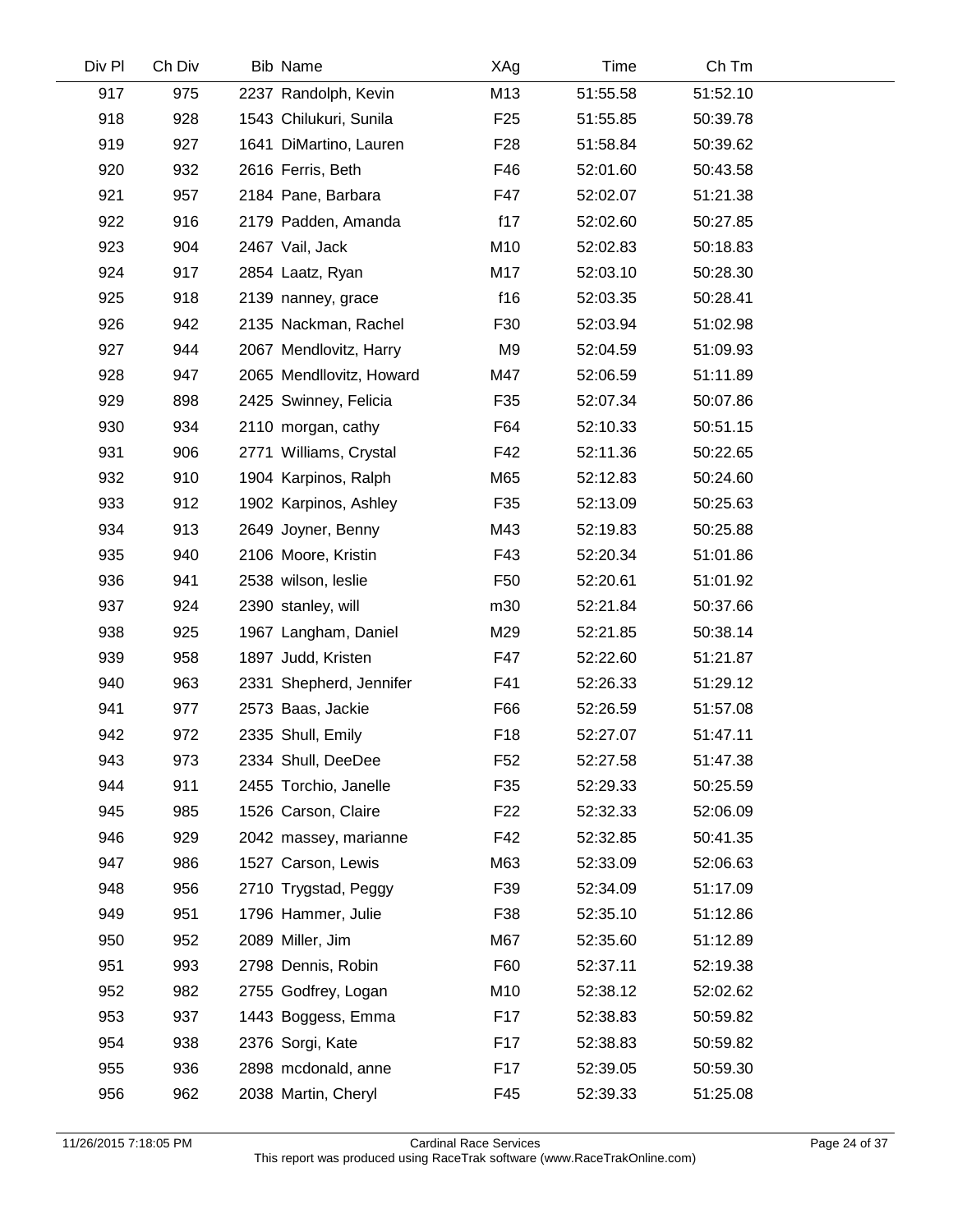| Div Pl | Ch Div | Bib Name                 | XAg             | Time     | Ch Tm    |  |
|--------|--------|--------------------------|-----------------|----------|----------|--|
| 957    | 961    | 2847 Cherry, Hallie      | F43             | 52:41.35 | 51:24.39 |  |
| 958    | 939    | 2926 Czaus, Elizabeth    | F <sub>25</sub> | 52:41.83 | 51:01.37 |  |
| 959    | 991    | 2924 Steinberg, Michael  | M42             | 52:43.32 | 52:17.31 |  |
| 960    | 945    | 2206 Perry, Susan        | F <sub>52</sub> | 52:47.57 | 51:10.36 |  |
| 961    | 950    | 1891 Johnson, Michelle   | F40             | 52:47.82 | 51:12.62 |  |
| 962    | 1000   | 2357 Smith, Laurie       | F58             | 52:51.08 | 52:24.06 |  |
| 963    | 943    | 2410 Street, Leslie      | F33             | 52:51.35 | 51:09.91 |  |
| 964    | 979    | 1467 Brooks, Laura       | F <sub>52</sub> | 52:52.10 | 51:59.91 |  |
| 965    | 978    | 2218 Pooley, Paul        | m60             | 52:52.35 | 51:59.38 |  |
| 966    | 992    | 2471 Vandis, Anna        | F42             | 52:53.11 | 52:18.60 |  |
| 967    | 981    | 2050 McDaniel, Debbie    | F <sub>56</sub> | 52:53.34 | 52:00.88 |  |
| 968    | 953    | 2397 Stegman, Karen      | F46             | 52:53.61 | 51:13.15 |  |
| 969    | 983    | 2832 Greensfelder, Linda | F66             | 52:54.07 | 52:02.83 |  |
| 970    | 955    | 1682 Fenhagen, Cait      | F46             | 52:55.08 | 51:14.35 |  |
| 971    | 949    | 2263 Robinson, Donita    | F47             | 52:55.35 | 51:12.39 |  |
| 972    | 946    | 1968 Lapham, Brian       | M43             | 52:55.82 | 51:10.86 |  |
| 973    | 974    | 2603 Cox, Sue Ellen      | F <sub>56</sub> | 52:56.11 | 51:50.90 |  |
| 974    | 907    | 1541 childers, paige     | f18             | 52:57.07 | 50:23.35 |  |
| 975    | 909    | 1539 childers, dean      | m46             | 52:57.12 | 50:23.91 |  |
| 976    | 995    | 2754 Godfrey, Sophie     | F7              | 52:57.33 | 52:21.09 |  |
| 977    | 908    | 1540 childers, gabrielle | f21             | 52:57.36 | 50:23.37 |  |
| 978    | 933    | 2647 Johnson, Michael    | M41             | 52:57.83 | 50:43.62 |  |
| 979    | 996    | 2350 Skrzynia, Cecile    | F68             | 52:57.84 | 52:21.88 |  |
| 980    | 1006   | 2535 Williams, Leslie    | F46             | 53:05.57 | 52:29.56 |  |
| 981    | 1030   | 1460 Brecher, Juliana    | F24             | 53:11.57 | 53:01.09 |  |
| 982    | 1033   | 1461 Brecher, Mark       | M59             | 53:11.84 | 53:01.36 |  |
| 983    | 1022   | 1528 carson, virginia    | f65             | 53:15.09 | 52:48.85 |  |
| 984    | 1034   | 2439 Telka, Questian     | F33             | 53:20.10 | 53:01.41 |  |
| 985    | 1035   | 2107 Morelock, Robert    | M61             | 53:20.34 | 53:02.09 |  |
| 986    | 960    | 2761 Stone, Kate         | F38             | 53:21.62 | 51:22.36 |  |
| 987    | 964    | 2153 Nieman, Stephanie   | F31             | 53:21.85 | 51:36.12 |  |
| 988    | 965    | 2152 Nieman, Jeff        | M38             | 53:21.86 | 51:36.61 |  |
| 989    | 1042   | 1932 kilts, priscilla    | f47             | 53:24.33 | 53:06.62 |  |
| 990    | 1020   | 2046 Matti, Clare        | F <sub>53</sub> | 53:27.83 | 52:47.10 |  |
| 991    | 1019   | 2569 Lozon, Cory         | F46             | 53:27.84 | 52:46.83 |  |
| 992    | 989    | 2221 Powell, Amy         | F <sub>53</sub> | 53:28.10 | 52:13.85 |  |
| 993    | 988    | 2763 Kamman, Aliza       | F <sub>22</sub> | 53:28.10 | 52:12.88 |  |
| 994    | 998    | 2676 Morgan, MaryKay     | F46             | 53:35.34 | 52:23.84 |  |
| 995    | 971    | 2157 Norwood, Clare      | F33             | 53:37.35 | 51:46.10 |  |
| 996    | 970    | 2159 Norwood, Rena       | F60             | 53:37.59 | 51:45.62 |  |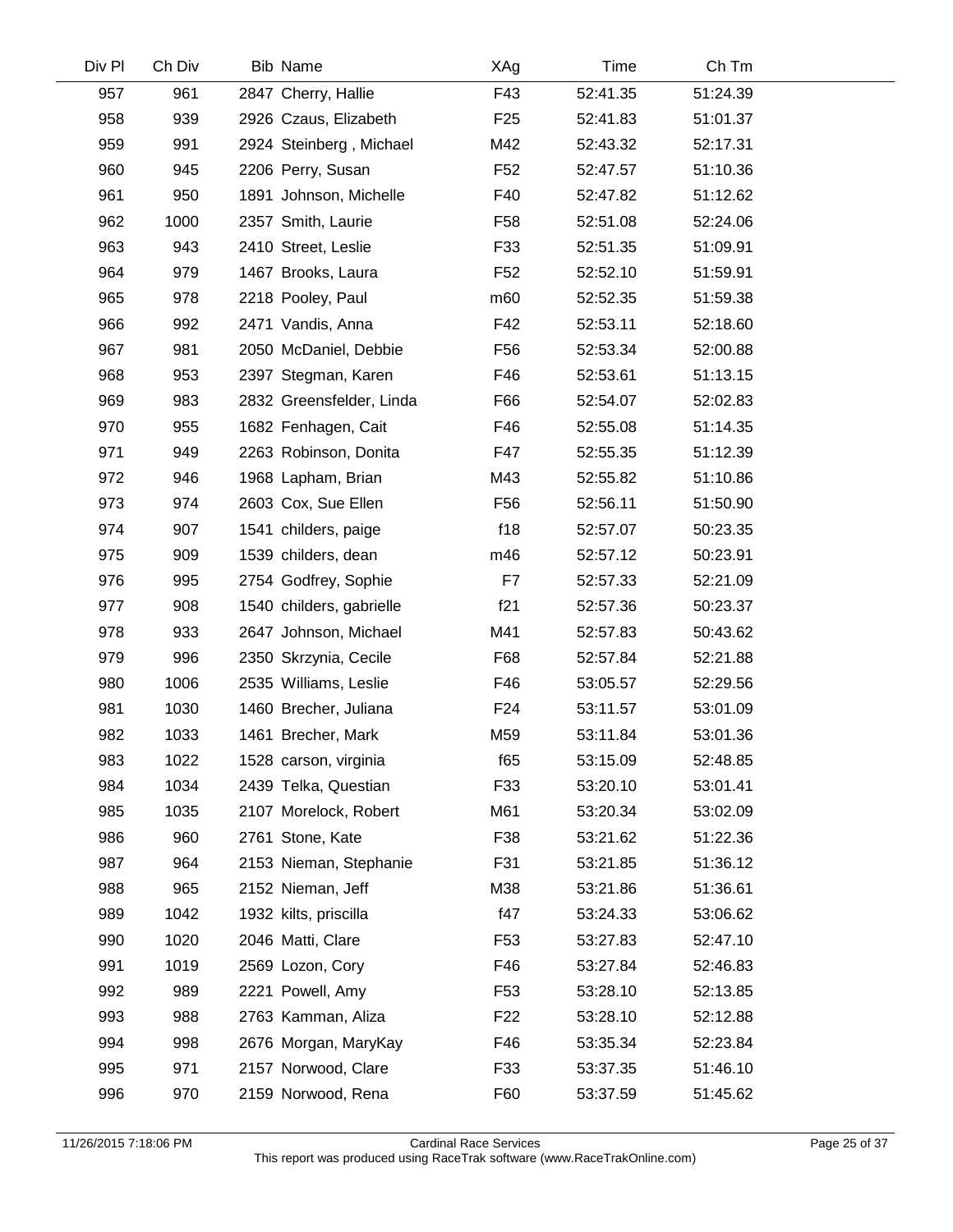| Div Pl | Ch Div | <b>Bib Name</b>              | XAg             | Time     | Ch Tm    |  |
|--------|--------|------------------------------|-----------------|----------|----------|--|
| 997    | 1047   | 2276 Rosen, Maureen          | F <sub>58</sub> | 53:38.84 | 53:09.39 |  |
| 998    | 1021   | 1608 Cummings, Aaron         | M10             | 53:40.08 | 52:48.84 |  |
| 999    | 966    | 2929 Strick, Rebecca         | F37             | 53:41.58 | 51:39.87 |  |
| 1000   | 967    | 2086 Millar, Jamey           | M47             | 53:44.10 | 51:40.87 |  |
| 1001   | 997    | 1514 camporeale, jayne       | F <sub>53</sub> | 53:45.10 | 52:22.07 |  |
| 1002   | 994    | 1445 Boggess, Kim            | F <sub>50</sub> | 53:45.82 | 52:20.11 |  |
| 1003   | 980    | 2054 McDonald, Jean          | F <sub>54</sub> | 53:46.09 | 52:00.38 |  |
| 1004   | 976    | 1442 bogan, heather          | F44             | 53:46.34 | 51:52.85 |  |
| 1005   | 1025   | 2553 Woolson, Sandra         | F40             | 53:46.83 | 52:55.61 |  |
| 1006   | 1031   | 2578 Barnes, Houston         | M33             | 53:46.84 | 53:01.10 |  |
| 1007   | 1036   | 2576 Barnes, Brice           | F34             | 53:47.59 | 53:02.59 |  |
| 1008   | 1039   | 2713 Wasiolek, Sue           | f60             | 53:48.32 | 53:06.07 |  |
| 1009   | 1024   | 1813 Hawes, LaDeane          | F <sub>51</sub> | 53:49.33 | 52:55.33 |  |
| 1010   | 1052   | 2581 Benjamin, Matthew       | M47             | 53:50.34 | 53:16.62 |  |
| 1011   | 969    | 2526 Wilcosky, Tim           | M63             | 53:51.83 | 51:44.87 |  |
| 1012   | 1003   | 2407 Stouder, April          | F39             | 53:52.11 | 52:27.62 |  |
| 1013   | 1005   | 1409 Bagatell, Nancy         | F55             | 53:52.34 | 52:28.32 |  |
| 1014   | 968    | 1980 Lee, Libby              | F <sub>27</sub> | 53:52.36 | 51:44.35 |  |
| 1015   | 1010   | 2306 Schneider, E. Shaun     | M19             | 53:53.82 | 52:35.13 |  |
| 1016   | 1008   | 1824 Hedding, Kylah          | F36             | 53:54.11 | 52:29.89 |  |
| 1017   | 935    | 2916 Brown, Mike             | M49             | 53:54.59 | 50:57.13 |  |
| 1018   | 999    | 2525 Wightman, Mark          | M68             | 54:01.08 | 52:23.89 |  |
| 1019   | 1050   | 1685 Fernald, Anne           | F48             | 54:01.32 | 53:11.60 |  |
| 1020   | 1013   | 2731 Gibson, Scott           | M42             | 54:03.34 | 52:36.13 |  |
| 1021   | 1057   | 2422 Swartz, Kaela           | F <sub>28</sub> | 54:04.57 | 53:19.57 |  |
| 1022   | 1014   | 1874 Hunter, Jill            | F44             | 54:05.84 | 52:39.15 |  |
| 1023   | 1015   | 2517 Whitaker, Olivia        | F45             | 54:06.10 | 52:40.34 |  |
| 1024   | 1016   | 2338 Silver, Kim             | F44             | 54:06.57 | 52:40.38 |  |
| 1025   | 1061   | 2711 Tysinger, Courtney      | F36             | 54:06.83 | 53:24.11 |  |
| 1026   | 1062   | 2127 Murphy, Rich            | M69             | 54:07.83 | 53:25.37 |  |
| 1027   | 990    | 2161 Nylander-French, Mikela | F21             | 54:13.33 | 52:14.84 |  |
| 1028   | 1012   | 2524 Wightman, Donna         | F67             | 54:14.09 | 52:36.08 |  |
| 1029   | 1070   | 2886 Robertson, Ashley       | F38             | 54:14.58 | 53:51.56 |  |
| 1030   | 1027   | 1856 Holloman, Keuren        | F <sub>27</sub> | 54:19.84 | 52:58.09 |  |
| 1031   | 984    | 1657 Edwards, Donald         | M23             | 54:20.09 | 52:05.87 |  |
| 1032   | 1017   | 2868 Rice, Jordan            | F <sub>27</sub> | 54:20.35 | 52:40.61 |  |
| 1033   | 1018   | 2867 Tomsic, Patricia        | F27             | 54:20.59 | 52:40.85 |  |
| 1034   | 1065   | 2396 Steffens, Tyson         | M42             | 54:22.58 | 53:29.16 |  |
| 1035   | 1082   | 2813 Gray, Kate              | F36             | 54:26.08 | 54:26.08 |  |
| 1036   | 1045   | 2900 Komelasky, Kristi       | F36             | 54:26.33 | 53:08.85 |  |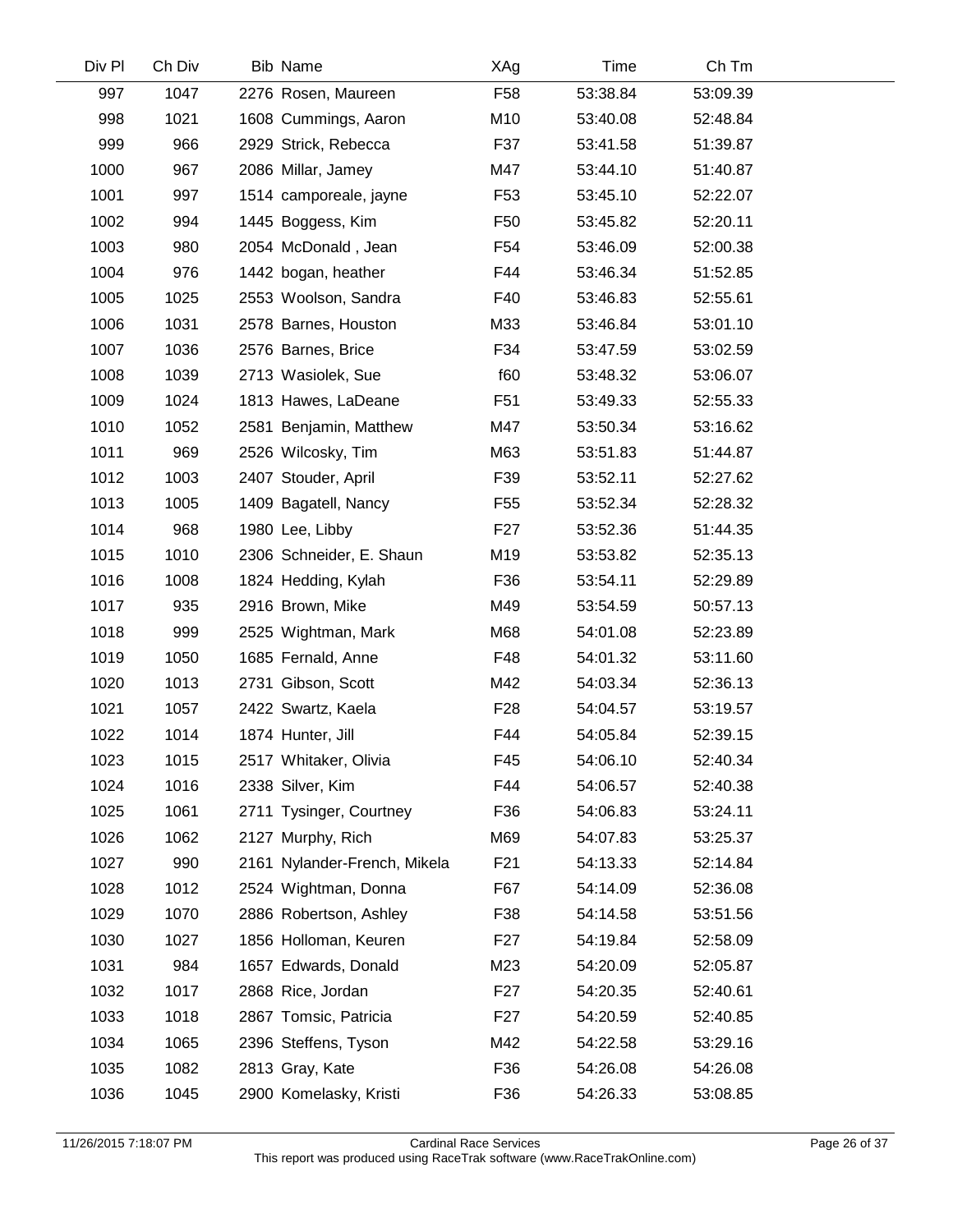| Div Pl | Ch Div | Bib Name                       | XAg             | Time     | Ch Tm    |  |
|--------|--------|--------------------------------|-----------------|----------|----------|--|
| 1037   | 987    | 2637 Holsten, Audrey           | F41             | 54:26.82 | 52:10.82 |  |
| 1038   | 1007   | 2244 Reed, Megan               | F <sub>27</sub> | 54:27.08 | 52:29.86 |  |
| 1039   | 1053   | 1600 Coyle, Thomas             | M40             | 54:27.35 | 53:17.33 |  |
| 1040   | 1054   | 1875 Hunter, Jon               | M54             | 54:27.36 | 53:17.34 |  |
| 1041   | 1001   | 1770 green, david              | m33             | 54:28.10 | 52:26.89 |  |
| 1042   | 1040   | 1855 Holloman, Edith           | F <sub>56</sub> | 54:28.10 | 53:06.13 |  |
| 1043   | 1067   | 2386 Spock, Alex               | M41             | 54:28.82 | 53:35.21 |  |
| 1044   | 1078   | 2359 Smith, Maryann            | F65             | 54:32.83 | 54:19.81 |  |
| 1045   | 1066   | 2606 Cupitt, Julia             | F67             | 54:34.32 | 53:31.10 |  |
| 1046   | 1041   | 2079 meyer, kari               | F49             | 54:35.57 | 53:06.62 |  |
| 1047   | 1037   | 2168 Oliver, Ted               | M63             | 54:35.83 | 53:05.12 |  |
| 1048   | 1073   | 2577 Barnes, Erika             | F46             | 54:36.09 | 54:03.13 |  |
| 1049   | 1026   | 1859 Holt, Amanda              | F <sub>23</sub> | 54:36.34 | 52:57.86 |  |
| 1050   | 1069   | 2188 Pardington, Joseph        | M52             | 54:37.11 | 53:48.65 |  |
| 1051   | 1028   | 1860 Holt, Daniel              | M21             | 54:37.11 | 52:59.61 |  |
| 1052   | 1011   | 1771 Green, Jennifer           | F36             | 54:37.32 | 52:35.85 |  |
| 1053   | 1032   | 1375 Alexander, Kirkland       | F <sub>10</sub> | 54:37.82 | 53:01.36 |  |
| 1054   | 1084   | 2785 Carter, Jim               | M51             | 54:39.34 | 54:29.32 |  |
| 1055   | 1009   | 1772 Greene, Deb               | F <sub>58</sub> | 54:39.83 | 52:32.10 |  |
| 1056   | 1002   | 1865 Hopper, Marie             | F36             | 54:41.07 | 52:27.15 |  |
| 1057   | 1023   | 1988 Lewis, Virginia           | F <sub>51</sub> | 54:41.09 | 52:52.34 |  |
| 1058   | 1051   | 2765 Jewitt, Scott             | M35             | 54:41.09 | 53:11.87 |  |
| 1059   | 1004   | 1551 Clark, Catherine          | F39             | 54:41.59 | 52:27.85 |  |
| 1060   | 1038   | 1376 Alexander, Tabtiha        | F <sub>50</sub> | 54:43.09 | 53:05.93 |  |
| 1061   | 1083   | 2463 Tutwiler, Jonathan        | M31             | 54:45.33 | 54:26.20 |  |
| 1062   | 1059   | 1739 Gibson, Melody            | F42             | 54:45.84 | 53:20.82 |  |
| 1063   | 1029   | 2454 Tipton, BJ                | F <sub>52</sub> | 54:48.59 | 53:00.13 |  |
| 1064   | 1049   | 2063 McWilliams, Allison       | F42             | 54:53.59 | 53:11.39 |  |
| 1065   | 1071   | 2404 Stephens, Rebecca         | F <sub>29</sub> | 54:55.42 | 53:51.68 |  |
| 1066   | 1058   | 2545 wolf, susan               | f63             | 54:59.58 | 53:20.33 |  |
| 1067   | 1046   | 2149 Newman, Emily             | F34             | 55:08.91 | 53:08.92 |  |
| 1068   | 1048   | 2474 Venutolo-Mantovani, Micha | M33             | 55:09.07 | 53:09.57 |  |
| 1069   | 1043   | 1711 Freel, Rose               | F31             | 55:10.60 | 53:07.63 |  |
| 1070   | 1044   | 1710 Freel, Keith              | M34             | 55:10.61 | 53:08.14 |  |
| 1071   | 1091   | 2757 Carrig, Madeline          | F46             | 55:19.09 | 54:43.33 |  |
| 1072   | 1056   | 1601 Crittenden, Camille       | F47             | 55:22.57 | 53:17.35 |  |
| 1073   | 1072   | 2217 Pontious, Emily           | F33             | 55:23.35 | 53:52.63 |  |
| 1074   | 1075   | 2071 Meredith, Marne           | F46             | 55:26.09 | 54:13.62 |  |
| 1075   | 1112   | 2070 Menefee, Matt             | M33             | 55:30.09 | 55:09.13 |  |
| 1076   | 1060   | 2811 Fulbright, Anne           | F <sub>54</sub> | 55:31.32 | 53:22.30 |  |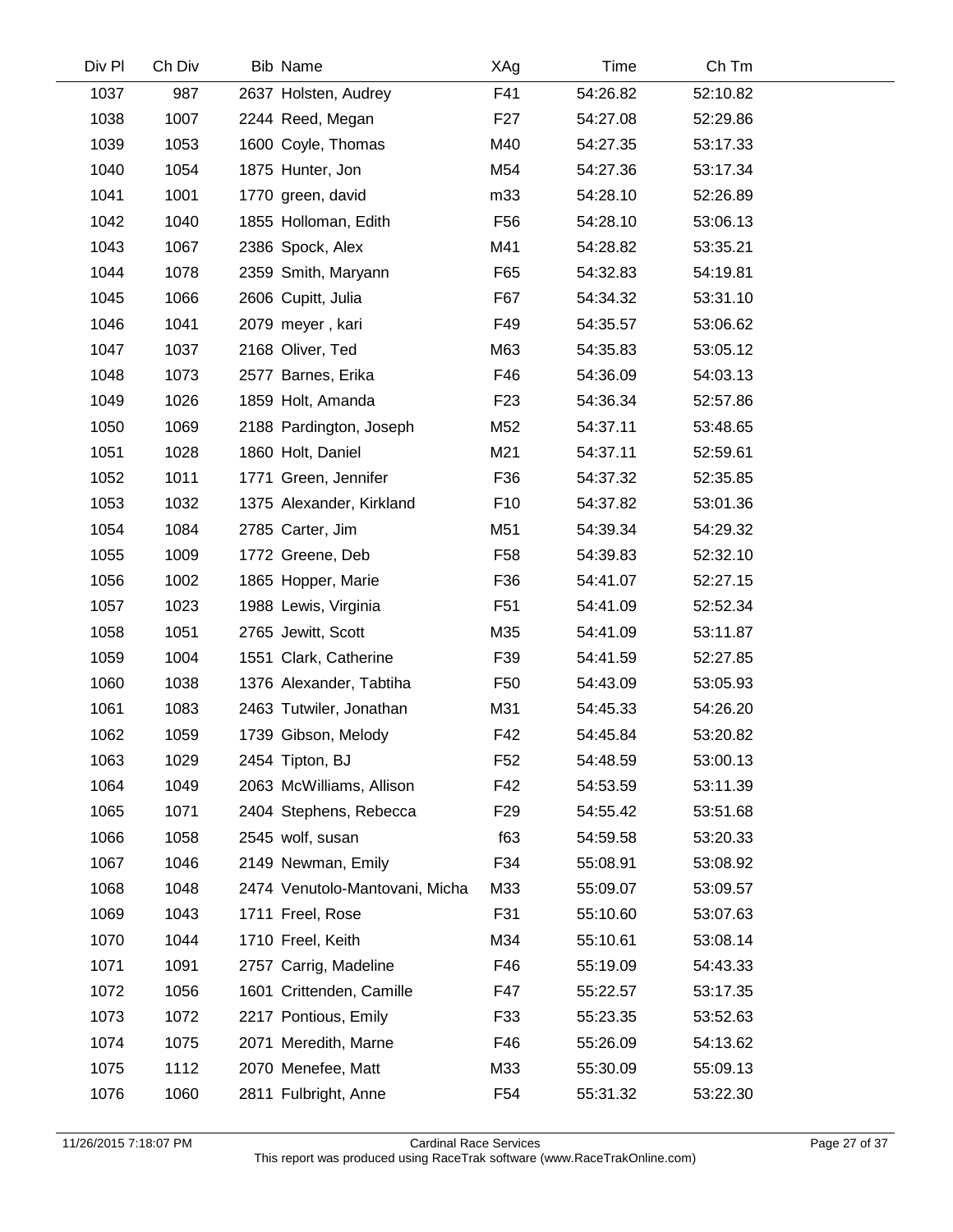| Div Pl | Ch Div | Bib Name                  | XAg             | Time     | Ch Tm    |  |
|--------|--------|---------------------------|-----------------|----------|----------|--|
| 1077   | 1063   | 2379 Sparrow, Madeleine   | F <sub>10</sub> | 55:33.59 | 53:27.38 |  |
| 1078   | 1064   | 2380 Sparrow, Will        | M35             | 55:34.05 | 53:28.33 |  |
| 1079   | 1092   | 1609 Cummings, Andrew     | M8              | 55:34.07 | 54:43.58 |  |
| 1080   | 1076   | 1783 Hackney, Loretta     | F46             | 55:37.57 | 54:14.60 |  |
| 1081   | 1077   | 2632 hackney, dawn        | f29             | 55:39.10 | 54:15.63 |  |
| 1082   | 1080   | 2511 westdorp, joy        | F48             | 55:41.34 | 54:23.12 |  |
| 1083   | 1106   | 1605 Cryer, Melissa       | F39             | 55:42.08 | 54:57.84 |  |
| 1084   | 1055   | 2600 Collins, Ann         | F36             | 55:46.32 | 53:17.35 |  |
| 1085   | 1085   | 1805 Hart, Robert         | M62             | 55:51.11 | 54:30.15 |  |
| 1086   | 1079   | 2203 Perez, Miriam        | F32             | 55:52.10 | 54:20.39 |  |
| 1087   | 1101   | 1732 Gerbeth-Jones, Susan | F <sub>59</sub> | 56:02.57 | 54:55.07 |  |
| 1088   | 1068   | 2014 Ludlow, John         | M63             | 56:03.08 | 53:43.83 |  |
| 1089   | 1132   | 1807 Hartman, Ben         | M27             | 56:07.58 | 55:36.62 |  |
| 1090   | 1122   | 1648 Dougherty, James     | M43             | 56:08.20 | 55:26.94 |  |
| 1091   | 1089   | 2743 Lewis, Ky            | M25             | 56:09.82 | 54:35.80 |  |
| 1092   | 1105   | 2488 Walton, Carol        | F63             | 56:10.58 | 54:57.57 |  |
| 1093   | 1126   | 2633 Haney, Rich          | M62             | 56:11.34 | 55:33.33 |  |
| 1094   | 1129   | 2801 Young, Kelly         | F <sub>52</sub> | 56:11.57 | 55:34.83 |  |
| 1095   | 1074   | 1970 Layer, Marcus        | M25             | 56:11.84 | 54:11.37 |  |
| 1096   | 1090   | 2742 Olsen, Chantal       | F <sub>24</sub> | 56:12.33 | 54:38.59 |  |
| 1097   | 1140   | 2475 Verne, Jannice       | F40             | 56:14.10 | 55:54.38 |  |
| 1098   | 1103   | 2234 Rabenda, Christine   | F38             | 56:15.34 | 54:55.63 |  |
| 1099   | 1102   | 2887 Fowler, Matt         | M57             | 56:15.59 | 54:55.60 |  |
| 1100   | 1104   | 2047 Mayfield, Jennifer   | F40             | 56:15.85 | 54:56.14 |  |
| 1101   | 1130   | 2418 SUMMERS, JANICE      | F55             | 56:16.08 | 55:35.87 |  |
| 1102   | 1131   | 2814 Davis, LaTanya       | F48             | 56:16.32 | 55:36.59 |  |
| 1103   | 1141   | 2508 Wessinger, Lucy      | F32             | 56:17.08 | 55:56.90 |  |
| 1104   | 1114   | 2216 Pollock, Kelly       | F44             | 56:17.32 | 55:14.88 |  |
| 1105   | 1111   | 1606 cullen, john         | m66             | 56:17.34 | 55:09.11 |  |
| 1106   | 1113   | 1607 Cullen, Rachel       | F <sub>15</sub> | 56:17.59 | 55:09.85 |  |
| 1107   | 1081   | 2532 Willcox, Bill        | M58             | 56:19.33 | 54:23.61 |  |
| 1108   | 1156   | 1410 Bailey, Lara         | F37             | 56:21.07 | 56:17.10 |  |
| 1109   | 1133   | 2817 Murray, Mason        | M8              | 56:23.09 | 55:41.67 |  |
| 1110   | 1136   | 2816 Murray, Ginny        | F35             | 56:28.07 | 55:46.86 |  |
| 1111   | 1137   | 2815 Murray, Adam         | M37             | 56:30.85 | 55:47.60 |  |
| 1112   | 1107   | 2114 morgan, michaela     | f25             | 56:31.09 | 55:01.37 |  |
| 1113   | 1109   | 2225 Powers, Bill         | m81             | 56:32.06 | 55:04.57 |  |
| 1114   | 1108   | 2108 morgan, amy          | f56             | 56:32.07 | 55:02.35 |  |
| 1115   | 1135   | 1719 Funk, Noela          | F48             | 56:33.09 | 55:45.07 |  |
| 1116   | 1118   | 1440 Board, John          | M55             | 56:40.82 | 55:21.32 |  |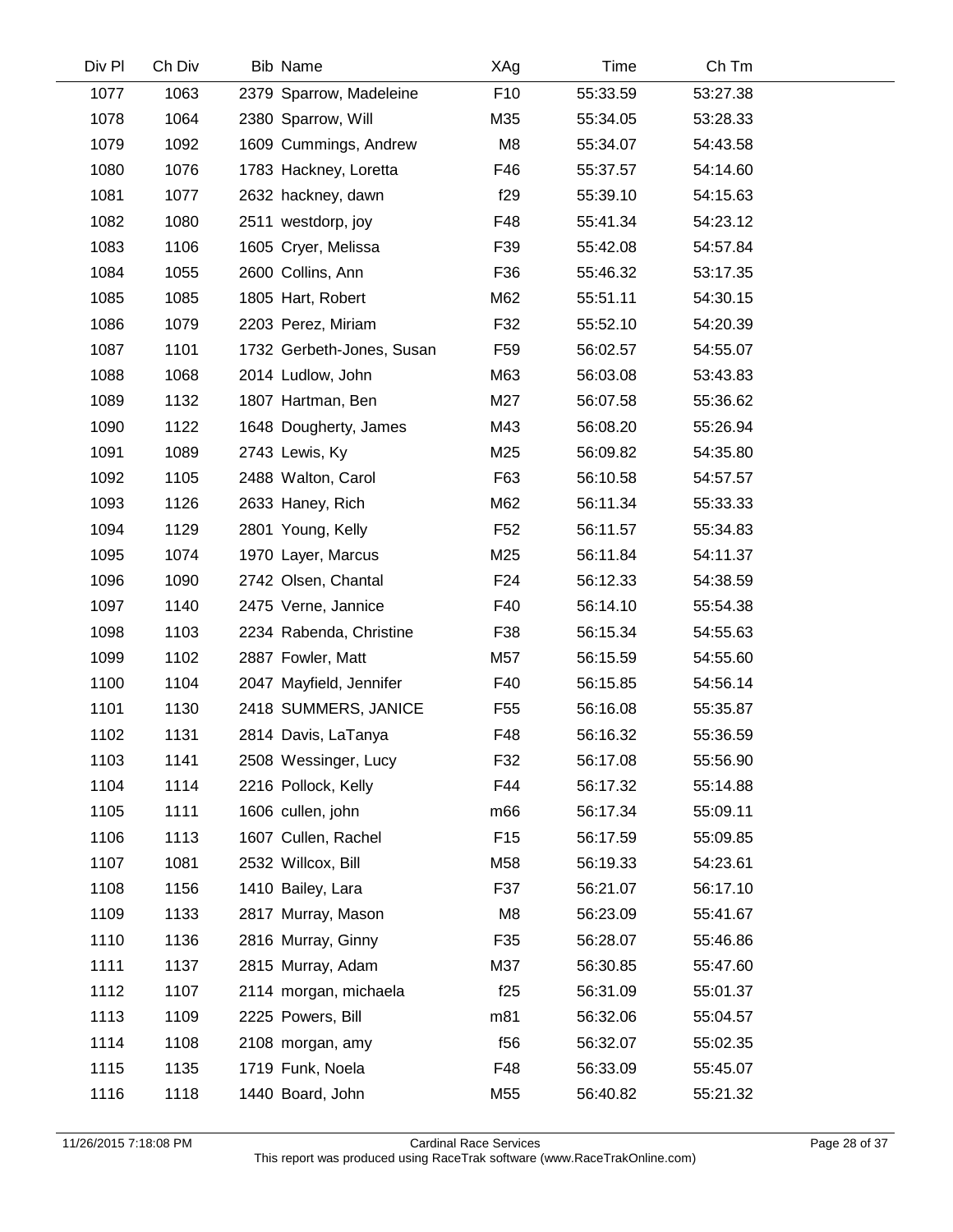| Div Pl | Ch Div | Bib Name                    | XAg             | Time     | Ch Tm    |  |
|--------|--------|-----------------------------|-----------------|----------|----------|--|
| 1117   | 1086   | 2875 Smith, Capri           | F30             | 56:41.83 | 54:31.62 |  |
| 1118   | 1087   | 2874 Mistler, Allison       | F31             | 56:42.33 | 54:32.60 |  |
| 1119   | 1088   | 1879 Huston, Sara           | F48             | 56:43.33 | 54:34.83 |  |
| 1120   | 1095   | 1369 Alaspa, Curtis         | M36             | 56:45.78 | 54:47.82 |  |
| 1121   | 1099   | 2349 Skovrinskie, Katia     | F34             | 56:51.82 | 54:54.59 |  |
| 1122   | 1128   | 2305 Schneider, Caroline    | F <sub>21</sub> | 56:52.83 | 55:34.60 |  |
| 1123   | 1127   | 2307 Schneider, Eric        | m <sub>51</sub> | 56:53.07 | 55:34.11 |  |
| 1124   | 1093   | 1496 Burns, Kimberlie       | F <sub>54</sub> | 56:56.33 | 54:44.87 |  |
| 1125   | 1094   | 2554 Wujciak, Barbara       | F <sub>54</sub> | 56:57.33 | 54:45.84 |  |
| 1126   | 1125   | 1943 Knight, Andrea         | F45             | 56:59.57 | 55:30.36 |  |
| 1127   | 1170   | 2202 Penticoff, Rebecca     | F42             | 57:08.36 | 56:47.10 |  |
| 1128   | 1110   | 1395 Archer, Janet          | F <sub>56</sub> | 57:12.34 | 55:04.86 |  |
| 1129   | 1123   | 2109 Morgan, Brian          | M40             | 57:13.09 | 55:27.86 |  |
| 1130   | 1124   | 2111 Morgan, Jacob          | M12             | 57:13.83 | 55:28.11 |  |
| 1131   | 1098   | 2709 Tom, Whittney          | F <sub>25</sub> | 57:14.59 | 54:54.11 |  |
| 1132   | 1100   | 2480 vorhaus, sarah         | F <sub>25</sub> | 57:14.61 | 54:54.65 |  |
| 1133   | 1096   | 2570 Amjad, Robert          | M33             | 57:15.23 | 54:53.24 |  |
| 1134   | 1097   | 1450 Borovsky, Jennifer     | F35             | 57:15.33 | 54:53.87 |  |
| 1135   | 1145   | 2911 Greenberg, Katie       | F38             | 57:15.83 | 56:05.14 |  |
| 1136   | 1148   | 2917 Drew, Amy              | F38             | 57:16.58 | 56:07.10 |  |
| 1137   | 1134   | 1758 Gotthardt, Jane        | F <sub>53</sub> | 57:16.84 | 55:42.82 |  |
| 1138   | 1163   | 2671 Marron, Alanna         | F <sub>23</sub> | 57:17.57 | 56:35.58 |  |
| 1139   | 1153   | 2513 WHALEN, CHARLES        | M58             | 57:19.82 | 56:10.34 |  |
| 1140   | 1177   | 2840 Murrah, Valerie        | F64             | 57:20.10 | 57:14.14 |  |
| 1141   | 1154   | 2512 WHALEN, carolyn        | F <sub>22</sub> | 57:21.32 | 56:11.34 |  |
| 1142   | 1142   | 2104 Montgomery, Michelle   | F35             | 57:22.35 | 56:01.09 |  |
| 1143   | 1138   | 1993 Libby, Garrison        | M26             | 57:22.83 | 55:49.88 |  |
| 1144   | 1146   | 1981 Lee, Richard           | M37             | 57:23.08 | 56:05.36 |  |
| 1145   | 1152   | 1518 Cardona, Adam          | M12             | 57:25.36 | 56:10.11 |  |
| 1146   | 1115   | 2878 Hanvon, Dakota         | F <sub>13</sub> | 57:25.58 | 55:15.85 |  |
| 1147   | 1117   | 1615 Danku, Mackenzie       | F <sub>13</sub> | 57:26.11 | 55:16.62 |  |
| 1148   | 1116   | 1616 Danku, Miranda         | F45             | 57:26.61 | 55:16.39 |  |
| 1149   | 1159   | 2496 Wasserman, Casey       | F33             | 57:26.84 | 56:29.61 |  |
| 1150   | 1120   | 1749 Gonzalas, Catalina     | F16             | 57:27.57 | 55:24.07 |  |
| 1151   | 1119   | 2193 Passannante, Elizabeth | F <sub>26</sub> | 57:27.58 | 55:23.62 |  |
| 1152   | 1121   | 2194 Passannante, Mary      | F53             | 57:31.32 | 55:26.81 |  |
| 1153   | 1162   | 2714 Webb, Laura            | F32             | 57:31.60 | 56:34.86 |  |
| 1154   | 1175   | 2044 Matischak, Ella        | F <sub>12</sub> | 57:45.10 | 57:00.92 |  |
| 1155   | 1174   | 2717 White, Skyler          | F <sub>12</sub> | 57:45.10 | 57:00.88 |  |
| 1156   | 1160   | 1784 Hadler, Jessica        | F33             | 57:46.34 | 56:29.85 |  |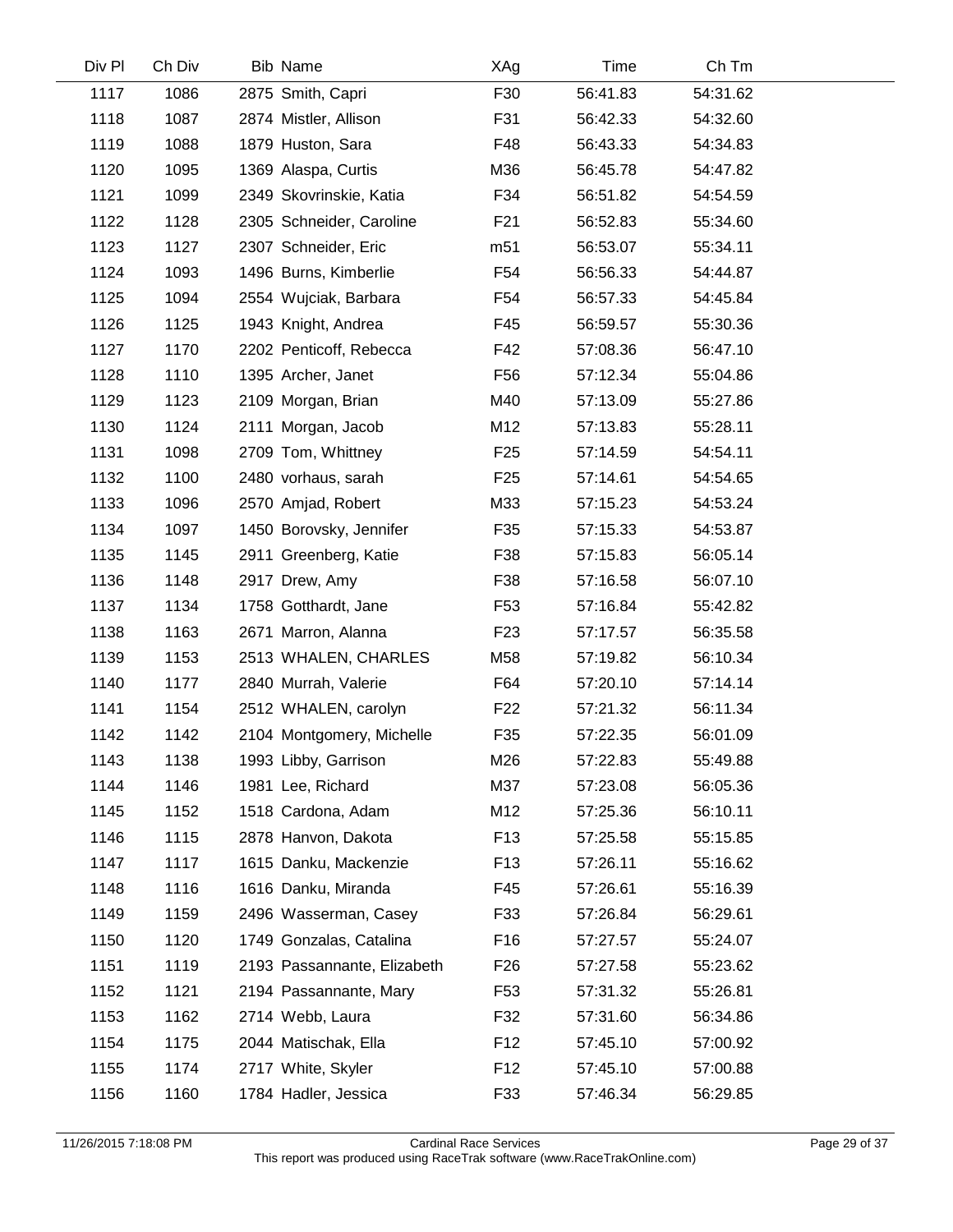| Div Pl | Ch Div | Bib Name                    | XAg             | Time     | Ch Tm    |  |
|--------|--------|-----------------------------|-----------------|----------|----------|--|
| 1157   | 1167   | 2347 Sinkiewicz, Jake       | M29             | 57:54.58 | 56:44.13 |  |
| 1158   | 1183   | 2414 Strong, Rebecca        | F <sub>29</sub> | 57:55.82 | 57:26.85 |  |
| 1159   | 1155   | 2466 Vail, Anne             | F43             | 57:56.33 | 56:12.37 |  |
| 1160   | 1169   | 2223 powell, emily          | F31             | 57:58.08 | 56:46.83 |  |
| 1161   | 1150   | 2830 Martina, Milinda       | F43             | 57:59.48 | 56:09.07 |  |
| 1162   | 1149   | 2282 Rotenberry, Mark       | M56             | 57:59.86 | 56:08.64 |  |
| 1163   | 1151   | 1413 BAKER, LYNDA           | F64             | 58:00.12 | 56:09.93 |  |
| 1164   | 1181   | 1531 Cates, Susan           | F45             | 58:01.35 | 57:24.40 |  |
| 1165   | 1139   | 2646 Johnson, Melony        | F38             | 58:07.34 | 55:53.39 |  |
| 1166   | 1171   | 2674 Mckenna, Mark          | M57             | 58:07.82 | 56:53.34 |  |
| 1167   | 1161   | 2170 Olsen, Sabrina         | F <sub>59</sub> | 58:09.11 | 56:34.13 |  |
| 1168   | 1168   | 2452 Thorn, Michael         | M60             | 58:11.34 | 56:45.60 |  |
| 1169   | 1184   | 2342 Simmons, Isabel        | F14             | 58:16.09 | 57:28.87 |  |
| 1170   | 1143   | 2893 Dykes, Lia             | F <sub>28</sub> | 58:17.08 | 56:05.08 |  |
| 1171   | 1144   | 2896 Hails, Alex            | F <sub>29</sub> | 58:17.35 | 56:05.13 |  |
| 1172   | 1147   | 1786 Hails, Dick            | M63             | 58:18.08 | 56:05.85 |  |
| 1173   | 1206   | 2372 Solum, Chloe           | F <sub>8</sub>  | 58:18.59 | 58:03.38 |  |
| 1174   | 1173   | 1592 Cotton, David          | M60             | 58:22.32 | 56:55.10 |  |
| 1175   | 1176   | 2222 Powell, Bill           | M56             | 58:22.33 | 57:07.09 |  |
| 1176   | 1198   | 1393 Anscher, Sarah         | F <sub>26</sub> | 58:23.83 | 57:49.54 |  |
| 1177   | 1212   | 2090 Miller, Julia          | F <sub>55</sub> | 58:24.34 | 58:24.34 |  |
| 1178   | 1157   | 1629 Dean, Brad             | M44             | 58:25.07 | 56:24.34 |  |
| 1179   | 1179   | 1921 Kern, Kayla            | F16             | 58:25.34 | 57:19.87 |  |
| 1180   | 1182   | 1923 Kern, Morgan           | F <sub>10</sub> | 58:28.09 | 57:24.88 |  |
| 1181   | 1195   | 2133 Musso, Joseph          | M12             | 58:33.08 | 57:47.32 |  |
| 1182   | 1172   | 1961 Lachiewicz, MaryClaire | F <sub>24</sub> | 58:34.58 | 56:54.08 |  |
| 1183   | 1158   | 1870 hudgins, daniel        | m70             | 58:34.84 | 56:29.61 |  |
| 1184   | 1202   | 1420 Barrett, Katie         | F33             | 58:34.85 | 57:55.68 |  |
| 1185   | 1193   | 2130 Musso, Alan            | M51             | 58:34.85 | 57:45.43 |  |
| 1186   | 1197   | 2134 Musso, Melanie         | F <sub>23</sub> | 58:35.10 | 57:48.65 |  |
| 1187   | 1186   | 1916 Kern, Adam             | M13             | 58:37.84 | 57:36.10 |  |
| 1188   | 1201   | 2132 Musso, Jennifer        | F <sub>22</sub> | 58:37.85 | 57:52.64 |  |
| 1189   | 1200   | 2131 Musso, Belinda         | F48             | 58:38.09 | 57:51.07 |  |
| 1190   | 1185   | 1438 Bluestein, Frayda      | F <sub>56</sub> | 58:41.33 | 57:33.38 |  |
| 1191   | 1187   | 1919 Kern, Eric             | M46             | 58:45.08 | 57:41.33 |  |
| 1192   | 1164   | 1669 Erickson, Christopher  | M31             | 58:46.83 | 56:38.87 |  |
| 1193   | 1165   | 1670 Erickson, Ellie        | F31             | 58:47.07 | 56:40.11 |  |
| 1194   | 1178   | 1725 Gates-Foster, Jennifer | F40             | 58:48.83 | 57:16.83 |  |
| 1195   | 1199   | 1905 Kathy, Roberts         | F60             | 58:50.85 | 57:49.90 |  |
| 1196   | 1194   | 1378 Allen, Georgia         | F47             | 58:53.11 | 57:46.10 |  |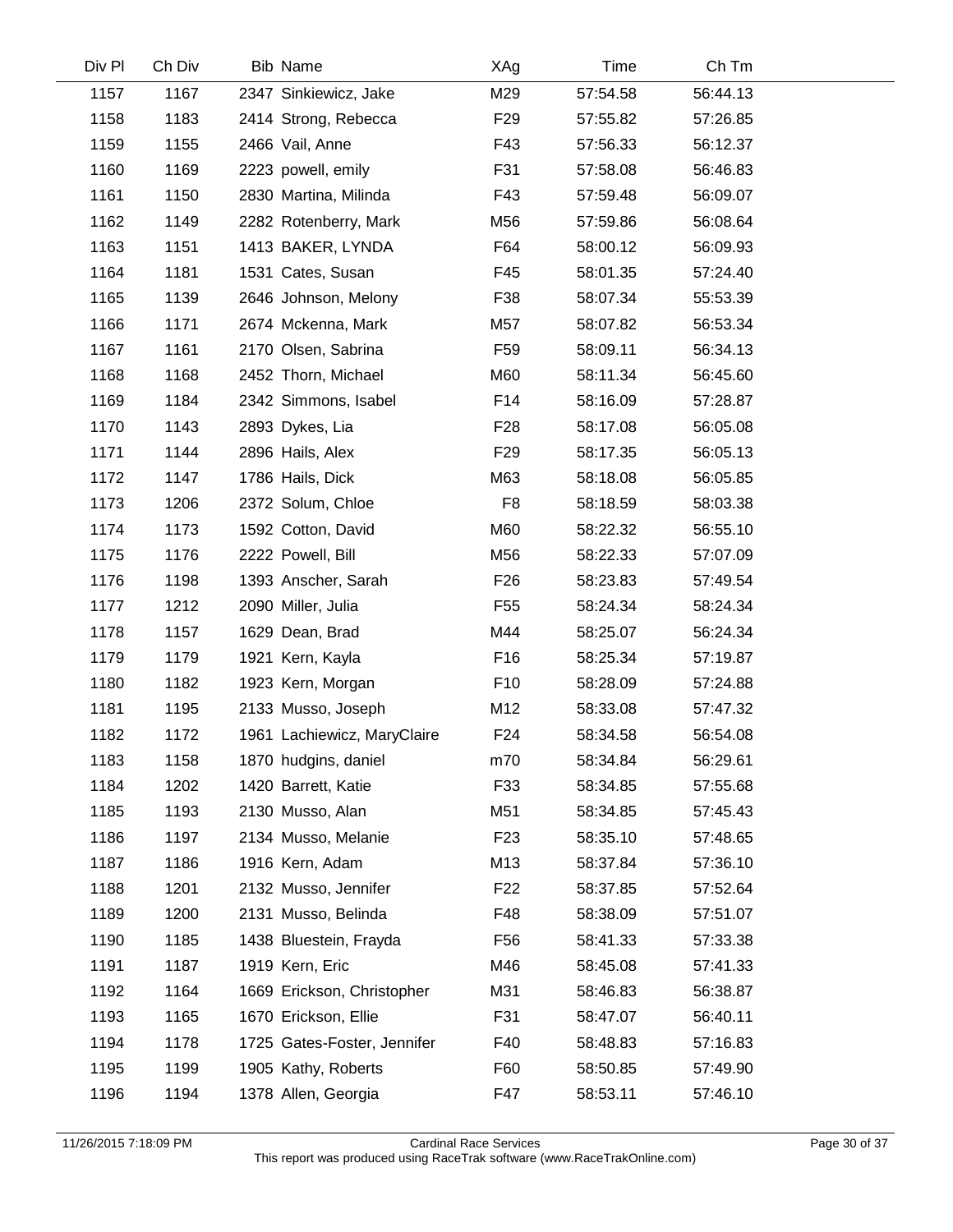| Div Pl | Ch Div | Bib Name                      | XAg             | Time        | Ch Tm       |  |
|--------|--------|-------------------------------|-----------------|-------------|-------------|--|
| 1197   | 1203   | 2729 Reilly, Sharon           | F <sub>59</sub> | 58:54.34    | 57:57.37    |  |
| 1198   | 1188   | 1991 leyden, melanie          | f <sub>50</sub> | 58:55.59    | 57:41.36    |  |
| 1199   | 1166   | 2928 Vanneman, Karen          | F <sub>56</sub> | 59:05.59    | 56:43.60    |  |
| 1200   | 1223   | 1831 Henriquez, Sandy         | F48             | 59:05.82    | 58:43.86    |  |
| 1201   | 1196   | 2140 nanney, joe              | m <sub>54</sub> | 59:13.84    | 57:48.38    |  |
| 1202   | 1207   | 2934 Goldstein, Shari         | F <sub>54</sub> | 59:16.33    | 58:11.39    |  |
| 1203   | 1228   | 1941 Kneer, Aiden             | M15             | 59:16.83    | 58:58.86    |  |
| 1204   | 1191   | 2719 Wilson, Alexis           | F32             | 59:18.09    | 57:43.90    |  |
| 1205   | 1180   | 2387 Spores, Kenneth          | M52             | 59:31.33    | 57:24.37    |  |
| 1206   | 1210   | 1755 Gotelli, Hannah          | F9              | 59:34.86    | 58:22.91    |  |
| 1207   | 1211   | 2057 McEntee, Jen             | F37             | 59:35.60    | 58:23.89    |  |
| 1208   | 1190   | 1362 Adams, Avery             | F <sub>8</sub>  | 59:37.12    | 57:43.41    |  |
| 1209   | 1189   | 1367 Adams, Ned               | M42             | 59:37.33    | 57:43.12    |  |
| 1210   | 1213   | 2166 o'connor, heather        | f43             | 59:47.83    | 58:30.12    |  |
| 1211   | 1204   | 2537 WILLIS-MCLAMB, AMY       | F38             | 59:53.83    | 58:01.88    |  |
| 1212   | 1221   | 2611 Dredla, Hilary           | F36             | 59:56.85    | 58:39.37    |  |
| 1213   | 1229   | 2677 morris, margaret         | F70             | 59:57.58    | 59:01.83    |  |
| 1214   | 1225   | 2384 Spisak Cameron, Jennifer | F46             | 59:58.35    | 58:51.35    |  |
| 1215   | 1215   | 2872 Harbour, Beau            | M33             | 59:59.60    | 58:33.44    |  |
| 1216   | 1217   | 2314 Scott, Caroline          | F <sub>59</sub> | 01:00:00.33 | 58:36.57    |  |
| 1217   | 1220   | 1748 Glenn, Catherine         | F <sub>29</sub> | 01:00:01.32 | 58:39.33    |  |
| 1218   | 1237   | 1361 Abrams, Melinda          | F <sub>50</sub> | 01:00:01.86 | 01:00:01.86 |  |
| 1219   | 1222   | 1642 DiSantostefano, Rachael  | F46             | 01:00:04.82 | 58:43.59    |  |
| 1220   | 1218   | 1561 Cockerell, Randy         | M28             | 01:00:09.47 | 58:37.75    |  |
| 1221   | 1219   | 1497 Burrowes, Jennie         | F <sub>28</sub> | 01:00:09.85 | 58:38.88    |  |
| 1222   | 1192   | 1707 Frazier, Michael         | M59             | 01:00:10.08 | 57:44.83    |  |
| 1223   | 1230   | 1576 Conger, Susan            | F48             | 01:00:14.59 | 59:02.34    |  |
| 1224   | 1205   | 1481 Brunner, Molly           | F <sub>24</sub> | 01:00:23.35 | 58:02.39    |  |
| 1225   | 1209   | 2687 Revelle, Emily           | F <sub>23</sub> | 01:00:28.61 | 58:12.12    |  |
| 1226   | 1208   | 2249 Revelle, Rachel          | F <sub>26</sub> | 01:00:28.61 | 58:12.12    |  |
| 1227   | 1245   | 2412 Strobel, Jennifer        | F41             | 01:00:30.84 | 01:00:13.13 |  |
| 1228   | 1236   | 2758 Carrig, Colin            | M75             | 01:00:34.09 | 59:58.61    |  |
| 1229   | 1214   | 2450 Thomas, Ryan             | M <sub>8</sub>  | 01:00:38.33 | 58:31.45    |  |
| 1230   | 1224   | 2605 Cupitt, Howard           | M73             | 01:00:42.85 | 58:44.84    |  |
| 1231   | 1216   | 2442 Thomas, Angela           | F42             | 01:00:44.59 | 58:36.10    |  |
| 1232   | 1250   | 2864 West, Emily              | F <sub>27</sub> | 01:00:50.34 | 01:00:33.38 |  |
| 1233   | 1227   | 1869 Howes, Cathy             | F <sub>53</sub> | 01:00:51.11 | 58:54.64    |  |
| 1234   | 1231   | 2638 Holt, Kelli              | F30             | 01:00:58.07 | 59:24.83    |  |
| 1235   | 1251   | 2113 Morgan, Kevin            | M72             | 01:01:10.82 | 01:00:34.61 |  |
| 1236   | 1249   | 1979 lee, leslie              | F64             | 01:01:11.07 | 01:00:28.11 |  |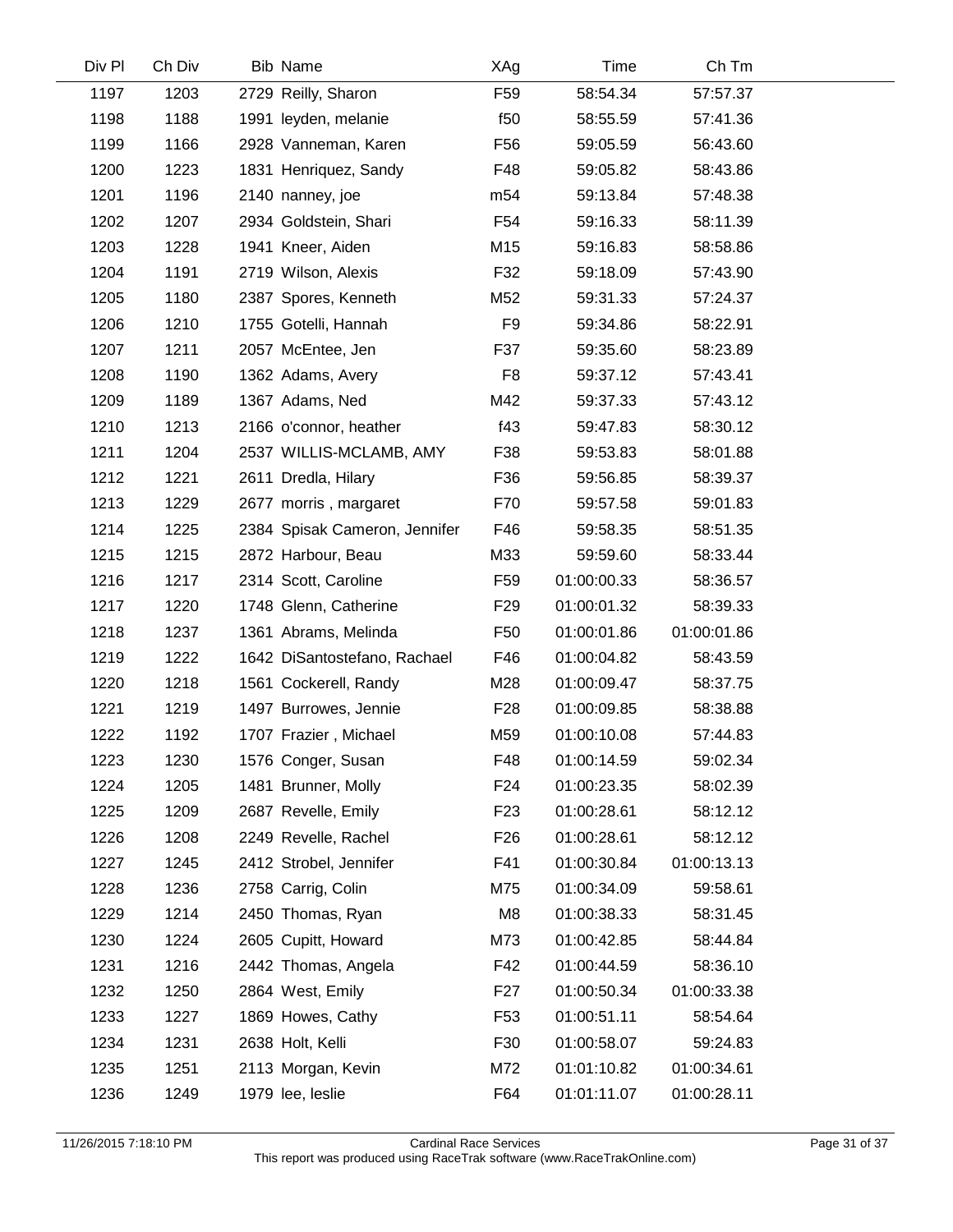| Div Pl | Ch Div | <b>Bib Name</b>          | XAg             | Time        | Ch Tm       |  |
|--------|--------|--------------------------|-----------------|-------------|-------------|--|
| 1237   | 1234   | 2316 Scott, Hillary      | F <sub>26</sub> | 01:01:12.08 | 59:41.28    |  |
| 1238   | 1226   | 2430 Tarpley, Mike       | M41             | 01:01:12.58 | 58:52.36    |  |
| 1239   | 1259   | 2865 Smith, Robin        | F <sub>58</sub> | 01:01:16.32 | 01:00:59.36 |  |
| 1240   | 1256   | 1825 Heffron, Joshua     | M27             | 01:01:16.33 | 01:00:49.31 |  |
| 1241   | 1242   | 1920 Kern, Jeremy        | M15             | 01:01:16.57 | 01:00:10.91 |  |
| 1242   | 1247   | 1906 Kaufmann, Joe       | M28             | 01:01:23.33 | 01:00:20.34 |  |
| 1243   | 1248   | 1837 Hetherington, Emily | F30             | 01:01:25.10 | 01:00:22.86 |  |
| 1244   | 1235   | 1820 Haywood, Marion     | F68             | 01:01:25.34 | 59:50.10    |  |
| 1245   | 1246   | 1519 Cardona, Danielle   | F44             | 01:01:33.34 | 01:00:14.63 |  |
| 1246   | 1260   | 2723 Young, Anne         | F <sub>52</sub> | 01:01:35.83 | 01:01:00.34 |  |
| 1247   | 1266   | 2446 Thomas, Gab         | F <sub>53</sub> | 01:01:38.59 | 01:01:20.36 |  |
| 1248   | 1253   | 1922 Kern, Melissa       | F45             | 01:01:43.59 | 01:00:41.63 |  |
| 1249   | 1252   | 1917 Kern, Carolyn       | F45             | 01:01:43.84 | 01:00:37.12 |  |
| 1250   | 1254   | 1846 Hoerger, Eric       | M25             | 01:01:44.35 | 01:00:44.09 |  |
| 1251   | 1255   | 1982 Lehnert, Bri        | F <sub>26</sub> | 01:01:45.59 | 01:00:45.33 |  |
| 1252   | 1239   | 2547 Womack, Jessica     | F30             | 01:01:45.59 | 01:00:08.63 |  |
| 1253   | 1241   | 2032 Marcus, Cheryl      | F61             | 01:01:46.07 | 01:00:09.88 |  |
| 1254   | 1240   | 2683 Pomerantz, Meg      | F <sub>52</sub> | 01:01:46.09 | 01:00:08.90 |  |
| 1255   | 1232   | 2449 Thomas, Reid        | M <sub>5</sub>  | 01:01:47.58 | 59:38.86    |  |
| 1256   | 1233   | 2443 Thomas, Brett       | M44             | 01:01:48.10 | 59:39.10    |  |
| 1257   | 1238   | 2915 Brown, Melissa      | F46             | 01:02:02.33 | 01:00:06.86 |  |
| 1258   | 1267   | 2522 Wiegerink, Robin    | F <sub>52</sub> | 01:02:06.07 | 01:01:29.11 |  |
| 1259   | 1258   | 1666 Elliott, Marisa     | F38             | 01:02:11.59 | 01:00:58.57 |  |
| 1260   | 1243   | 2087 Millar, Will        | M10             | 01:02:15.07 | 01:00:11.10 |  |
| 1261   | 1244   | 2083 Millar, Anna        | F46             | 01:02:15.84 | 01:00:11.33 |  |
| 1262   | 1272   | 1766 Graden, Mayra       | F <sub>53</sub> | 01:02:20.08 | 01:02:04.87 |  |
| 1263   | 1257   | 2796 Keyworth, Barbara   | F64             | 01:02:24.33 | 01:00:53.84 |  |
| 1264   | 1264   | 1611 Cunningham, Jessye  | F <sub>24</sub> | 01:02:47.33 | 01:01:08.87 |  |
| 1265   | 1263   | 1612 Cunningham, Maureen | F52             | 01:02:47.57 | 01:01:08.57 |  |
| 1266   | 1273   | 1571 Coleman, Anna       | F <sub>19</sub> | 01:02:48.34 | 01:02:06.63 |  |
| 1267   | 1274   | 1415 Baldauf, Madi       | F <sub>16</sub> | 01:02:48.59 | 01:02:07.85 |  |
| 1268   | 1275   | 2226 Prabucki, Bernard   | M54             | 01:02:50.08 | 01:02:08.11 |  |
| 1269   | 1281   | 1663 Eischen, Jeffrey    | M59             | 01:02:57.57 | 01:02:33.84 |  |
| 1270   | 1282   | 1662 Eischen, Francesca  | F <sub>53</sub> | 01:02:57.58 | 01:02:33.87 |  |
| 1271   | 1265   | 1584 Cook, Philip        | M69             | 01:03:08.58 | 01:01:19.55 |  |
| 1272   | 1262   | 1665 Ellermann, Melissa  | F <sub>29</sub> | 01:03:09.32 | 01:01:05.35 |  |
| 1273   | 1261   | 1421 Barton, Merrilee    | F30             | 01:03:09.34 | 01:01:05.10 |  |
| 1274   | 1278   | 1478 Brown, Treeby       | F49             | 01:03:17.07 | 01:02:22.58 |  |
| 1275   | 1271   | 2621 Fish, Eric          | M43             | 01:03:18.08 | 01:01:57.86 |  |
| 1276   | 1270   | 2614 Faccidomo, Sara     | F39             | 01:03:18.09 | 01:01:57.07 |  |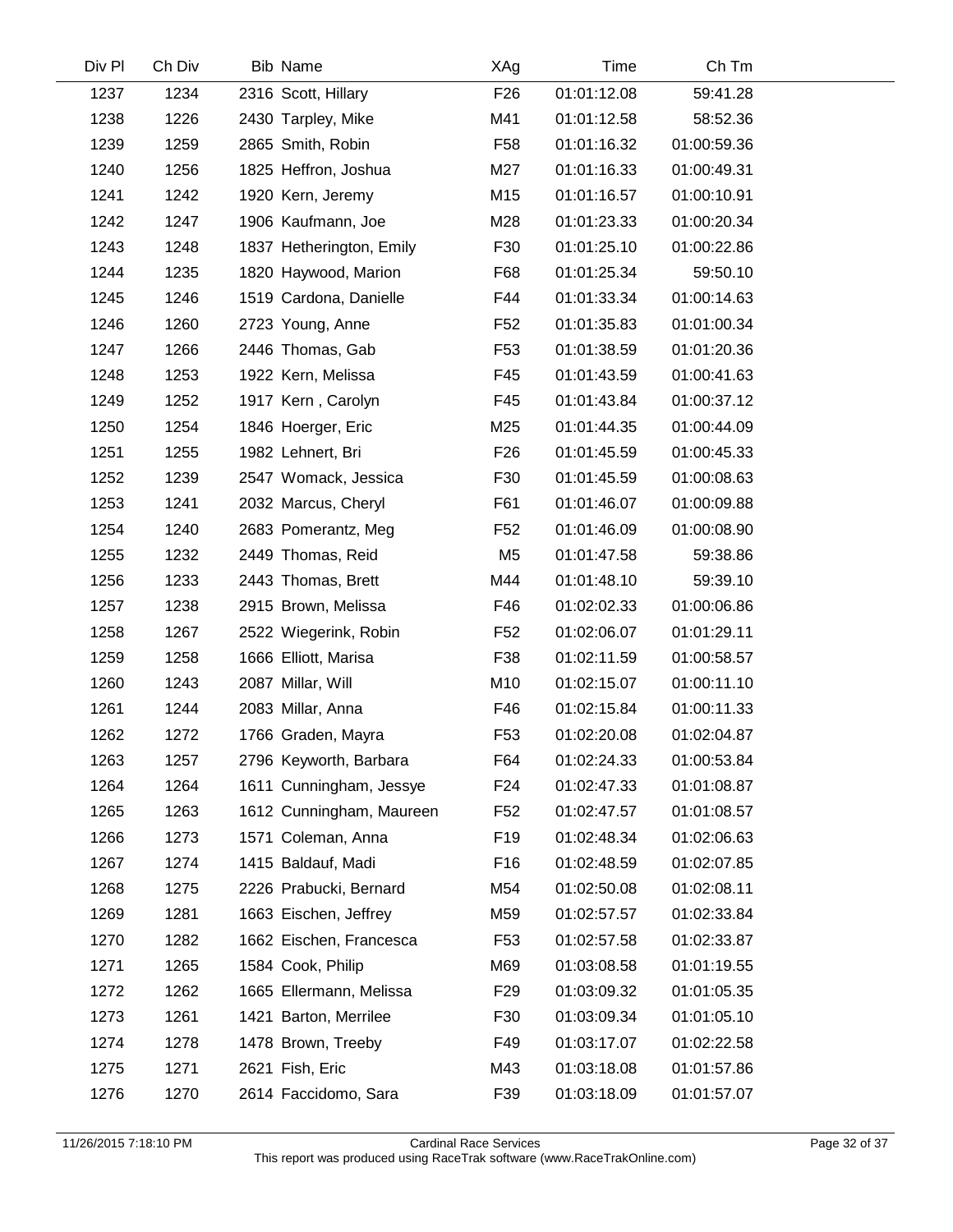| Div Pl | Ch Div | Bib Name                       | XAg             | Time        | Ch Tm       |  |
|--------|--------|--------------------------------|-----------------|-------------|-------------|--|
| 1277   | 1283   | 2401 Steinberg, Lynn           | F40             | 01:03:19.34 | 01:02:53.37 |  |
| 1278   | 1284   | 1424 Baumler, Katherine        | F42             | 01:03:19.59 | 01:02:53.86 |  |
| 1279   | 1297   | 1779 Guilfoile, Virginia       | F60             | 01:03:29.34 | 01:03:15.37 |  |
| 1280   | 1296   | 1778 Guilfoile, Carlie         | F <sub>26</sub> | 01:03:29.59 | 01:03:15.35 |  |
| 1281   | 1268   | 2236 Randolph, Jon             | M55             | 01:03:41.09 | 01:01:49.85 |  |
| 1282   | 1269   | 1686 Fiore, Joanne             | F <sub>55</sub> | 01:03:41.32 | 01:01:51.82 |  |
| 1283   | 1288   | 2370 Soll, Renuka              | F48             | 01:04:06.82 | 01:03:04.81 |  |
| 1284   | 1287   | 2369 Soll, Emmy                | F <sub>15</sub> | 01:04:07.33 | 01:03:04.10 |  |
| 1285   | 1277   | 2895 Weintritt, Charles        | M57             | 01:04:11.33 | 01:02:21.62 |  |
| 1286   | 1276   | 1581 Cook, Camden              | F48             | 01:04:11.33 | 01:02:21.13 |  |
| 1287   | 1301   | 1761 Grabowski, Jonathan       | M10             | 01:04:15.08 | 01:03:42.85 |  |
| 1288   | 1279   | 2207 Petersen, Katherine       | F37             | 01:04:18.32 | 01:02:23.14 |  |
| 1289   | 1280   | 1585 cook, stephen             | m75             | 01:04:20.10 | 01:02:31.08 |  |
| 1290   | 1285   | 2686 Price, Kim                | F48             | 01:04:30.32 | 01:02:57.37 |  |
| 1291   | 1302   | 2885 Walker, Jesse             | M64             | 01:05:11.34 | 01:03:42.88 |  |
| 1292   | 1303   | 2884 Tyler, Christina          | F <sub>28</sub> | 01:05:11.34 | 01:03:43.11 |  |
| 1293   | 1306   | 2869 Smith, Kristen            | F36             | 01:05:17.09 | 01:04:21.12 |  |
| 1294   | 1319   | 1386 Altenhaus, Sarah          | F31             | 01:05:19.58 | 01:05:19.58 |  |
| 1295   | 1295   | 1502 Cabrera, Rebeca           | F46             | 01:05:27.83 | 01:03:12.61 |  |
| 1296   | 1286   | 2776 Mullins, Janelle          | F39             | 01:05:28.08 | 01:03:01.82 |  |
| 1297   | 1289   | 2736 Stanford, Crystal         | F30             | 01:05:33.08 | 01:03:05.35 |  |
| 1298   | 1291   | 2572 Andrews, Natalie          | F34             | 01:05:33.58 | 01:03:05.87 |  |
| 1299   | 1290   | 2807 Guiteras, Mary            | F34             | 01:05:34.58 | 01:03:05.86 |  |
| 1300   | 1292   | 2735 Stabford, Bobbie          | F <sub>59</sub> | 01:05:34.83 | 01:03:07.35 |  |
| 1301   | 1320   | 2267 Roeber, Drew              | M18             | 01:05:35.57 | 01:05:35.11 |  |
| 1302   | 1313   | 2648 Johnson, Susan            | F61             | 01:05:36.07 | 01:04:49.57 |  |
| 1303   | 1293   | 2266 Rodriguez-Shapoval, Maris | F36             | 01:05:36.11 | 01:03:09.64 |  |
| 1304   | 1299   | 2552 Woodward, Kyle            | M31             | 01:05:36.32 | 01:03:41.15 |  |
| 1305   | 1300   | 2550 Woodward, Kerri           | F24             | 01:05:36.32 | 01:03:42.36 |  |
| 1306   | 1294   | 2329 Shapoval, Sergei          | M36             | 01:05:36.35 | 01:03:09.65 |  |
| 1307   | 1308   | 2212 Plambeck, Mary Ann        | F49             | 01:05:38.85 | 01:04:32.89 |  |
| 1308   | 1307   | 1753 Gosselin, Tracy           | F44             | 01:05:39.10 | 01:04:32.88 |  |
| 1309   | 1298   | 2855 Kimrey, Jeff              | M54             | 01:05:40.86 | 01:03:17.63 |  |
| 1310   | 1304   | 2551 Woodward, Kim             | F <sub>53</sub> | 01:05:47.82 | 01:03:54.38 |  |
| 1311   | 1305   | 2284 Runyon, JD                | M24             | 01:05:47.84 | 01:03:54.38 |  |
| 1312   | 1311   | 2629 Gregory, Tommy            | M44             | 01:05:58.08 | 01:04:44.37 |  |
| 1313   | 1312   | 2628 Gregory, Bryce            | M13             | 01:05:59.07 | 01:04:45.34 |  |
| 1314   | 1314   | 2862 Soler, Rolo               | M45             | 01:06:06.33 | 01:04:54.11 |  |
| 1315   | 1309   | 2406 Stone, Mark               | M51             | 01:06:14.84 | 01:04:41.13 |  |
| 1316   | 1310   | 1983 Lellis, Julie             | F37             | 01:06:15.57 | 01:04:42.82 |  |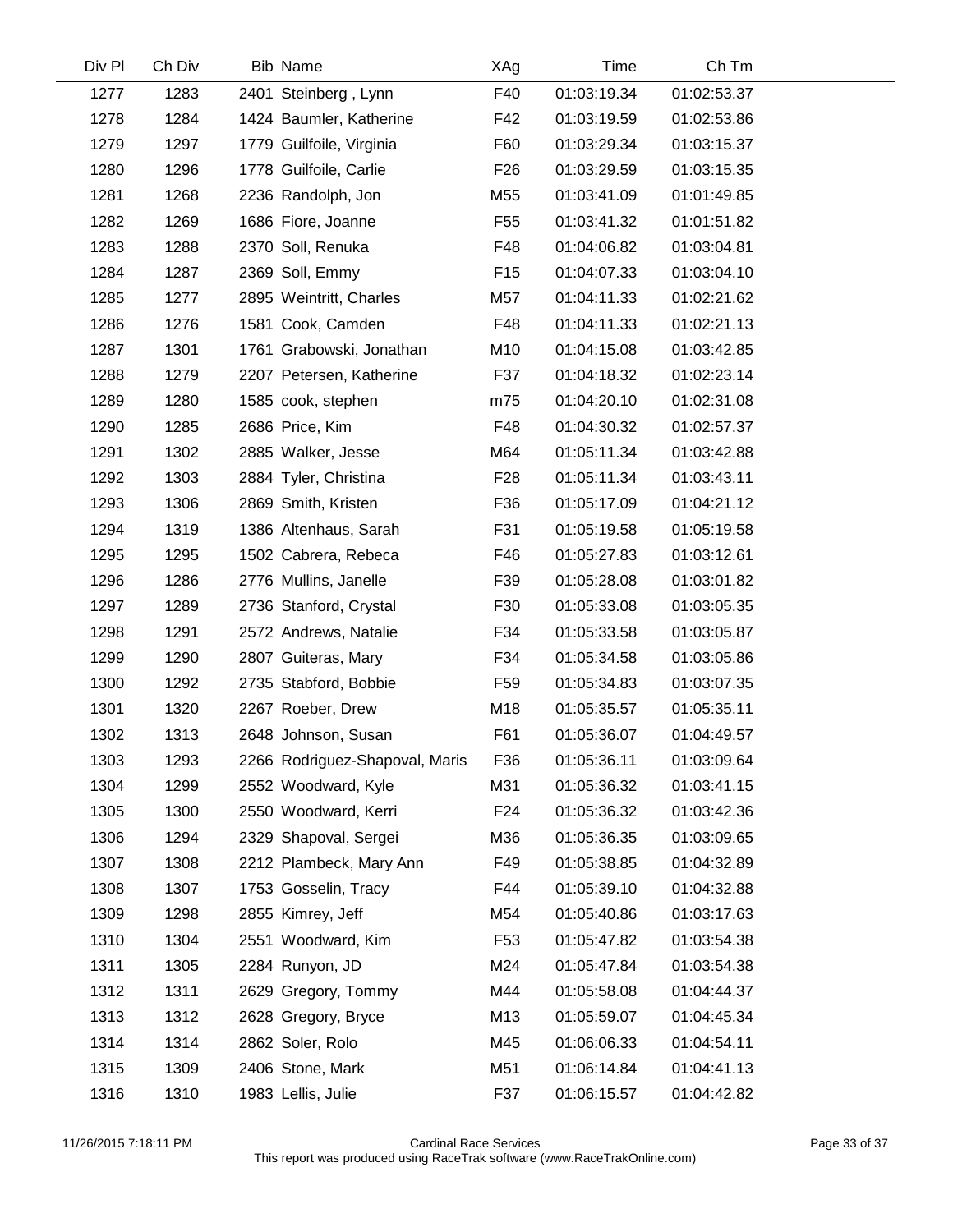| Div Pl | Ch Div | <b>Bib Name</b>           | XAg             | Time        | Ch Tm       |  |
|--------|--------|---------------------------|-----------------|-------------|-------------|--|
| 1317   | 1316   | 2544 Wolf, John           | M23             | 01:06:19.32 | 01:05:07.32 |  |
| 1318   | 1323   | 2673 Marron, Janet        | F <sub>52</sub> | 01:06:23.82 | 01:05:40.86 |  |
| 1319   | 1317   | 2129 Murphy, Sophia       | F <sub>12</sub> | 01:06:38.07 | 01:05:14.31 |  |
| 1320   | 1318   | 1965 Lake, James          | M48             | 01:06:38.10 | 01:05:17.64 |  |
| 1321   | 1315   | 2521 Wice, Kelly          | F <sub>25</sub> | 01:07:01.09 | 01:05:03.60 |  |
| 1322   | 1321   | 2403 Steinmetz, Gabriella | F46             | 01:07:01.11 | 01:05:35.65 |  |
| 1323   | 1330   | 2272 Roggenbuck, Sharon   | F77             | 01:07:07.82 | 01:06:51.60 |  |
| 1324   | 1324   | 2118 Morrison, Susan      | F44             | 01:07:15.33 | 01:05:43.32 |  |
| 1325   | 1322   | 2675 McKown, Mary         | F74             | 01:07:45.33 | 01:05:40.12 |  |
| 1326   | 1328   | 1664 Eisinger, Dina       | F <sub>52</sub> | 01:07:59.08 | 01:06:19.33 |  |
| 1327   | 1327   | 1455 Branton, Caroline    | F <sub>24</sub> | 01:08:02.84 | 01:06:15.85 |  |
| 1328   | 1337   | 2211 Pike, Nancy          | F <sub>59</sub> | 01:08:02.85 | 01:07:33.39 |  |
| 1329   | 1326   | 1926 kerr, matthew        | m40             | 01:08:12.09 | 01:06:10.36 |  |
| 1330   | 1325   | 1927 Kerr, Melissa        | F41             | 01:08:12.57 | 01:06:10.10 |  |
| 1331   | 1334   | 2096 Mills, Tina D        | F43             | 01:08:14.83 | 01:07:09.11 |  |
| 1332   | 1335   | 1451 Bourne, Linda        | F <sub>52</sub> | 01:08:15.08 | 01:07:09.86 |  |
| 1333   | 1329   | 1958 Kulkarni, Tanuj      | M49             | 01:08:23.57 | 01:06:43.45 |  |
| 1334   | 1344   | 1387 Altenhaus, Stu       | M61             | 01:08:31.33 | 01:08:31.33 |  |
| 1335   | 1332   | 2745 Kolk, Christine      | F <sub>19</sub> | 01:08:51.57 | 01:07:06.87 |  |
| 1336   | 1333   | 2746 Fields, Maddie       | F <sub>19</sub> | 01:08:51.57 | 01:07:06.89 |  |
| 1337   | 1336   | 2828 Van Ark, Gwen        | F <sub>51</sub> | 01:09:09.82 | 01:07:20.81 |  |
| 1338   | 1347   | 1949 kohout, Melissa      | F50             | 01:09:16.83 | 01:08:42.87 |  |
| 1339   | 1354   | 1492 Bunn, Paul           | M37             | 01:09:18.36 | 01:09:18.36 |  |
| 1340   | 1331   | 1491 Bunn, Paul           | M70             | 01:09:18.59 | 01:06:53.86 |  |
| 1341   | 1350   | 2584 Bixler, Heather      | F31             | 01:09:28.83 | 01:09:11.10 |  |
| 1342   | 1351   | 2069 Menefee, John        | M67             | 01:09:34.08 | 01:09:13.62 |  |
| 1343   | 1352   | 2585 Bixler, Robbin       | F66             | 01:09:34.58 | 01:09:15.60 |  |
| 1344   | 1356   | 1762 Grabowski, Owen      | M <sub>6</sub>  | 01:09:57.33 | 01:09:26.37 |  |
| 1345   | 1355   | 1760 Grabowski, Chuck     | M41             | 01:09:57.34 | 01:09:25.11 |  |
| 1346   | 1338   | 1759 Grabowski, Anna      | F8              | 01:09:58.83 | 01:07:53.62 |  |
| 1347   | 1348   | 2912 Kopczynski, Ethan    | M16             | 01:10:00.83 | 01:08:48.99 |  |
| 1348   | 1341   | 1763 Grabowski, Shannon   | F42             | 01:10:11.10 | 01:08:05.36 |  |
| 1349   | 1339   | 2205 Perot, Annette       | F <sub>50</sub> | 01:10:15.32 | 01:08:00.60 |  |
| 1350   | 1340   | 2499 Webb, Kristi         | F59             | 01:10:15.59 | 01:08:00.88 |  |
| 1351   | 1343   | 1937 Klaver, BethAnne     | F <sub>28</sub> | 01:10:19.07 | 01:08:30.84 |  |
| 1352   | 1342   | 2311 Schwartz, Jeanne     | F43             | 01:10:21.34 | 01:08:15.64 |  |
| 1353   | 1349   | 2066 Mendlovitz, Ella     | F7              | 01:10:33.35 | 01:09:10.62 |  |
| 1354   | 1358   | 1954 Kopczynski, Kenzie   | F <sub>18</sub> | 01:10:34.34 | 01:09:28.65 |  |
| 1355   | 1359   | 1951 Kopczynski, Caroline | F14             | 01:10:36.08 | 01:09:30.16 |  |
| 1356   | 1357   | 1715 Friedman, Jocelyn    | F37             | 01:10:43.07 | 01:09:27.15 |  |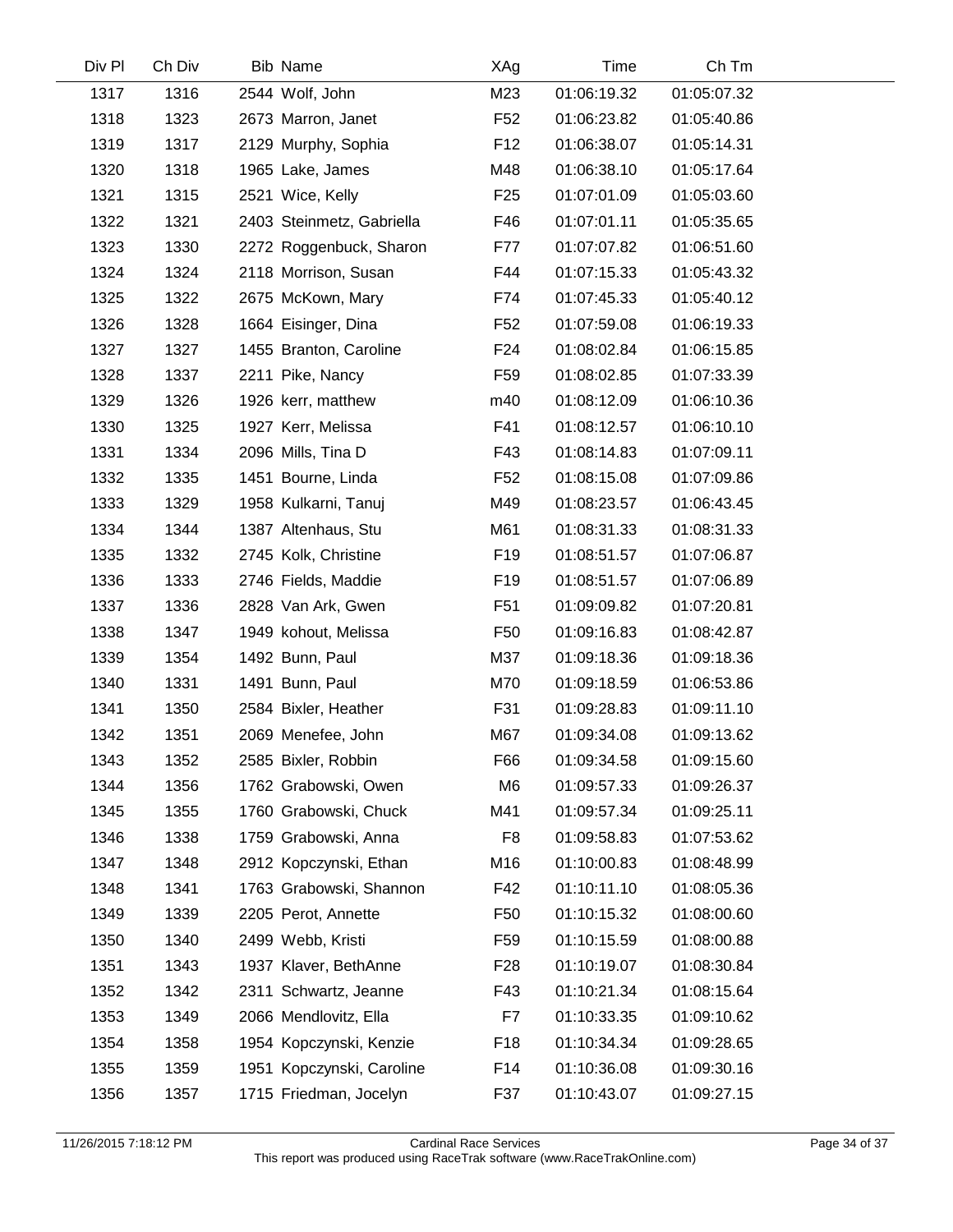| Div Pl | Ch Div | <b>Bib Name</b>                | XAg             | Time        | Ch Tm       |  |
|--------|--------|--------------------------------|-----------------|-------------|-------------|--|
| 1357   | 1353   | 2178 Overman, Kathleen         | F <sub>55</sub> | 01:10:51.32 | 01:09:17.10 |  |
| 1358   | 1367   | 2894 Bailey, Ken               | M58             | 01:10:51.35 | 01:10:48.65 |  |
| 1359   | 1346   | 1490 Bunn, Nancy               | F32             | 01:11:04.60 | 01:08:39.11 |  |
| 1360   | 1345   | 2265 Rodriguez, Isabel         | F <sub>10</sub> | 01:11:05.09 | 01:08:38.58 |  |
| 1361   | 1360   | 2141 Nanney, John              | M19             | 01:11:19.34 | 01:09:55.59 |  |
| 1362   | 1361   | 2299 Scheidler, David          | M58             | 01:12:17.58 | 01:09:58.62 |  |
| 1363   | 1362   | 2300 Scheidler, Denise         | F <sub>56</sub> | 01:12:19.08 | 01:09:59.36 |  |
| 1364   | 1379   | 2642 Hunt, Mckenna             | F <sub>20</sub> | 01:12:24.34 | 01:11:36.34 |  |
| 1365   | 1377   | 2640 Hunt, Christian           | M27             | 01:12:24.35 | 01:11:36.11 |  |
| 1366   | 1378   | 2641 Hunt, Jennifer            | F <sub>27</sub> | 01:12:24.57 | 01:11:36.15 |  |
| 1367   | 1364   | 2209 Pettie, Jennifer          | F46             | 01:12:26.07 | 01:10:35.84 |  |
| 1368   | 1381   | 2481 Wagner, Molly             | F60             | 01:12:26.20 | 01:11:57.19 |  |
| 1369   | 1365   | 1457 Branton, Laura            | F54             | 01:12:26.33 | 01:10:39.11 |  |
| 1370   | 1368   | 1649 Drake, Susan              | F62             | 01:12:28.08 | 01:11:00.33 |  |
| 1371   | 1373   | 1570 Colburn, Kate             | F <sub>59</sub> | 01:12:29.09 | 01:11:12.62 |  |
| 1372   | 1366   | 1913 Kenison, Christine        | F <sub>29</sub> | 01:12:34.34 | 01:10:41.87 |  |
| 1373   | 1370   | 2734 Lee, Sophia               | F <sub>12</sub> | 01:12:38.09 | 01:11:11.13 |  |
| 1374   | 1372   | 1394 Anthony, Denise           | F62             | 01:12:39.09 | 01:11:12.38 |  |
| 1375   | 1382   | 1563 Cocowitch, Vic            | M62             | 01:12:51.57 | 01:12:13.86 |  |
| 1376   | 1369   | 1630 Dean, Evan                | M10             | 01:13:00.09 | 01:11:00.38 |  |
| 1377   | 1363   | 2856 Domby, Lisa               | F <sub>52</sub> | 01:13:00.32 | 01:10:34.37 |  |
| 1378   | 1374   | 1448 Bono, Lisa                | F34             | 01:13:05.83 | 01:11:12.83 |  |
| 1379   | 1375   | 2506 Wertley-Rotenberry, Julia | F44             | 01:13:05.84 | 01:11:16.12 |  |
| 1380   | 1371   | 1631 Dean, Lisa-Jean           | F49             | 01:13:11.60 | 01:11:12.10 |  |
| 1381   | 1376   | 2233 Pynaker, Nicole           | F34             | 01:13:17.07 | 01:11:23.13 |  |
| 1382   | 1380   | 2841 Pottenger, Tatum          | F <sub>23</sub> | 01:13:35.33 | 01:11:42.60 |  |
| 1383   | 1384   | 1883 Jaromin, Christina        | F36             | 01:14:17.33 | 01:12:56.58 |  |
| 1384   | 1386   | 2352 sleath, betsy             | f50             | 01:14:29.57 | 01:13:26.11 |  |
| 1385   | 1383   | 2142 Naylor, Paul              | M78             | 01:14:56.07 | 01:12:48.35 |  |
| 1386   | 1387   | 1836 Hess, Michael             | M63             | 01:15:12.32 | 01:14:07.34 |  |
| 1387   | 1385   | 1667 Elliott, Rebecca          | F41             | 01:15:36.82 | 01:13:23.34 |  |
| 1388   | 1392   | 2768 Russ, Frederick           | M71             | 01:16:13.84 | 01:15:01.63 |  |
| 1389   | 1405   | 1672 Erikson, Dawn             | F <sub>50</sub> | 01:16:18.33 | 01:15:40.08 |  |
| 1390   | 1406   | 2732 Cocowitch, John           | M66             | 01:16:21.32 | 01:15:42.13 |  |
| 1391   | 1388   | 2280 Rosenberg, David          | M72             | 01:16:27.58 | 01:14:48.56 |  |
| 1392   | 1389   | 2281 Rosenberg, Jessica        | F39             | 01:16:28.57 | 01:14:50.58 |  |
| 1393   | 1401   | 2562 Yu, Angela                | F <sub>23</sub> | 01:16:44.83 | 01:15:19.35 |  |
| 1394   | 1399   | 2320 Sears, Kelly              | F49             | 01:16:45.32 | 01:15:18.63 |  |
| 1395   | 1400   | 2555 Xu, Alice                 | F <sub>23</sub> | 01:16:46.34 | 01:15:19.32 |  |
| 1396   | 1402   | 2321 Sears, Luke               | M20             | 01:16:47.09 | 01:15:19.86 |  |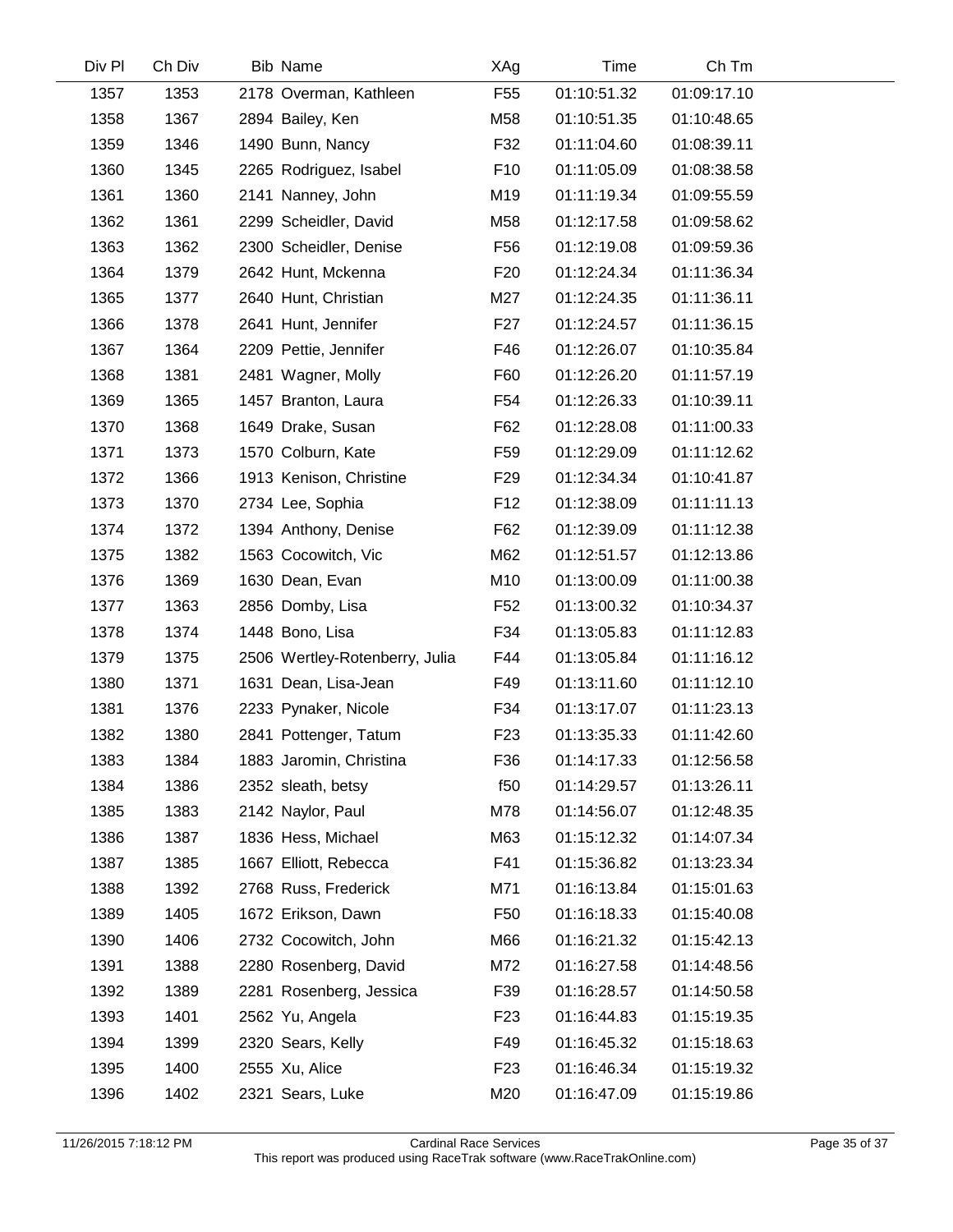| Div Pl | Ch Div | <b>Bib Name</b>             | XAg             | Time        | Ch Tm       |  |
|--------|--------|-----------------------------|-----------------|-------------|-------------|--|
| 1397   | 1390   | 2930 Silvius, Jeff          | M27             | 01:16:47.59 | 01:14:56.38 |  |
| 1398   | 1391   | 2339 Silvius, Jack          | M83             | 01:16:48.58 | 01:14:56.84 |  |
| 1399   | 1396   | 1516 Cappelletti, Christy   | M52             | 01:16:54.64 | 01:15:11.61 |  |
| 1400   | 1395   | 2138 nanney, elaine         | f57             | 01:16:54.82 | 01:15:11.32 |  |
| 1401   | 1394   | 1517 Cappelletti, Richard   | M59             | 01:16:55.08 | 01:15:10.65 |  |
| 1402   | 1393   | 2901 Von Hoene, Holden      | M10             | 01:17:14.08 | 01:15:10.60 |  |
| 1403   | 1403   | 2409 Strassel, Mary         | F39             | 01:17:17.83 | 01:15:22.86 |  |
| 1404   | 1404   | 2408 Strassel, Keith        | M42             | 01:17:18.57 | 01:15:23.40 |  |
| 1405   | 1409   | 2546 Wolf, William          | M52             | 01:17:18.59 | 01:16:08.09 |  |
| 1406   | 1407   | 2543 Wolf, Debra            | F <sub>53</sub> | 01:17:19.33 | 01:16:06.32 |  |
| 1407   | 1408   | 2542 Wolf, Cara             | F <sub>21</sub> | 01:17:20.34 | 01:16:07.11 |  |
| 1408   | 1397   | 1659 Edwards, Mary          | F <sub>20</sub> | 01:17:29.59 | 01:15:16.86 |  |
| 1409   | 1398   | 1658 Edwards, Linda         | F <sub>53</sub> | 01:17:29.83 | 01:15:17.62 |  |
| 1410   | 1410   | 2902 Von Hoene, Nicholas    | M38             | 01:18:19.33 | 01:16:15.61 |  |
| 1411   | 1411   | 2903 Von Hoene, Rebecca     | F41             | 01:18:20.32 | 01:16:16.82 |  |
| 1412   | 1412   | 2324 selinger, rachel       | F34             | 01:18:38.57 | 01:16:46.56 |  |
| 1413   | 1415   | 2411 Strickland, Jennifer   | F <sub>55</sub> | 01:19:19.07 | 01:17:38.84 |  |
| 1414   | 1413   | 2844 Sullivan, Chris        | F62             | 01:19:22.33 | 01:17:26.11 |  |
| 1415   | 1414   | 1695 Fletcher, Barbara      | F60             | 01:19:22.34 | 01:17:26.37 |  |
| 1416   | 1416   | 2371 Solum, Amelia          | F <sub>12</sub> | 01:20:14.83 | 01:17:46.61 |  |
| 1417   | 1417   | 2242 Redmond, Judson        | M35             | 01:20:24.33 | 01:18:05.61 |  |
| 1418   | 1423   | 1621 Davis, JC              | M15             | 01:21:06.58 | 01:20:01.64 |  |
| 1419   | 1425   | 2287 Sale, Skyla            | F <sub>22</sub> | 01:21:09.32 | 01:20:04.60 |  |
| 1420   | 1418   | 2689 Riggsbee, Laura        | F <sub>16</sub> | 01:21:10.83 | 01:19:04.34 |  |
| 1421   | 1419   | 2690 Riggsbee, Wendy        | F47             | 01:21:11.59 | 01:19:05.10 |  |
| 1422   | 1422   | 2663 Lellis, Martine        | F37             | 01:21:24.83 | 01:19:53.35 |  |
| 1423   | 1420   | 2509 west, tracey           | F62             | 01:21:51.09 | 01:19:45.36 |  |
| 1424   | 1421   | 2162 OBrien, Lynne          | F64             | 01:21:51.33 | 01:19:45.60 |  |
| 1425   | 1428   | 2883 Wolf, Marin            | F16             | 01:22:07.33 | 01:20:58.87 |  |
| 1426   | 1429   | 1366 Adams, Margaret        | F17             | 01:22:07.33 | 01:20:59.61 |  |
| 1427   | 1424   | 1489 bunce, julie           | f51             | 01:22:10.07 | 01:20:04.58 |  |
| 1428   | 1431   | 2125 Murphy, Cristina       | F7              | 01:22:33.83 | 01:21:09.35 |  |
| 1429   | 1430   | 2124 Murphy, Brendan        | M51             | 01:22:34.07 | 01:21:08.58 |  |
| 1430   | 1433   | 2908 Bocko, Annie           | F17             | 01:22:48.08 | 01:21:39.59 |  |
| 1431   | 1432   | 2882 Wolf, Susan            | F46             | 01:22:49.32 | 01:21:39.45 |  |
| 1432   | 1427   | 1579 Connors, Heather       | F43             | 01:23:02.83 | 01:20:36.15 |  |
| 1433   | 1426   | 2232 Pullen, Karen          | F71             | 01:23:03.09 | 01:20:36.12 |  |
| 1434   | 1436   | 1881 Jacobs Preyer, Marilyn | F <sub>58</sub> | 01:23:25.58 | 01:22:14.57 |  |
| 1435   | 1437   | 1833 Herman, Lauren         | F46             | 01:23:25.83 | 01:22:21.81 |  |
| 1436   | 1438   | 1644 Docherty, Sharron      | F <sub>53</sub> | 01:23:26.58 | 01:22:22.36 |  |